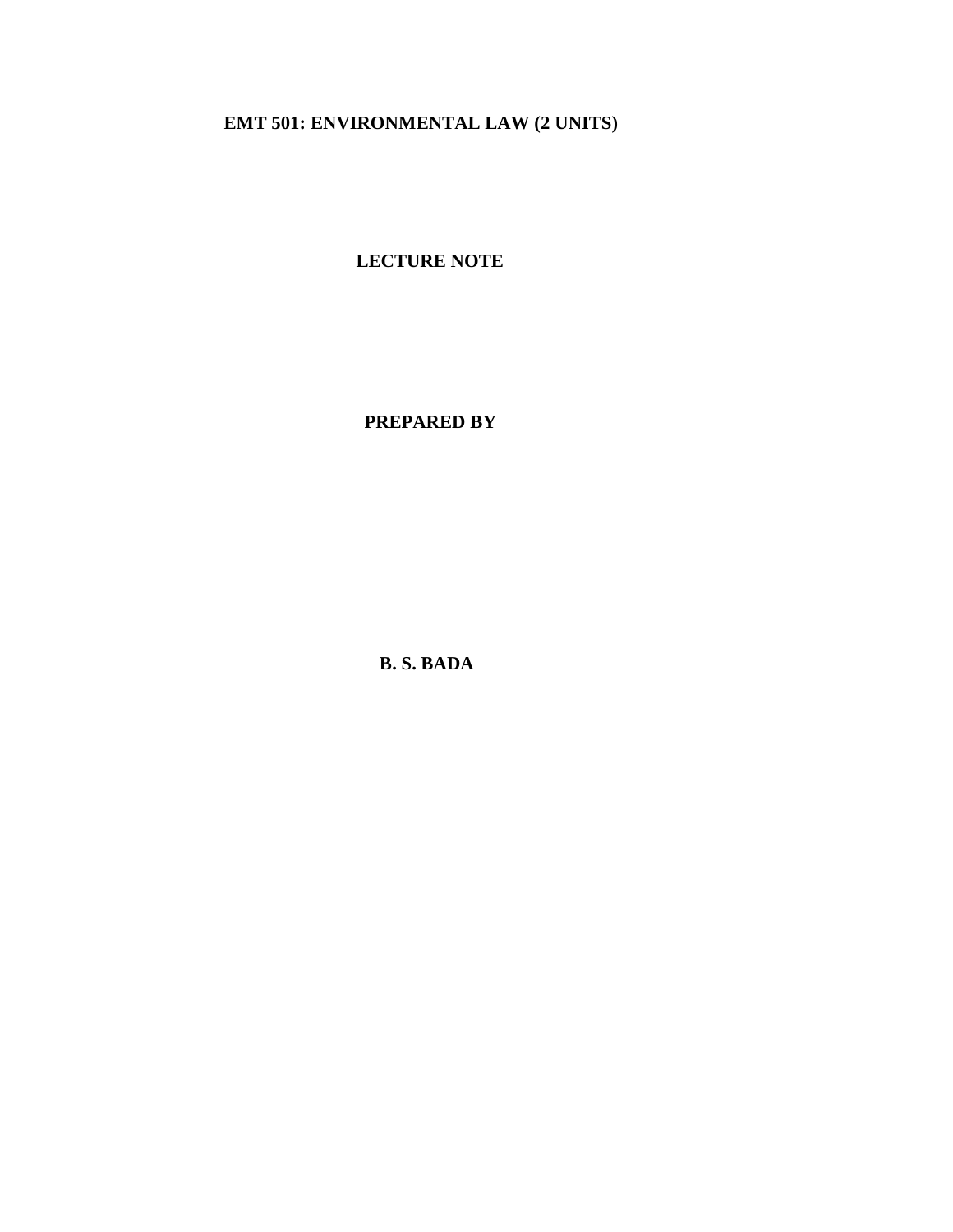#### **HISTORY OF ENVIRONMENTAL LAW**

The environment is the complex of physical, chemical and biological factors and processes which sustain life. Man is part of this network of natural components which make up the planetary ecosystem. Science and history has both agreed that before the advent of man the environment is already in existence. Thus, the environment preceded human, technological and scientific development activities. It may be rightly postulated that this environment before the advent of man was pure and unpolluted; man therefore inherited a perfect environment void of pollution.

Man is the greatest agent of environmental change. Man has changed his environment by building highways, airports, straightening river channels, industrializing urban and rural areas, dumping toxic wastes in rivers and oceans, burning refuse in open air, setting bushes and forest on fire e.t.c. Man has engaged in activities which have altered the biological, geographical, physical, geological and chemical cycles upon which life depends.

More so, unregulated population growth otherwise called population explosion complicates environmental problems; it increases ecological balances, depletes natural resources and worsens the accumulation of obnoxious wastes. Poverty has been another factor that drives the developing nation into the mystery of earth's excessive exploitation. The present economy situation of the third world nation is the result of low levels of development. The social and economy situation in the underdevelopment nation worsen, **GNP** per capital decreased and the amount of foreign trade was only 1% of the world trade. In addition, these countries (i.e.  $3<sup>rd</sup>$ world countries) contain and produce the main portion of the world's energy and raw materials, three-fourths of the oil supply, one-third to one-half of the world's most important non-ferrous metals and many other minerals, they only utilize a small portion of their wealth for themselves.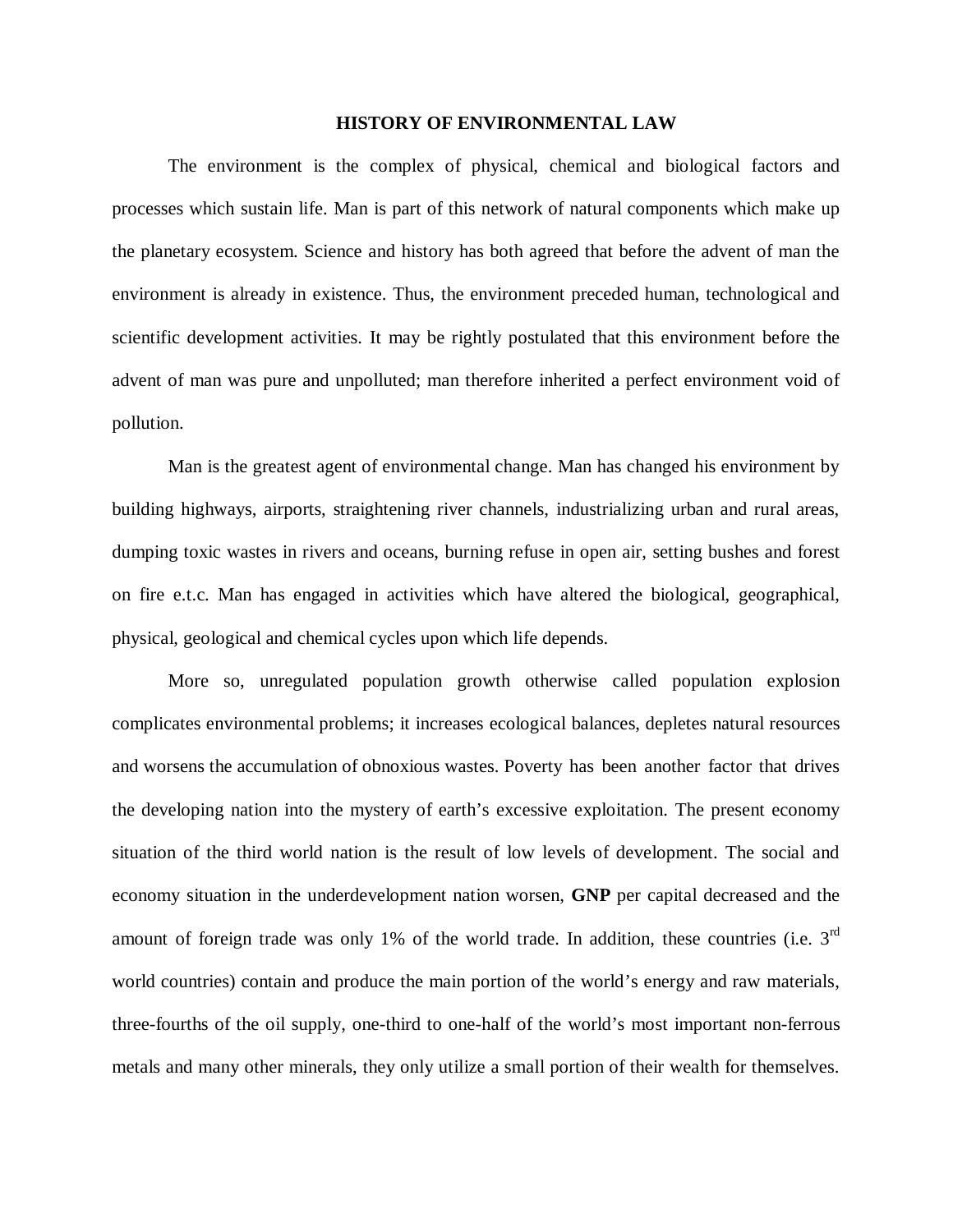Most of the materials satisfy the needs of the developed countries for energy and raw materials. Thus, the reasons for the negative reactions of most  $3<sup>rd</sup>$  world countries to the sudden emergence of the spirit of environmentalism which was one of suspicion. Thus, bias opinion was thrown in the air while the need for the conservation of the environment was embraced due to the bitter experience witnessed due to environmental degradation. However,

- 1. The surge in environmental legislation between 1950 and 1970 appears to have been succeeded by a more measured process from 1970 onwards in which the character of the legislation has changed to bring about a more integrated and cross-sectoral series of policies and increasingly to apply within the territory of individual countries internal obligations entered into on a regional or global basis. Much national environmental law has been concerned with regulating activities that have the potential to cause environmental hazard – such regulations concern, for example, the containment of toxic substances in storage, in use and in transportation, the authorization of discharges to the environment (which normally require specific permits from an appropriate control authority), and the setting of standards for emissions, which must be met either by point sources of emission or by motor vehicles, aircraft and other emitters. Another whole dimension of law and regulation is concerned with standards for manufacture products ranging from vehicles and aircraft through to consumer goods.
- 2. There has been a major evolution of environmental law in the industrialized countries between 1970 and 1990.

The concept of integrating the environment and development is now universally recognized. It emanated in response to the concern expressed during the last decades by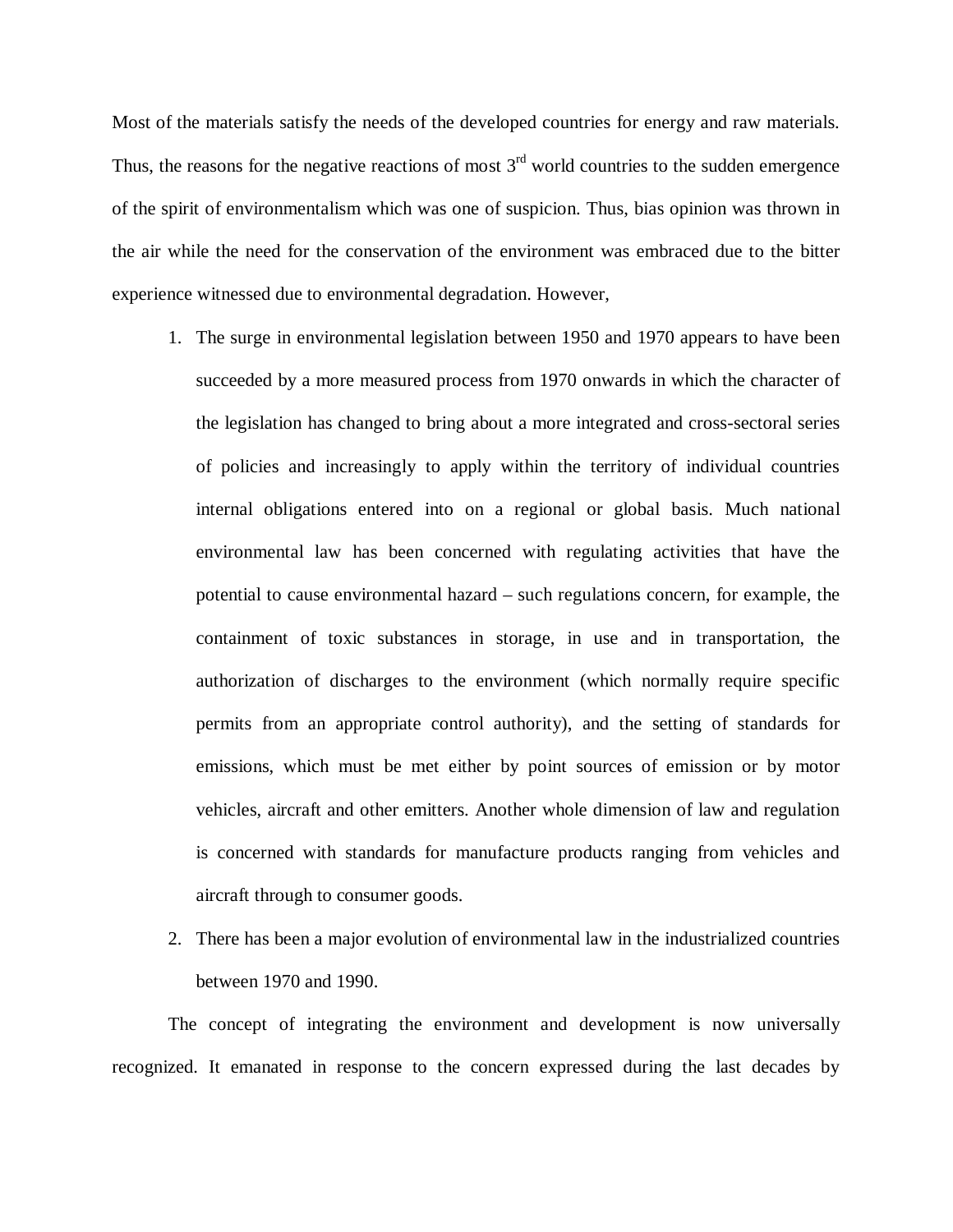developing countries that environmental requirements would hinder economy development which for these countries constitute an overriding priority. The need for integrating of the two aims is expressed through the notion of sustainable development defined by World Commission on Environmental and Development (WCED**)**. However, without the enactment, enforcement and implementation of environmental law the road to achieving sustainable development would be proactive. Therefore, it is clear that environmental law and regulation is development on scientific understanding and the continuous development of new techniques of assessing the quality of human development.

#### **ENVIRONMENTAL PROVISION IN THE HISTORY OF NIGERIAN CONSTITUTION**

The world has moved far away form the era when it was believed that the only right which a government is called upon to guaranty and protect is the natural rights of man. By living in nation-states and in organized communities, man has acquired new rights which are new regarded, by many civilized countries, just as inalienable as those rights with which nature endows him at birth. The rights to education and work are among such rights. Increasingly important in some countries is the addition of the right to decent and healthy environment to these newly acquired rights..

In the history of Nigerian constitutional development for instance Clifford Constitution of 1922, the Richard Constitution of 1946, the Lytleton Constitution of 1951, the Macpherson Constitution of 1954, the Independence Constitution of 1960, the 1963 Republican Constitution, the 1979 Constitution of the Federal Republic of Nigeria, the aborted 1989 Constitution of the Federal Republic of Nigeria, the 1999 Constitution of the Federal Republic of Nigeria. Unfortunately, throughout the history of Nigeria's Constitutional development, the first time,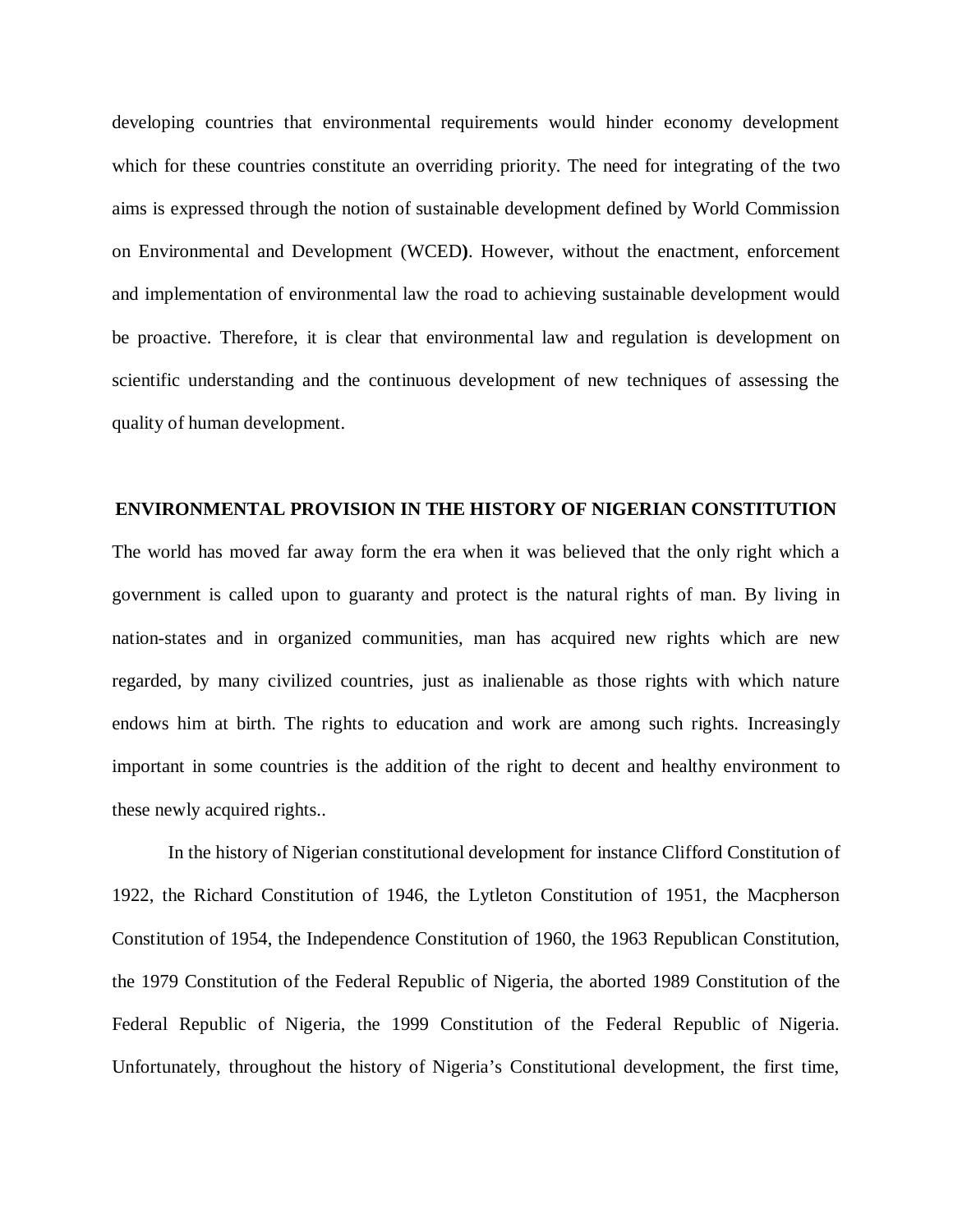though indirect, that constitutional provisions on environment were entrenched into Nigerian constitution was in 1979. Some sections of the 1979 Constitution relevant to the preservation and protection of the environment were:

**Section** 4 of the **1979** constitution vests the power to make laws for the federation on the National Assembly which shall:

**(2)...** have power to make lawful order and good governance of the federation or any part thereof with respect to any matter include in the Exclusive List set out in Part 1 of the Second schedule to this constitution.

**(4)** In addition and without prejudice to the powers conferred by subsection (2) of this section, the National Assembly shall have power to make laws with respect to the following matters, that is to say:

(a) Any matter in the concurrent Legislative List set out in the first column of Part ii of the second schedule to the constitution to the extent prescribed in the second column opposite thereto, and

(b) Any other matter with respect to which it is empowered to make law in accordance with the provisions of the constitution.

Items on the Exclusive List which are relevant to the environment includes aviation, drugs and poisons, fishing and fisheries in the territorial waters and exclusive economic zone of Nigeria, maritime shipping and navigation on tidal waters and Rivers Niger and its effluents, meteorology, mines, minerals including oil fields, oil mining, geological survey and natural gas, national parks, nuclear energy, quarantine and water from sources deemed by the National Assembly to affect more than one state. On the other hand, items on the concurrent list relevant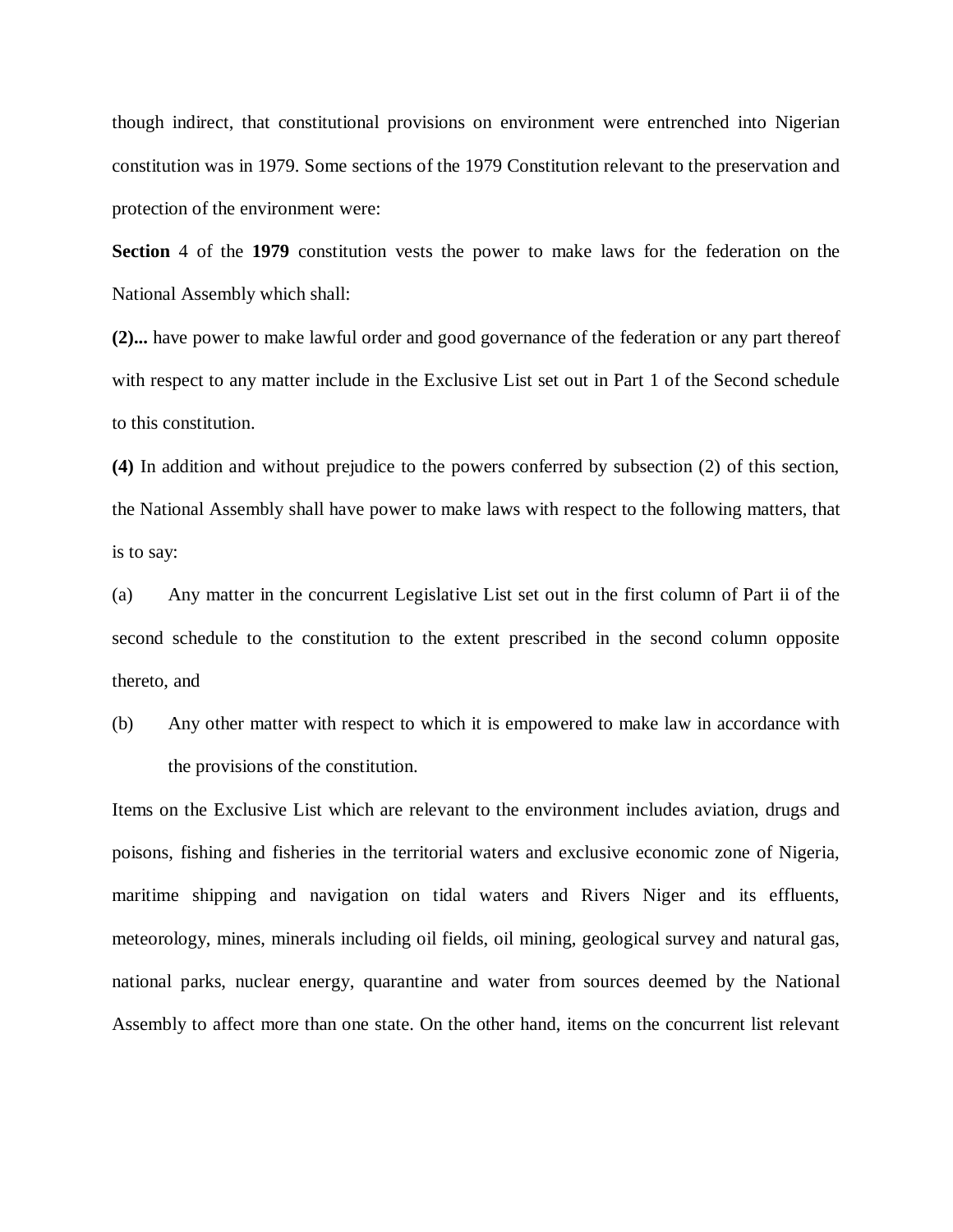to the environment are antiquities, monuments and archives, electrical power, industrial, commercial and agricultural development and scientific and technological research.

In order not to be left out of the recent global trend on constitutional entrenchment of the right to a decent and healthy environment, direct constitutional environmental provision has been made in the 1999 Constitution.

#### **Chapter 2 of the 1999 Constitution on Fundamental Objectives and Directive Principles**

**of State Policy** lays down policies that should be pursued in order to realise the nation ideals. Of particular relevance to environmental protection and preservation are section **16 (2),** section **17 (3)** and section **20.**

**Section 16 (2)** provides as follows:

The state shall direct its policy towards ensuring:

- (a) The promotion of a planned and balanced economic development;
- (b) That the material resources of the nation are harnessed and distributed as best as possible to serve the common good;
- (c) That suitable and adequate shelter, suitable and adequate food, reasonable minimum living wage, old age care and pensions, and unemployment, sick benefit and welfare of the disabled are provided for all citizens.

**Section 17 (3)** provides as follows:

The state shall direct its policy towards ensuring that:

(a) All citizens, without discrimination on any group whatsoever, have the opportunity for security adequate means of livelihood as well as adequate opportunity to secure suitable employment;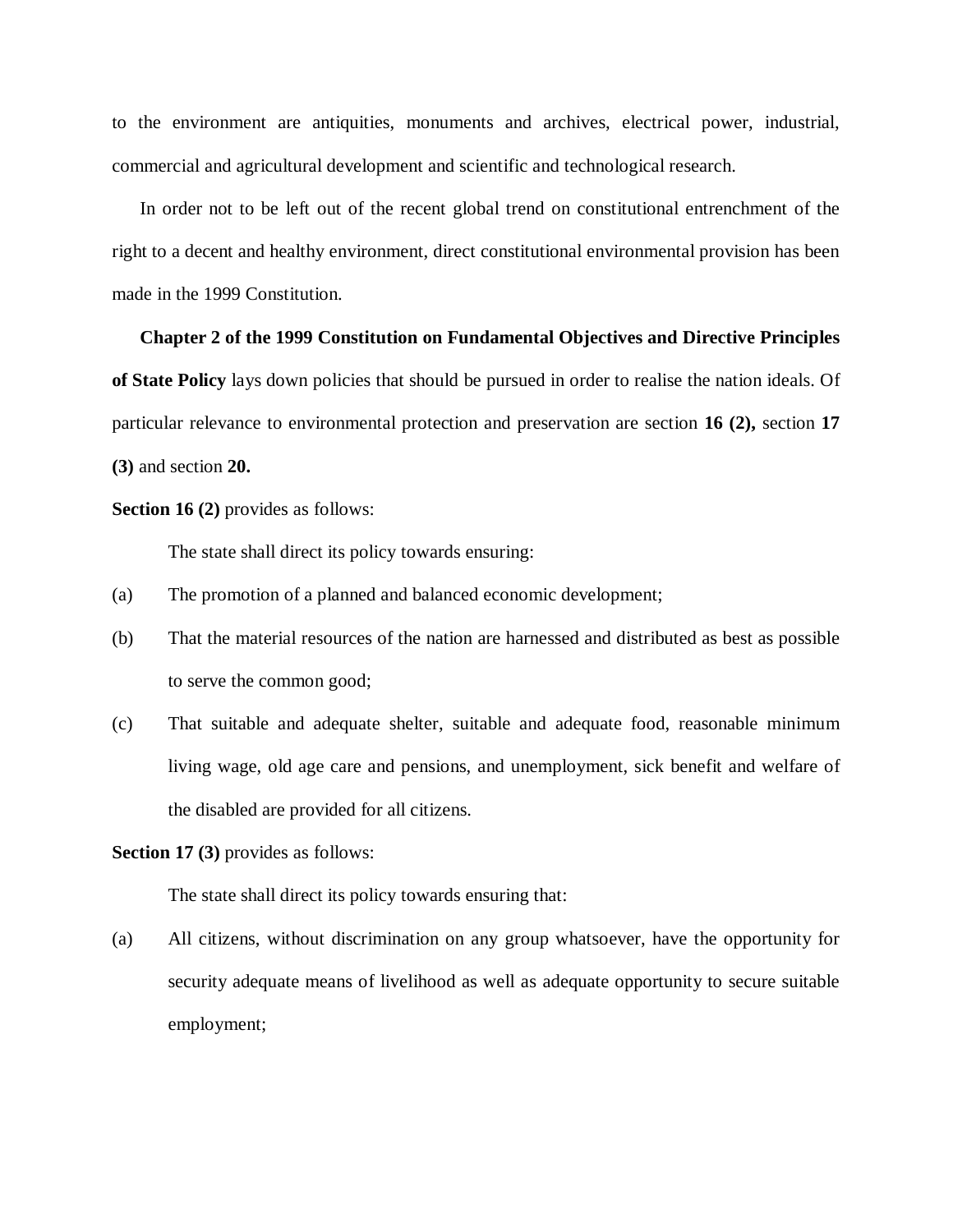- (b) Conditions of work are just and humane, and that there are adequate facilities for leisure and for social, religions and cultural life;
- (c) The health and safety and welfare of all persons in employment are safeguarded and not endangered or abused;
- (d) Children, young persons and the aged are protected against any exploitation whatsoever, and against moral and material neglect;
- (e) The evolution and promotion of family life is encouraged.

#### **Section 20** of the **1999** Constitution directly provides thus:

"The State shall protect and improve the environment and safeguard the water, air and land, forest and wildlife of Nigeria".

In order to enhance the effectiveness and observance of above provisions by all organs of government, authorities and persons, **section 13 of the 1999** constitution provides as follows: It shall be the duty and responsibility of all organs of government and of all Authorities and person, exercising legislative, executive or judicial power to conform to observe and apply the provision of this chapter of the constitution.

#### **MODERN FRAMEWOK OF ENVIRONMENTAL PROTECTION LAWS**

The first serious and action oriented conference on the issue of the environment in this country was held in September, 1988 and the outcome of that conference led to the enactment of **Federal Environmental Protection Agency (FEPA) Decree, 1988, Decree No. 58** which established the FEPA with a view to establishing the basic institutional machinery for environmental management in Nigeria.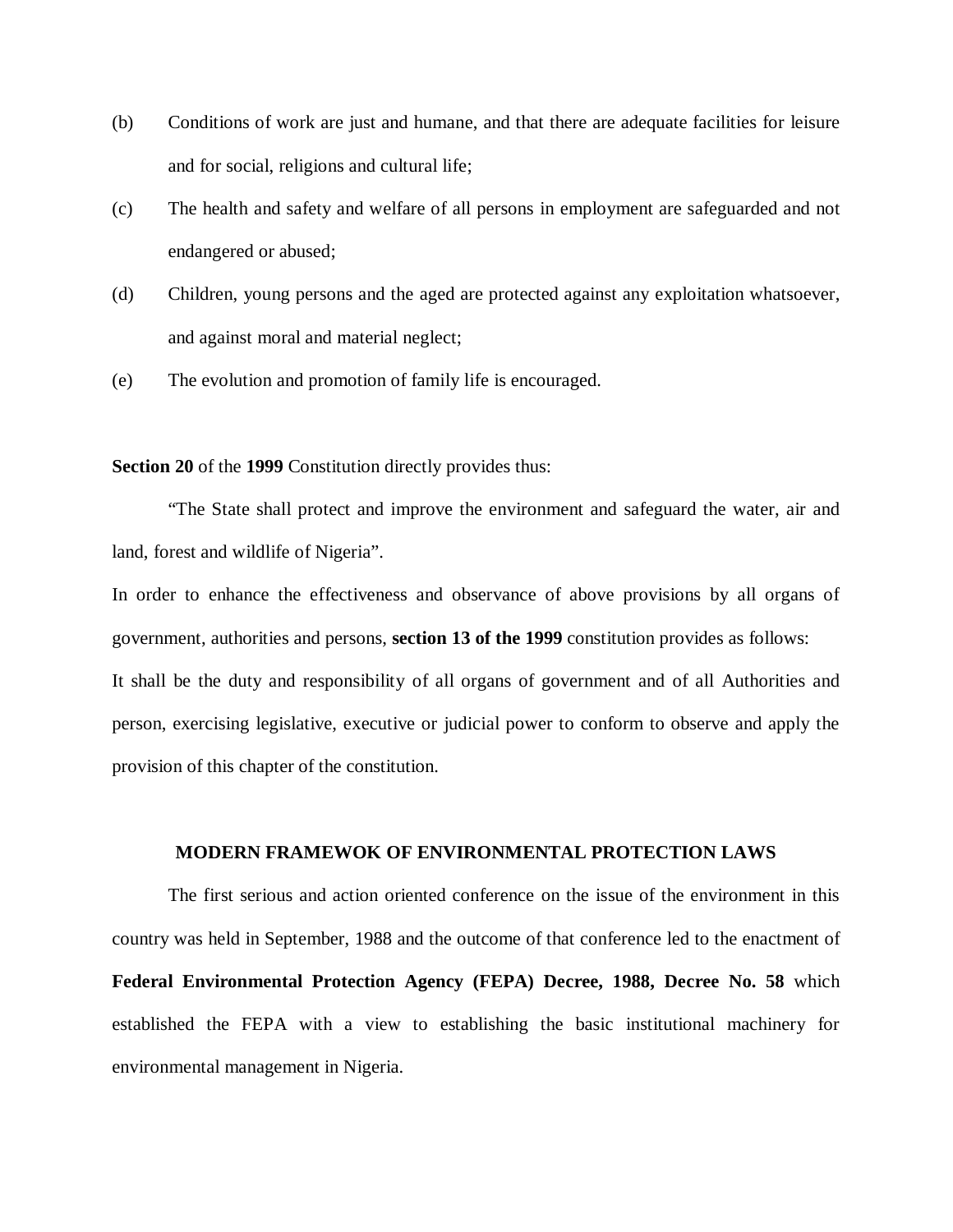A month prior to this, the then Federal Military Government had enacted the **Harmful Wastes (Special Criminal Provision e.tc.) Decree, 1988, Decree No. 42** in swift response to the dumping of toxic waste at the koko port, (Delta State) and with the objective of prohibiting the carrying, depositing and dumping of harmful waste on any land, territorial waters, contiguous zone, Exclusive Economic Zone of Nigeria, or its inland waterways and prescribing severe penalties for any person found guilty of these crimes.

The promulgation of these two decrees was followed by official release of the **National Policy on the Environmental in 1989** with the goal of sustainable development in the country. The Environmental Impact Assessment (EIA) Decree No. 86 of 1992 was made by FEPA.

The purposes of the FEPA decree are primarily twofold; first, the establishment of the FEPA and second, the provision of a legal foundation essential for the realization of the National Policy on the environment.

Part 1 of the decree establishes the FEPA, its stated functions and powers.

Part 2 provides for the setting of National standardsapplicable to the respective environmental media, viz; water, land air, noise and hazardous substances.

Part 3 establishes State and Local Government Environmental Protection Bodies

Part 4 deals with the enforcement powers of the Agency and general penalties for violation of any provisions of the decree or any regulation made pursuant thereto.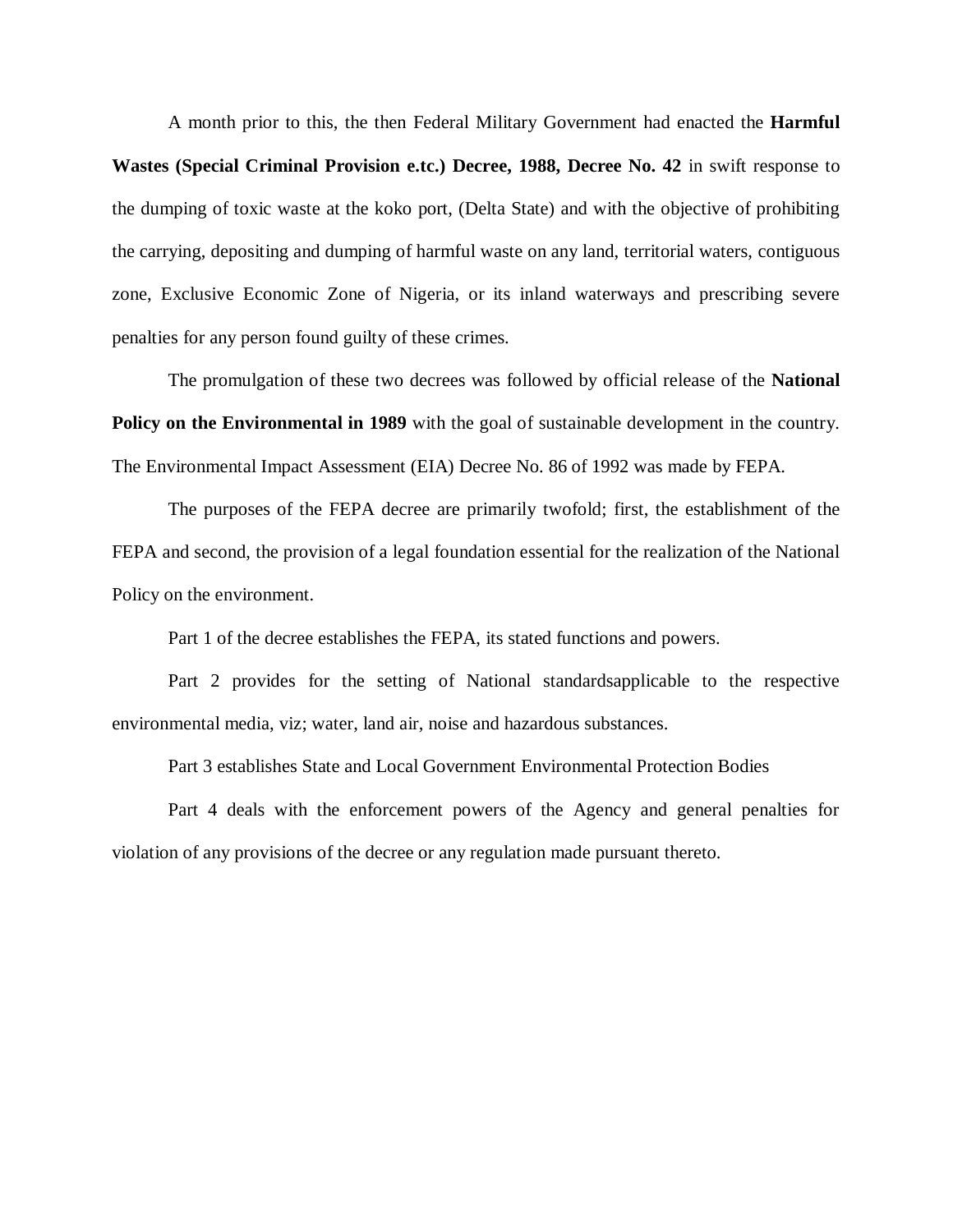#### **NATIONAL ENVIRONMENTAL PROTECTION STANDARD**

#### **(i) Air**

By virtue of **section 17** of the FEPA Decree, the agency shall establish more criteria, guidelines,

specifications and standards to protect and enhance the quality of the nation's air resources.

Moreover, FEPA is mandated to give particular attention to:

- minimum essential air quality standards for human, animal or plant health;

- the control of concentration of substances in the air which separately or in combination are likely to result in damage or deterioration of property or of human, animal or plant health;

- the most appropriate means to prevent and combat forms of atmospheric pollution;

- controls of atmospheric pollution originating from energy sources, including that produced by aircraft and other self propelled vehicles and in factories and power generating stations;

- standards applicable to emission from any new mobile source which in the Agency's judgment causes or contributes to air pollution which may reasonably be anticipated to endanger public health or welfare; and

- the use of appropriate means to reduce emission to permissible levels.

Under **sections 17 (2)**, the agency may establish monitoring stations or networks to locate sources of atmospheric pollution and determine their actual or potential danger.

#### **(ii) Land / Forests**

It is a notorious fact that over 90% of industries in the country dispose of hazardous waste within the factory premises and quite often unto near by land, streams and rivers.

**Section 20 (1)** of the FEPA decree prohibits the discharge of harmful substances upon the nation's land. In accordance with subsection (5) of section 20, FEPA has issued regulations, listing substances which are regarded as hazardous substances.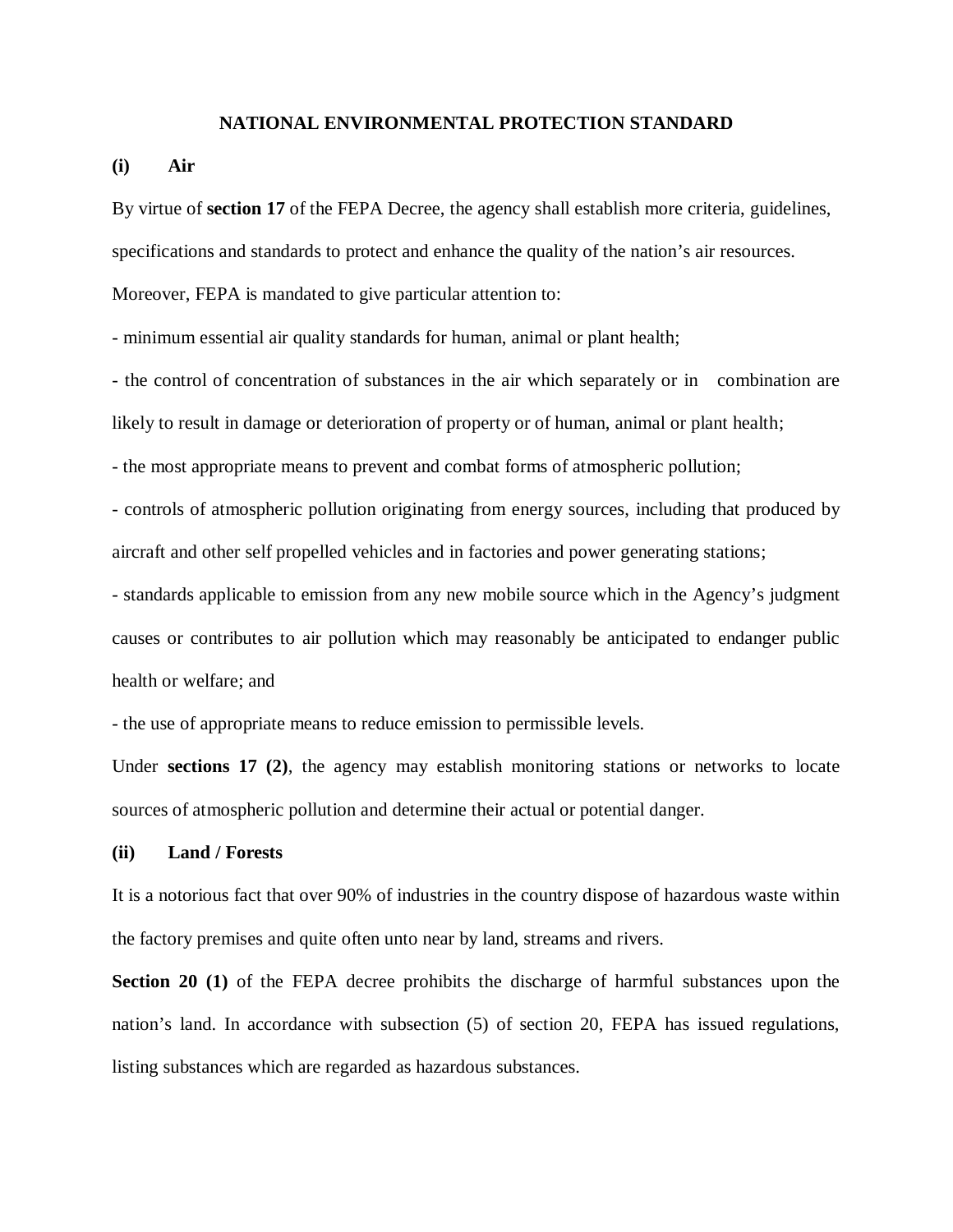The Harmful Wastes Decree also contains relevant provisions for the protection of the nation's land resources from the adverse effect of hazardous chemicals on the soil, by expressly prohibiting the dumping of hazardous waste on the territorial lands and waters of Nigeria without lawful authority.

#### **(iii) Water**

The FEPA Decree calls for the establishment of water quality standards **section 15 (1)** "for the inter-state waters of Nigeria to protect the public health or welfare and enhance the quality of water". In establishing such standards, FEPA must "take into consideration the use and value for public water supplies, propagation of fish and wildlife, recreational purposes, agricultural, industrial and other legitimate uses; thus establishing different water quality standards for different uses".

In consonance with its powers under **section 5 (9) of the FEPA Decree, in 1991,** the Agency first issued the National Guidelines and Standards for Industrial Effluents, Gaseous Emissions and Hazardous Waste Management in Nigeria. Sequel to this, in accordance with **section 16,** of the decree authorizing the Agency to establish effluent limitations for new point sources and existing point sources. FEPA issued the National Environmental Protection (Effluent Limitations) Regulations, 1991. This regulation is aimed at

- (a) encouraging industries to install anti-pollution equipment for the detoxification of effluent and chemical discharges emanating from the industry, and
- (b) requiring industries which discharge effluents to treat such effluents to the prescribed uniform level in order to ensure assimilation by the receiving water into which the effluent is discharged.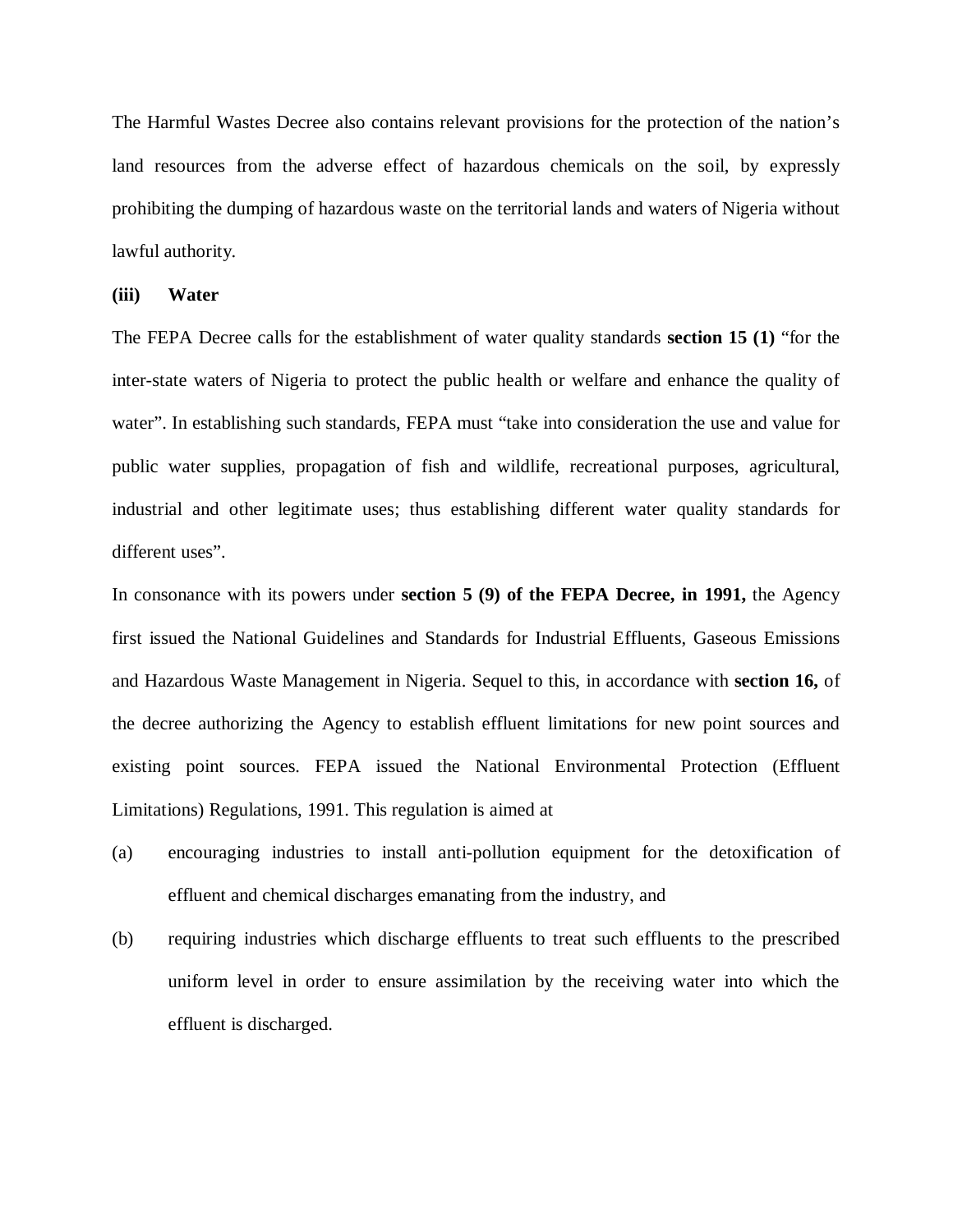**(iv) Noise**

Under **Section 19** of the FEPA Decree the agency is required to:

(a) identify major noise sources, noise criteria and noise control technology

(b) establish noise abatement programmes and noise emission standards as it may determine necessary to preserve and maintain public health or welfare. The Agency is also expected to make recommendations to control noise originating from industrial, commercial, domestic, sports, recreational, transportation or other similar activities.

#### **ENFORCEMENT OF ENVIROMENTAL PROTECTION LAWS**

#### **(1) Criminal Prosecution:**

**Section 1 (2)** of the Harmful Waste Decree states that any person who engages in any of the prohibited activities (without lawful authority) "shall be guilty of a crime under this decree" and in accordance with **section 6,** any person found guilty of said crime shall on conviction be sentenced to imprisonment for life. Besides the life imprisonment prescribed by the Harmful Waste Decree, under the FEPA Decree, a term of imprisonment not exceeding **N100,000** is stipulated for an offender convicted under the FEPA Decree. By virtue of **section 20 (3)** of the FEPA Decree, where the violator of **section 20 (1)** "which prohibits the discharge of harmful or hazardous substance into the air, water or land is a body corporate, the latter shall on conviction be liable to a fine not exceeding **N500,000** and an additional fine of **N1,000** for everyday the offence subsists.

#### **(2) Inspection and Searches:**

This enforcement device is perhaps the most crucial within the legal framework for the protection of the environment. It is the most useful in a sense, in that it is preventive in essence.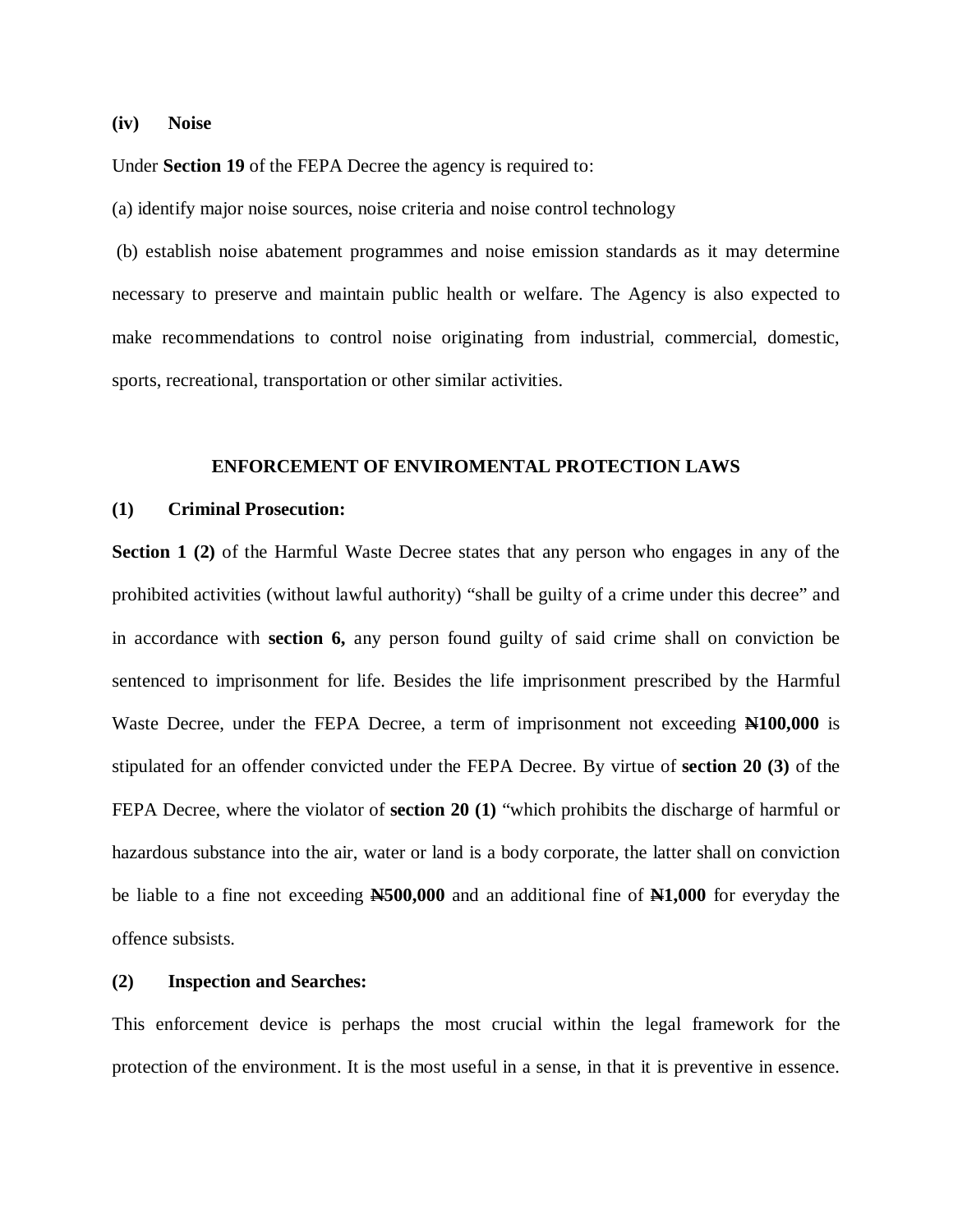While most of the other enforcement devices are set in motion after violation of the applicable status i.e. after harm had been done to the environment, usually, the power to inspect may be applied before such incident. Indeed the power to inspect is designed to ensure that the law is obeyed and that what need to be done are done properly. **Section 25** of the FEPA, 1988 provides that: "For the purposes of enforcing this Decree, any authorized officer may, without warrant:

- (a) require to be produced, examine and take copies of, any licence, permit, certificate or other document required under this Decree or any regulations made thereunder;
- (b) require to be produced and examine any appliance, device or other items used in relation to environmental protection.

The power to search is often employed where there is suspected violation of the law. Under **section 26** of the FEPA Decree, where an authorized officer has reasonable grounds to believe that an offence has been committed contrary to the decree or any regulations made thereunder, he may without a warrant enter and search any land, building, vehicle, tent, floating craft on any inland water or other structure whatsoever, in which he has reason to believe that an offence against the decree or any regulations made thereunder has been committed. Similarly under **section 10** of Harmful Waste Decree, any police officer may without warrant enter and search any land, building or carrier, including aircraft, vehicle, container or any other thing whatsoever which he has reason to believe is related to the commission of a crime under the said decree.

#### **(3) Sealing, Seizure and Forfeiture:**

Under **section 11** of the Harmful Waste Decree, the Director General of FEPA is empowered to seal up any area or site which has been or is being or will or might be used directly or indirectly for the purpose of depositing or dumping any harmful waste. However, the power to seal up the dump site is a temporary measure. This could last for 3 months in the first instance and may be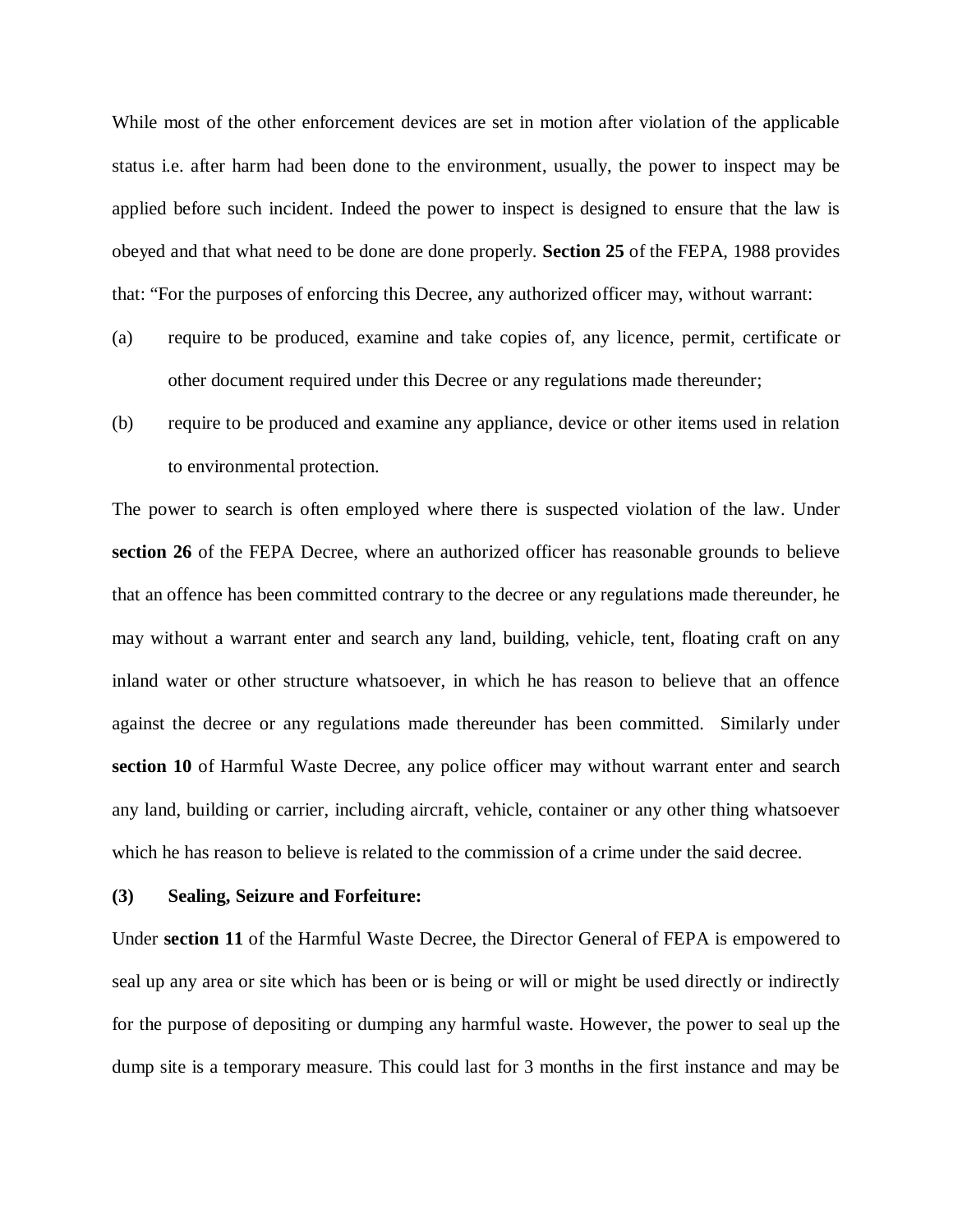extended for a period not exceeding 12 months. In the interim, the FEPA boss may direct that any substance found therein which in his opinion is of a harmful nature be destroyed or disposed of at such time and in such mannter as he deems fit furthermore, FEPA may take necessary measures to safeguard lives or property within the sealed up site.

The power to seize is empowered under both the Harmful Waste Decree and the FEPA Decree. The authourised law enforcement agent under the respective statutes is empowered to seize any item or substance which he has reason to believe has been used in the commission of a crime under the particular decree.

The device of forfeiture to enforce environmental protection statute is provided for under **section 6 of the Harmful Waste Decree,** for instance, stating:

"Any person found guilty of crime (under this Decree) shall on conviction be sentenced to imprisonment for life, and in addition: (a) any carrier, including aircraft, vehicle, container and any other thing whatsoever used in the transportation or importation of the harmful waste; and (b) any land on which the harmful waste was deposited or dumped ….. shall be forfeited and vest in the Federal Government …….."

#### **(4) Arrest:**

This enforcement device is common to virtually all the environmental protection statutes. The power is given to an authorised enforcement agent to arrest person who he has reason to believe has committed on offence under the particular law for the purpose of holding or detaining him to answer to a criminal charge or civil demand arising under the said law.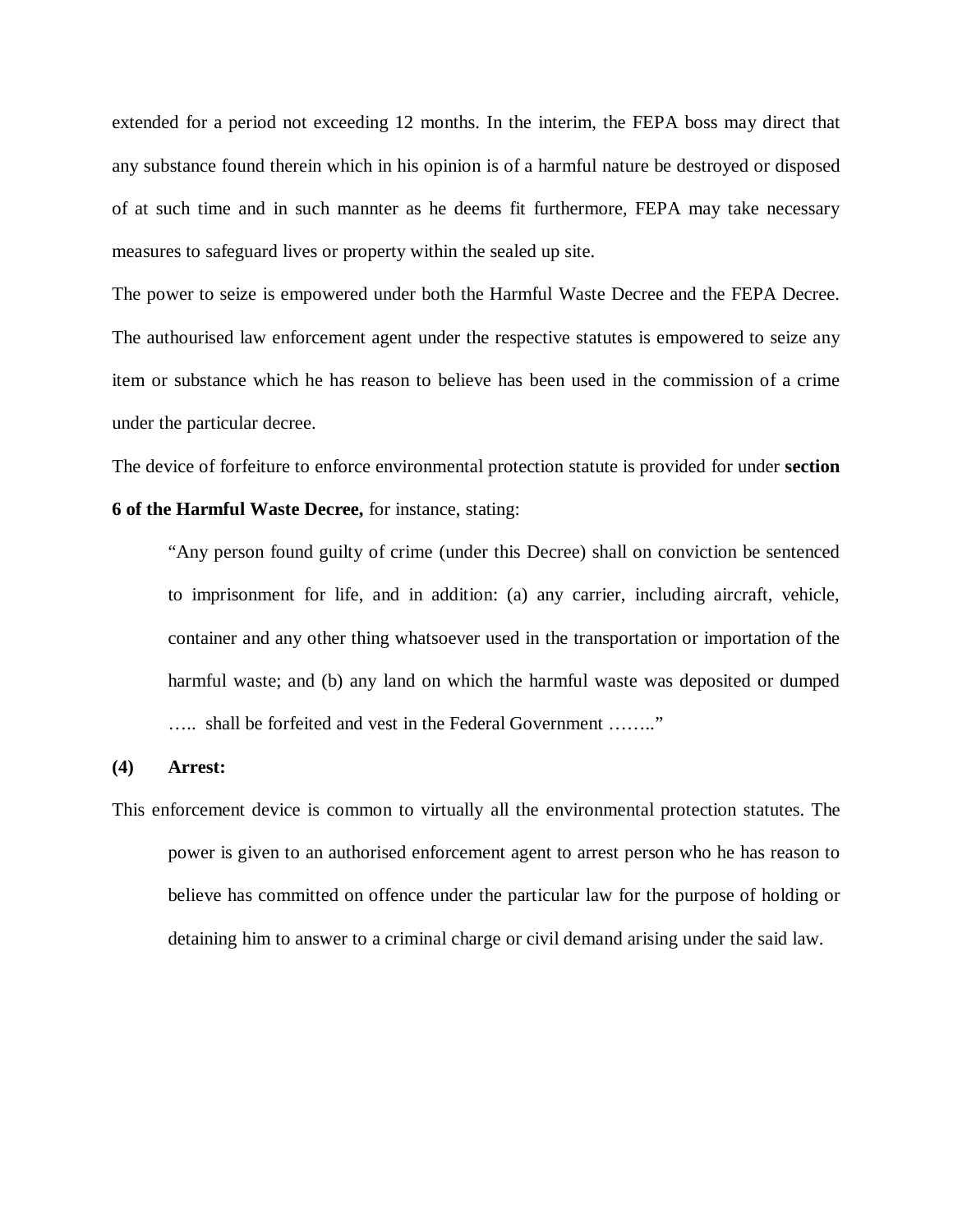## **(5) Permit, Licence and Certificate:**

This is another salient enforcement device employed under the FEPA regulations issued pursuant to the FEPA Decree. The technique occupies a very important position within the overall network of environmental protection management. This is because the government can use the issued permit, licence or certificate as monitoring devices to regulate those activities which are potential sources or factors which may cause environmental pollution. The issuance of a permit, licence or certificate carries with it an understanding that the holder of such as the case may be, shall forfeit same (or get a warning prior to forfeiture) upon a breach of the regulations or laws on the basis of which the permit, licence or certificate was issued in the first instance.

# **NIGERIA ENVIRONMENTAL PROBLEMS AND NATIONAL POLICY ON THE ENVIRONMENT (1989)**

#### **Environmental problems**

- Air Pollution
- Waste generation
- Soil Erosion
- Drought and desertification
- Oil and gas pollution
- Flooding
- Biodiversity loss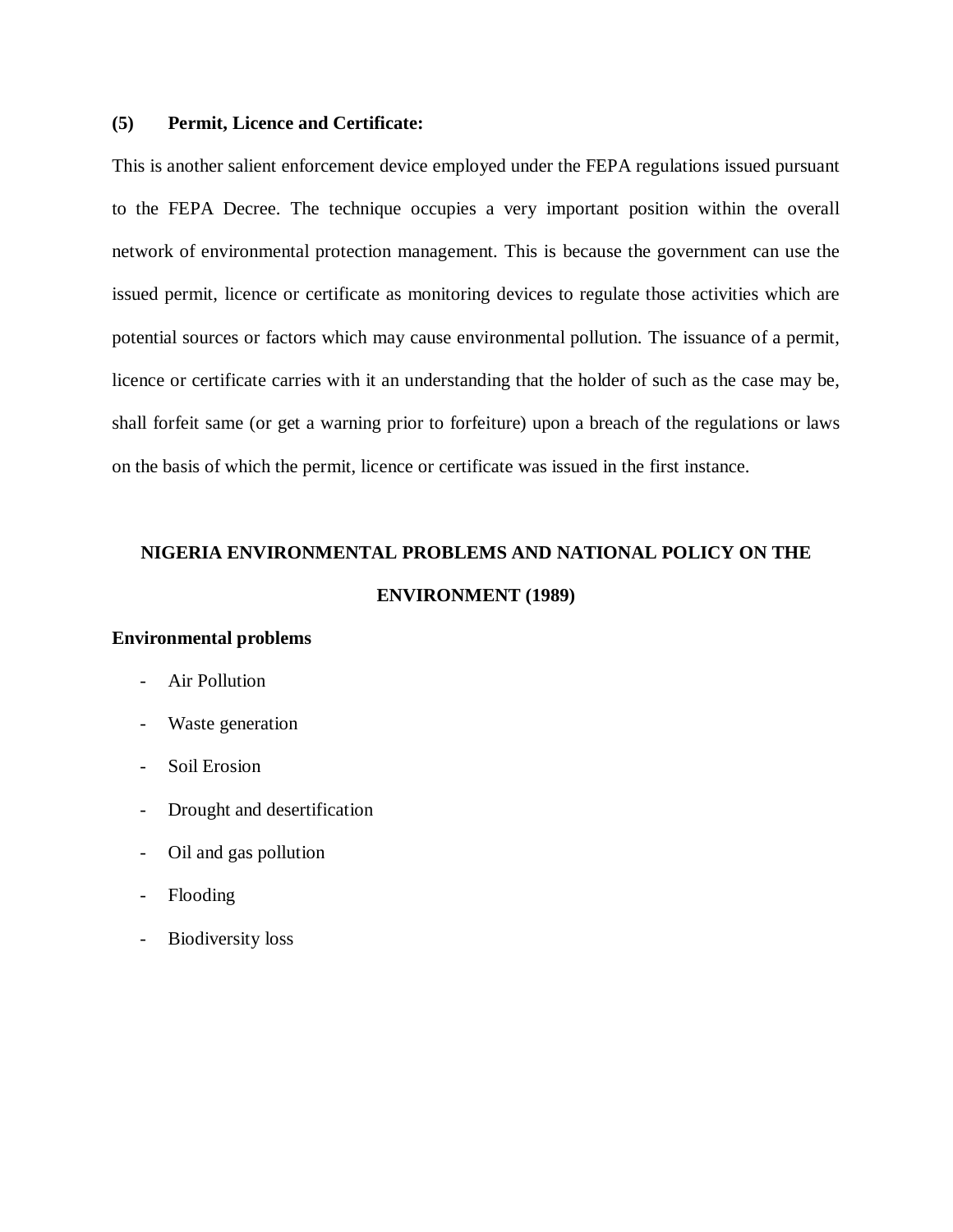## **Measures in the National Policy**

The detailed implementation strategies for the various sectors are as follows:

- The Human Population
- Land-Use and Soil Conservation
- Water Resources Management
- Forestry, Wildlife and Protected Areas
- Marine and Coastal Area Resources
- Sanitation and Waste Management
- Toxic and Hazardous Substances
- Agricultural Chemicals
- Air Pollution
- Working Environment (Occupational Health and Safety)

## **CIVIL AND CRIMINAL LIABILITY FOR ENVIRONMENTAL OIL POLLUTION DEGRADATION IN NIGERIA**

#### **Civil Liability (Plaintiff and Defendant)**

The environmental degradation in Nigeria is a virtually in all aspects but in this paper the primary focus here is to look at the civil liability that exist for such environmental degradation occasioned by oil pollution.

## **CAUSES OF OIL POLLUTION**

The problem of oil pollution in Nigeria is basically associated with the activities of oil companies in the exploration and production stages with emphasis on the following: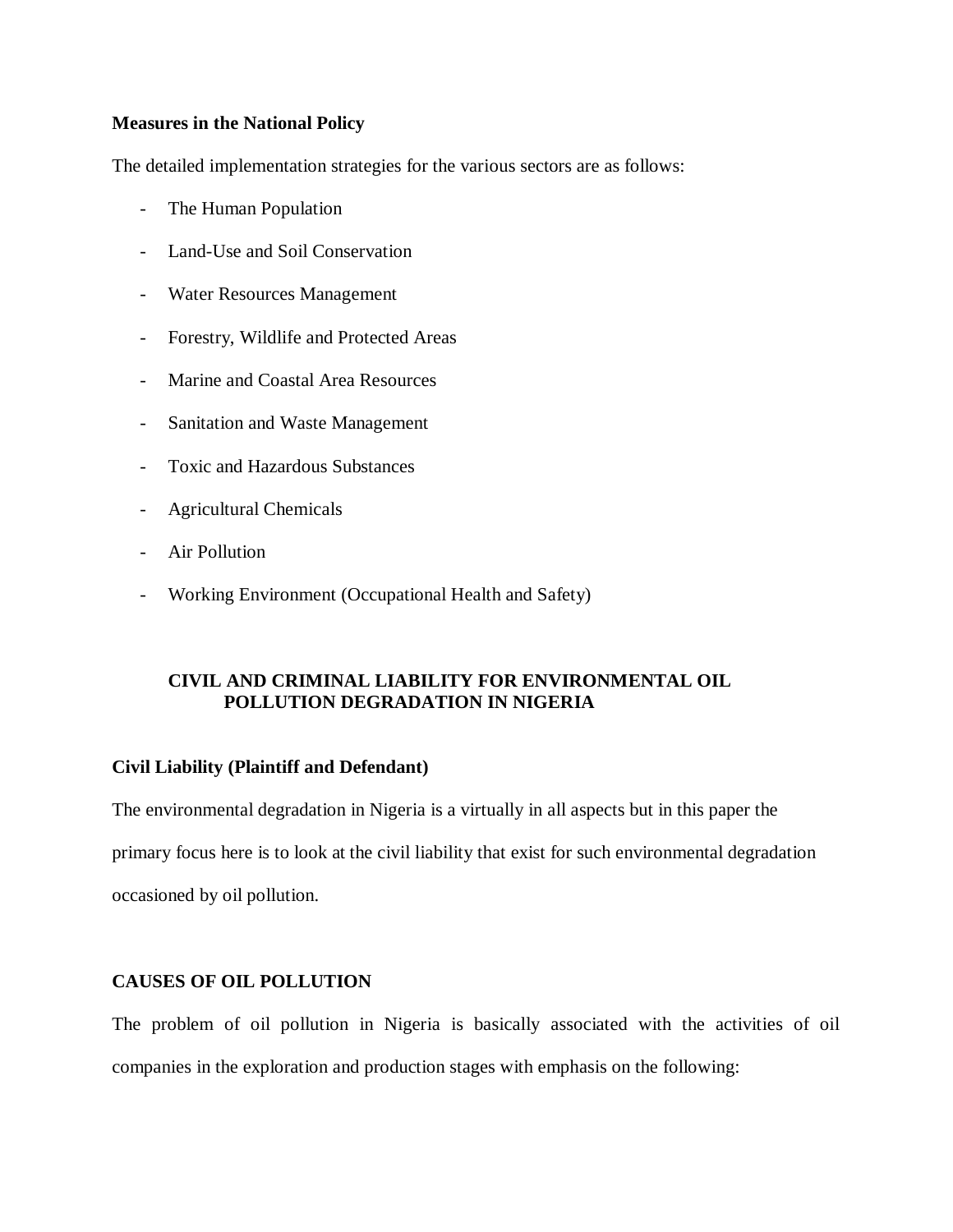- (a) Failure along flow lines which causes leaks;
- (b) Over pressure failure;
- (c) Sabotage to well heads and flow lines;
- (d) Hose failure on loading systems;
- (e) Failure along pump discharge system.

Oil pollution will also arise in a situation where militant youths particularly in the Niger-Delta deliberately and maliciously sabotage oil pipelines in order to put forward their grievances. Nonetheless, there are civil remedies available to an individual or a community whose property or environment has been ravaged by oil pollution.

## **NEGLIGENCE**

The most obvious common law rule that would be applicable for a victim of an oil spill would be the principle enumerated in the tort of Negligence. This tort was given universal recognition in the famous case of Donogbue Verse Stevenson – Here; **LORD WRIGHT** defined negligence as follows:

"In strict legal analysis, negligence means more than heedless or careless conduct, whether in omission or commission. It properly connotes the complex concept of duty, breach, and damage thereby suffered by the person to whom the duty was owing".

To succeed in an action for negligence, the plaintiff must prove three things:

- (1) He must prove to the court's satisfaction that the defendant (in this case the oil company) owed him a duty of care;
- (2) The plaintiff must show that the defendant was in breach of that duty of care;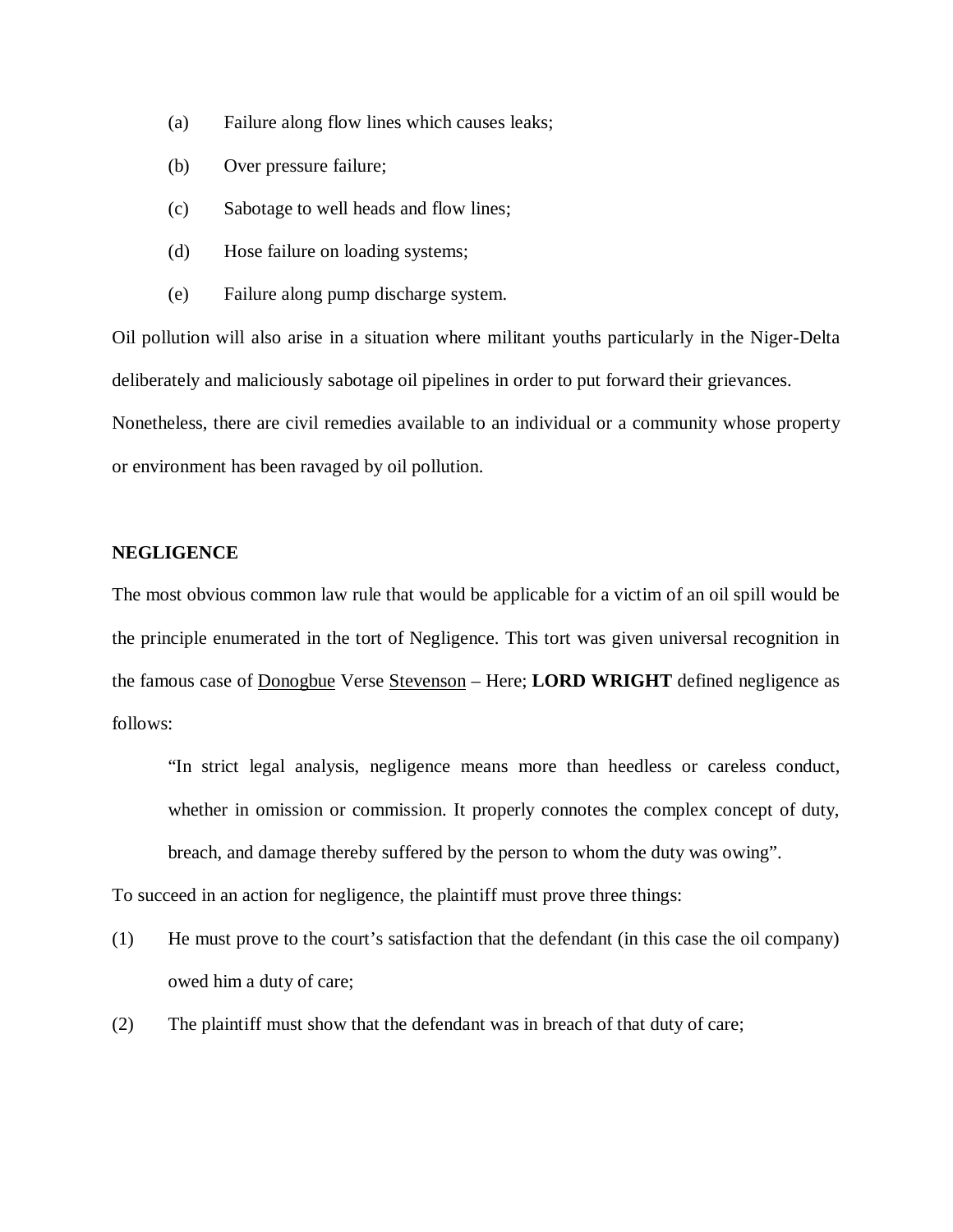(3) The plaintiff must show that the damage suffered was caused by the defendant's breach of duty.

The plaintiff must show that there was a duty incumbent on the defendant oil company to conform to the required legal standard, and that this was lacking. In the case of Chief Simon Onajoke Verse Seismograph Services Limited – the trial judge in coming to the conclusion that the defendant had breached the duty of care said:

"The defendant carried out the said operation without precaution to avoid causing damage and in my view liable in negligence".

Finally, for the plaintiff to succeed in an action in negligence, he must show a link between the breach by the defendant's duty of care and the harm done. In Atubin and Others Verse Shell B. P, Development Company of Nigeria – the plaintiff claimed that the defendant caused crude oil, gas and other chemicals to escape form their pipelines which was under their control, thereby destroyed the fishes in their lakes and farmlands. The plaintiff further claimed that the escape destroyed their economic trees and made their water unfit for human consumption. It was held that as the plaintiff could not show that the negligence of the defendant was the proximate cause of the damage, the action in negligence therefore failed.

#### **THE PRINCIPLE IN RYLANDS VERSE FLETCHER**

Another civil remedy available to the victim of an oil spill will be found in the principles of Rylands Verse Fletcher. This rule lays down the doctrine of strict liability. It was laid down as far as 1866 when BLACKBURN J. said:

"The person who for his own purpose brings on his land and collects there anything likely to do mischief if it escapes, must keep it at his peril, and if he does not do so, is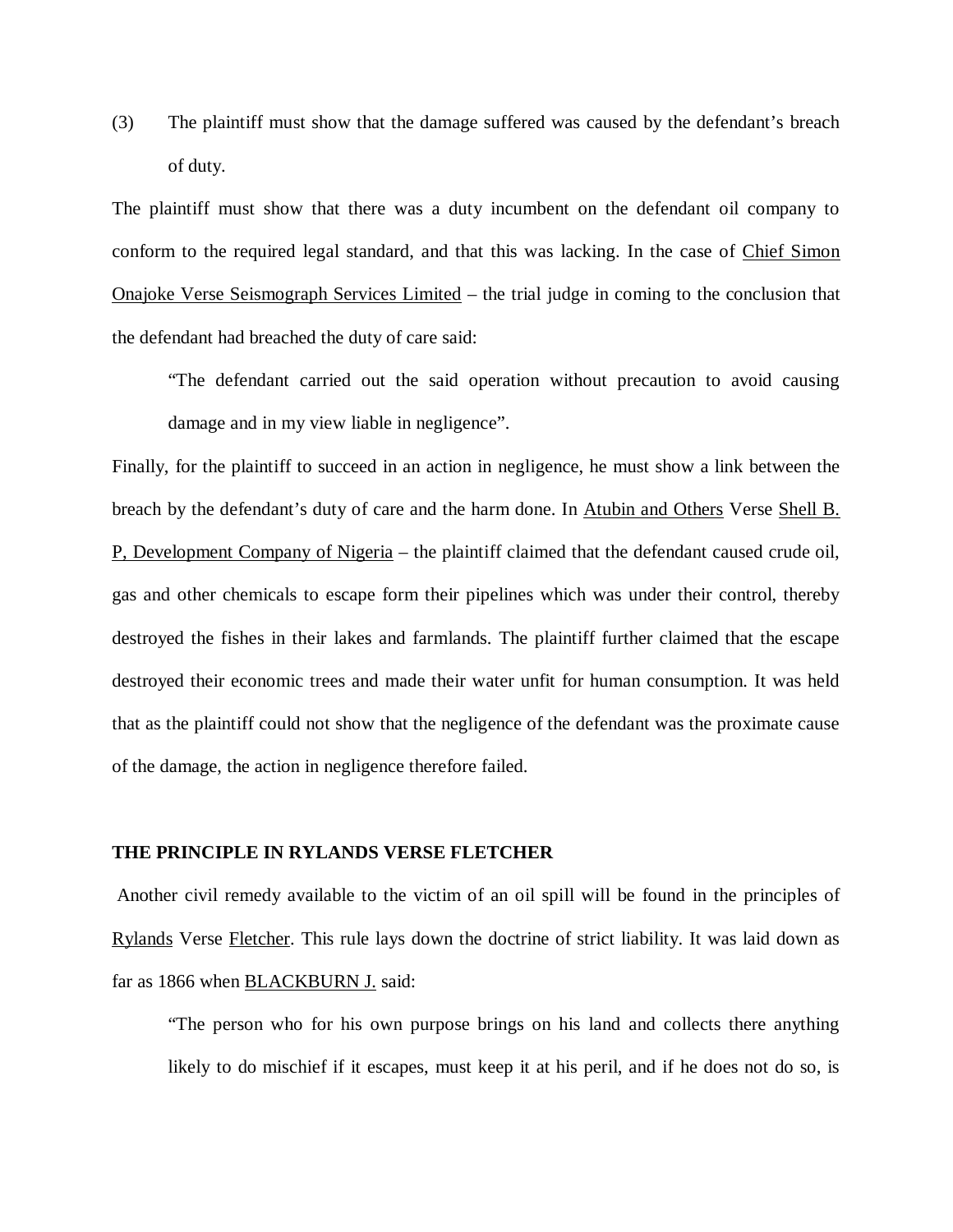prima facie answerable for all the damage which is the natural consequence of its escape".

For the above rule to apply, the plaintiff must establish that there was an escape of something which was intrinsically dangerous and which was under the control of the defendant while using land in a non-natural user. The phrase-non-natural user – may be loosely defined as the usage of land in an extra-ordinary manner. If it brings with it increased risks to others, then such usage may be a non-natural user of land. In Chief Ojukwu and Others Verse Shell B. P. Development company of Nigeria, the court had to make a pronouncement on Non-Natural User of Land. In that case oil from the defendant's manifold overflowed and spilled, thereby causing damage to the plaintiff's fishing nets, vegetation, drinking water and juju shrine. ICHOKU J. held that since the manifold was placed on land, it would therefore constitute a Non-Natural User of Land. A learned writer, O.A. Adewale in his article "Judicial attitude to environmental Hazards in the petroleum industry" has charged that the term Natural user of land should be elastic and must vacillate with the circumstances, the period and the economic conditions prevalent at the time. He went on to say further that:

"The judiciary should reconsider its application of the rule to hazardous cases in the petroleum industry… Petroleum operations should not be considered a Non-Natural user of land… because; Nigeria derives the bulk of her revenue and foreign earnings from oil".

The above statement if anything has pushed the victims of oil pollution into a very week corner in the face of daily, environmental degradation in this country. Must we say that because the oil industry presently accounts for 90% of our National Income, then all acts of pollution by the oil industry should be ignored? Another premises for faulting the argument of the learned author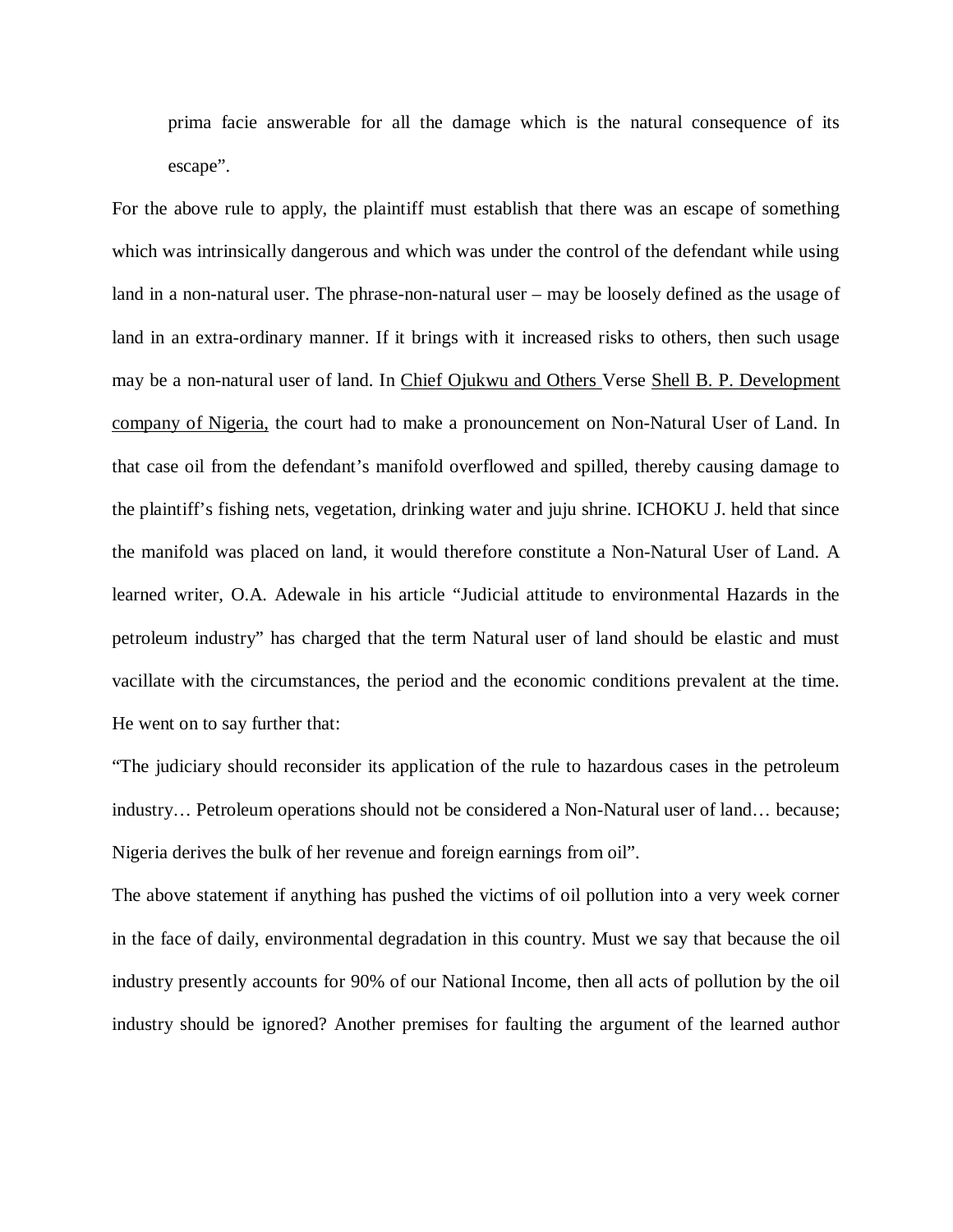would be the seemingly subtle attempts he made in glorifying monopoly capital to the detriment of a sustainable environment.

#### **NUISANCE**

Another tort that is heavily relied upon by victims of oil pollution is the tort of nuisance. It is a tort of inconvenience from which damage results. At law, there is public nuisance which basically is a crime; and private nuisance which civil in nature. A private individual can maintain his action in nuisance by fulfilling the conditions imposed by the law. Where the plaintiff rests his case in a private nuisance, he has to **seas** that there was a substantial interference with his enjoyment of land. Nuisance occurs where oil is spilled irrespective of negligence, thereby causing injury to property or interfering with a plaintiff's use or enjoyment of his land. What the law of Nuisance does is not to stop you from using your land; rather it is to ensure that the usage does not necessarily disturb another. In Amos Verse Shell B.P. Development Company of Nigeria – the court held that the blocking of the stream was public Nuisance because the Creek was a public water way. Any individual could therefore not recover damages for public nuisance unless there is a proof that he has suffered over and above everybody else.

**RES IPSA LOQUITOR:** This simply means "the facts speak for themselves. When oil spillage occurs, it is always there for all to see. The damage done is ever staring man on the face. So, there is nothing to hide. This doctrine was stated by ERLE C.J. in the case of Scott Verse London and St. Katherine Dock Company. His Lordship said:

"Where the thing is shown to be under the management of a defendant… and the accident is such as in the ordinary cause of things do not happen if those who have the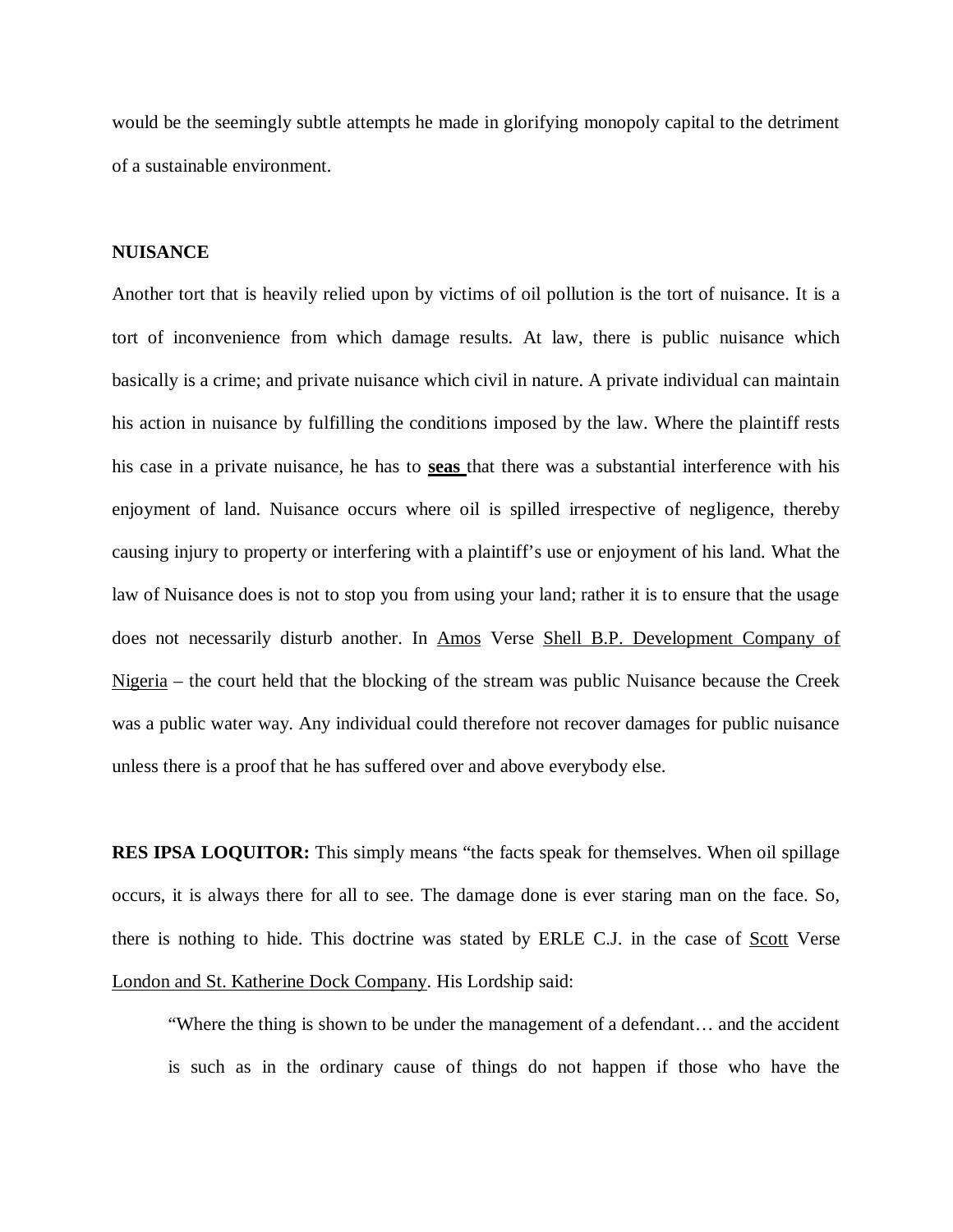management use proper care, it affords reasonable evidence in the absence of explanation by the defendant that the accident arose from want to care".

The principle shifts the (burden of proof) onus of proof to the defendant since as a matter of practice, technical details of his operations are only known to him. In the case of Victor Elem Verse Shell B.P. Development Company Limited, the trial judge evoked the above principle and awarded damages to the plaintiff.

#### **INJUNCTION**

Injunction is yet another remedy available to victims of oil pollution. A community may apply for the opportunity offered by the equitable remedy of injunction to restrain the defendants from the continued degradation of the environment. But the Nigerian courts are indeed very reluctant to grant injunction to an oil company from further production for the mere reason that the country earns its foreign exchange from it. In Allar Iron Shell B.P. Limited, the plaintiff requested the court to grant him an injunction to refrain the defendants from further polluting his creek and fish pond. The court flatly denies the prayer for injunction on the grounds that mineral oil is the mainstay of this country's revenue. The common man's hope for justice is often dashed.

#### **JUDICIAL ATTITUDE TO ENVIRONMENTAL HAZARDS IN NIGERIA**

It has been observed that where victims of oil pollution manage to prove that the oil companies were negligent in their activities, the award of damage by the courts to such victims is in the best of times, paltry. This is not considered enough to serve as deterrent from pollution of the environment.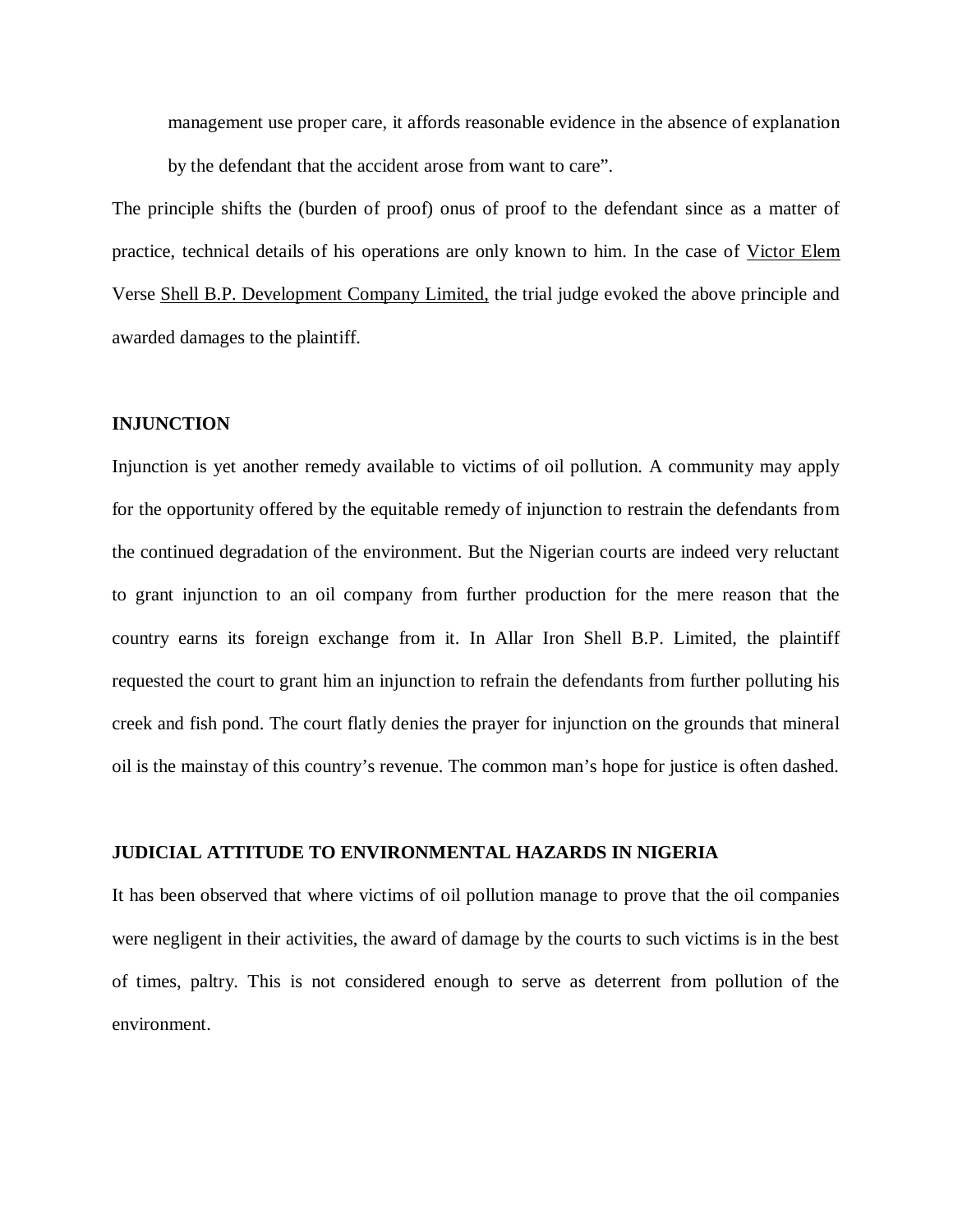In conclusion, it is suggested that the Law courts impose stiffer penalties than is presently being done to stem the tide of environmental degradation in this country in particular and the world at large. If this devastating phenomenon is not arrested, the earth may be faced with imminent total destruction and the creatures therein extinct.

#### **CRIMINAL LIABILITY**

As it is customary, this appraisal will start with a contextual definition. A person is said to be criminally liable when the offence committed is one that is enforceable by the State though committed against another individual or a thing which the State is protecting. Also, an individual can enforce a criminal act against him/her where a flat issued by the Attorney-General is granted in which case the person suing will now engage a private legal practitioner as opposed to the State counsel who would have prosecuted the action had it been left to the State.

It must be noted that environmental crimes in Nigeria dates back to 1915 when the Nigerian colonial masters, by virtue of the Water Works Acts of 1915, made it a criminal offence to foul the water ways of Nigeria. The Criminal Code contains few general provisions relating to fouling Nigeria Water (S.245) and noxious acts (S.257). The oil in Navigable Water Act of 1968 makes it an offence for anyone to discharge oil into Nigerian water. Despite the existence of these legislation, the various level of government did not attached seriousness to environmental offences until 1988 when the Harmful Waste (Special Criminal Provisions, etc). Decree No.42 of 1988 was promulgated. In discussing this topic, three legislations will be reviewed. There are: -

(1) Harmful Waste (Special Criminal Provisions, etc). Decree No. 42 of 1988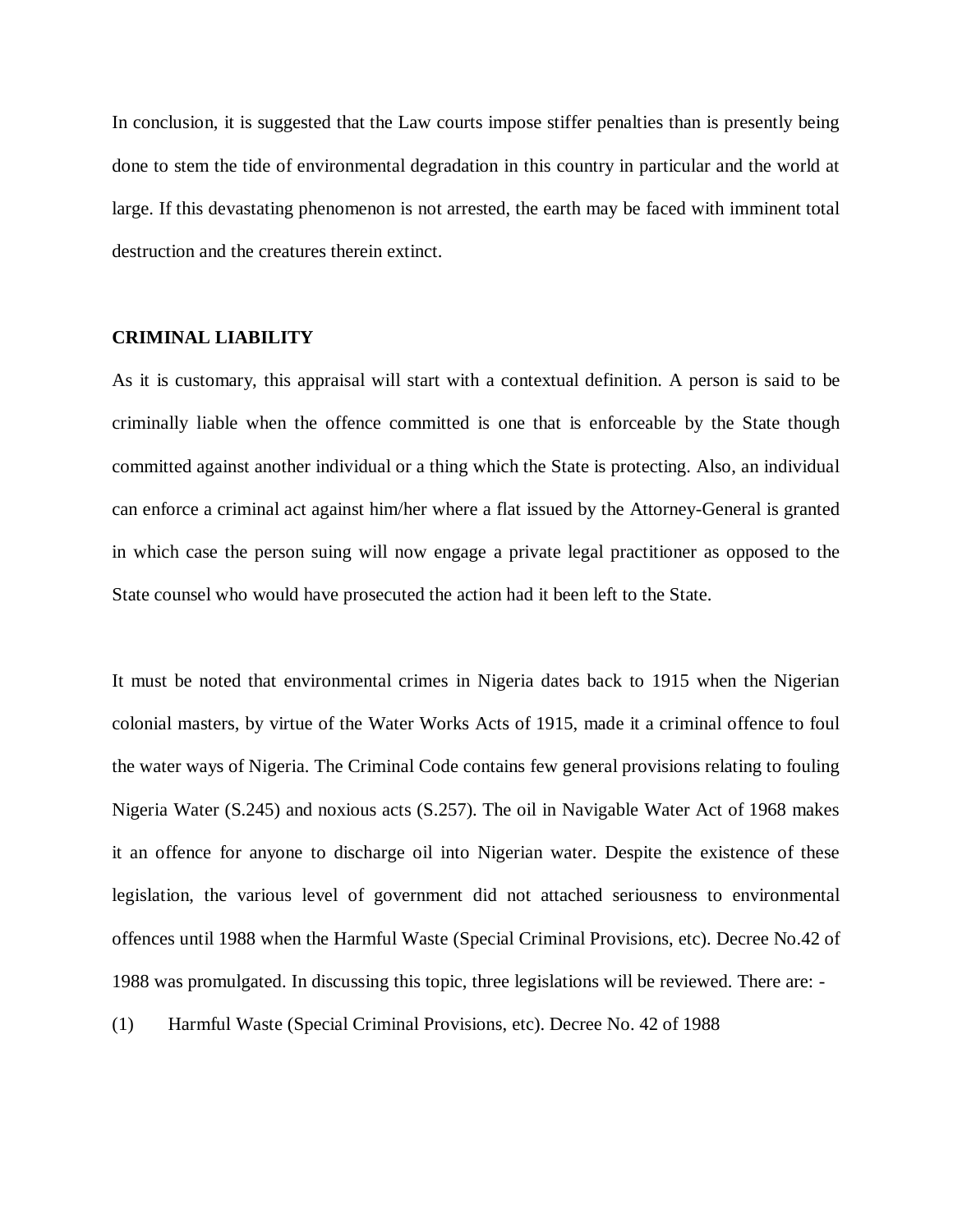- (2) The Federal Environmental Protection Agency Act, cap. 131 Law of Federation Nigeria; and
- (3) The Environmental Impact Assessment Act 1992.

As a starting point the Harmful Waste (Special Criminal Provisions, etc). Decree No. 42 of 1988 shall be highlighted. Prior to 1988, there was no existing Federal Law that seeks to control the importation or otherwise of hazardous wastes. In that year, an Italian firm imported toxic waste into the country and dumped same at Koko in Delta State which woke the erstwhile sleeping military regime over such issues and to promulgate the Decree No. 42 of 1988 to protect the country from the dangers to toxic waste dumping. The Harmful Waste (Special Criminal Provisions, etc). Decree No. 42 of 1988 is the first Federal Government Legislative control action on hazardous waste, is to send a hard message across to those Nigerians and their overseas hazardous waste business partners, that henceforth the territorial land and waters of Nigeria are "NO-DUMP ZONE", by prohibiting all activities relating to the purchase, sale, importation, transit, transportation, deposit and storage of harmful waste without lawful authority. As a show of seriousness, the decree prescribes a penalty of life imprisonment in addition to forfeiture of any aircraft, ship, vehicle, containers, land, etc, used in connection with the prohibited activities relating to harmful waste, for anyone found guilty. This radical reaction by the government was informed by the dangers inherent in such wastes.

## **TRANSBOUNDARY MOVEMENT OF HAZARDOUS WASTE: THE DILEMMA OF DEVELOPING COUNTRIES**

## **Introduction**

Disposing through transboundary movement of an increasing volume of hazardous wastes has in recent years become a global concern. Virtually all-industrial activity generates waste, which is discarded because it seems to have no further economic use.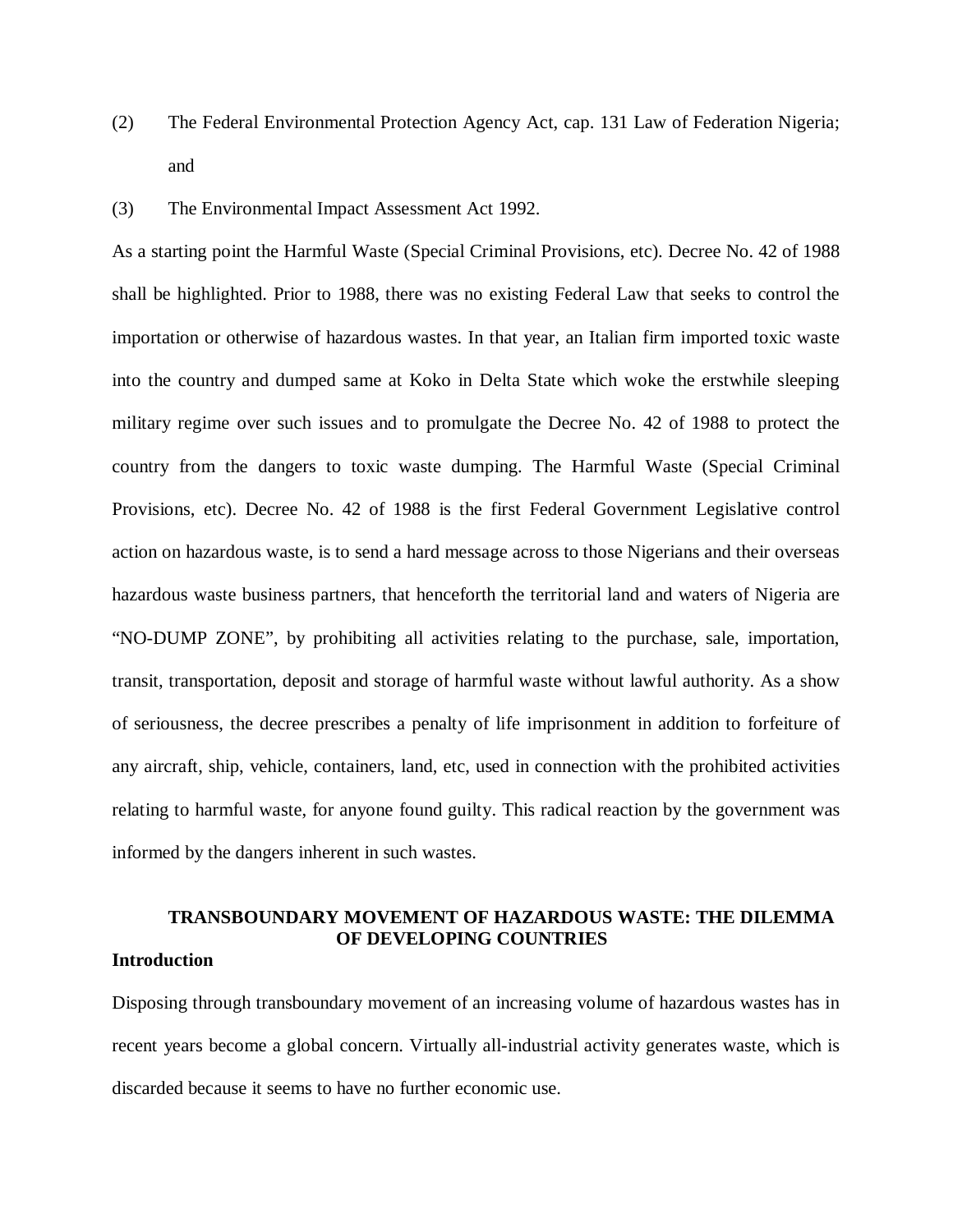However, as industrialized countries have tightened their controls over the movement and disposal of hazardous waste, illegal dumping and traffic has increased.

In the late 1980s, a series of scandals came to light, involving hazardous waste dumping in developing countries. Recent examples include 1500 tones of industrial incinerator ash from Philadelphia, USA dumped on the Guinea Island of Kassa, up to 4,000 tones of chemical waste from Italy were dumped in the port of koko in Nigeria. The latter incidence served as a case study in this paper.

## **DEFINITIONS AND CLASSIFICATION OF HAZARDOUS WASTES**

The draft global convention on the transboundary movement of hazardous wastes defines waste as "a substance or objects which are disposed of or are intended to be disposed of or are required to be disposed of by the provisions of national laws".

Certain wastes are defined as "hazardous" a term that has been used differently in different countries. In United States of American, for example, wastes are defined as hazardous if they may cause or significantly contribute to an increase in mortality or in serious irreversible or incapacitating reversible illness, or pose a substantial present or potential hazard to human health or the environment when improperly treated, stored, transported, disposed of or otherwise use.

According to the Resource Source Conservation and Recovery Act **(RCRA)**, 1976 statute defined hazardous waste as "any solid waste or combination of solid waste that because of its quantity, concentration, physical, chemical, or infectious characteristims, may cause or significantly contribute to an increase in mortality or an increase in serious irreversible or incapacitating reversible illness, or pose a substantial present or potential hazard to human health or environment when improperly managed.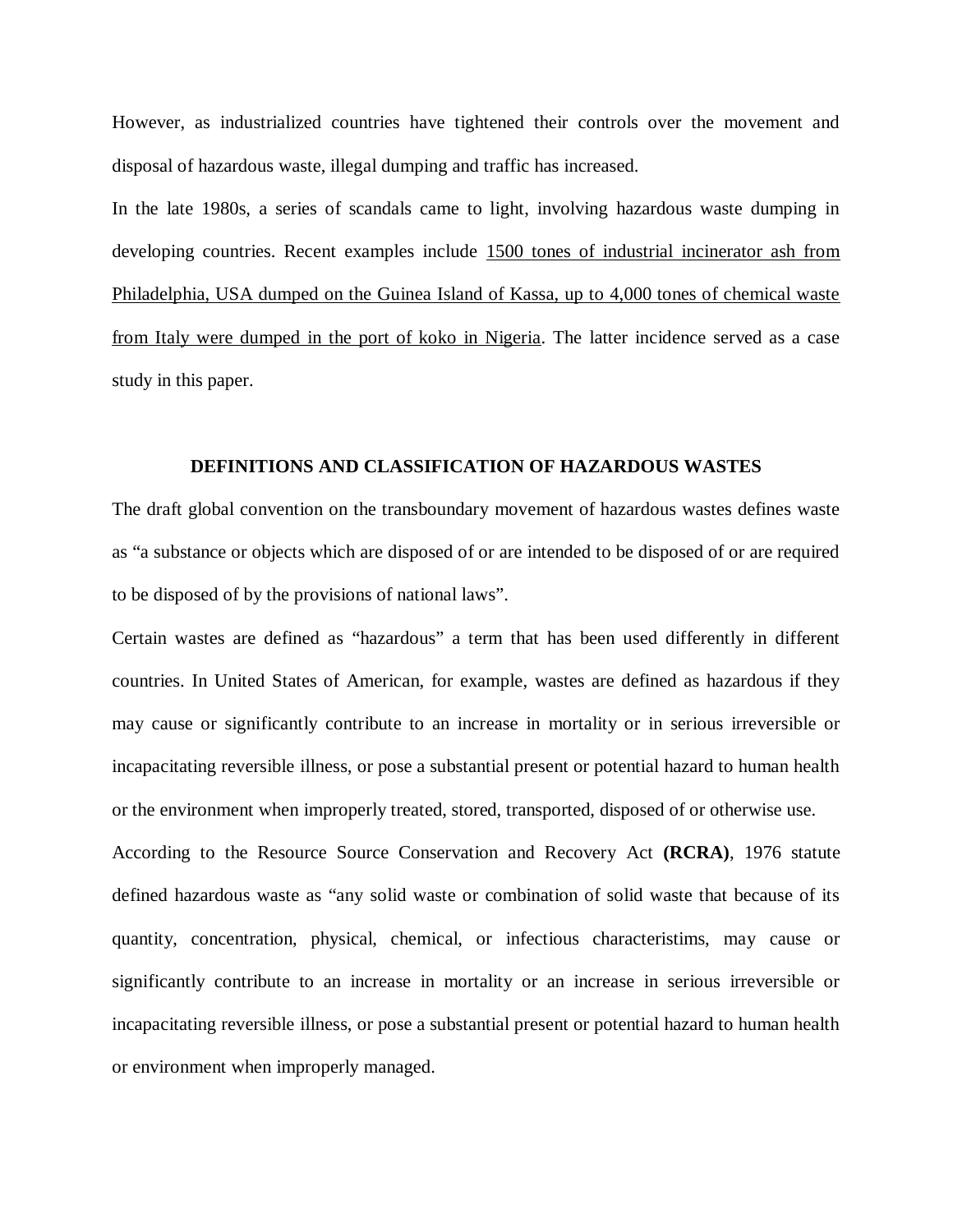Therefore, transboundary movement of hazardous waste refers to the illegal transport of waste across borders. In recent years, developed country industries have resorted to exporting hazardous waste for disposal in third world countries, after national regulations have been tightened up nearer home. In some cases, the dumping is the result of legal contracts by Third world companies or governments accepting waste from companies in the industrialized countries in exchange for hard cash.

#### **CLASSIFICATION**

There are different approaches to hazardous waste classification. The European countries have adopted the EEC list of generic wastes, as set out in the 1978 Toxic and Dangerous Waste Directive, but the UK uses supplementary requirements that have the effects of de-listing a particular waste if it passes certain test criteria, e.g. for toxicity.

The USA also has an inclusive list, but if an item does not appear on the EPA's published lists the waste must be tested for three designated characteristics of hazardousness: ignitability corrosively and toxicity. Thus the threshold tests are used to regulate waste.

#### **DEVELOPING COUNTRIES AND HAZARDOUS WASTE TRADE**

# **A: FACTORS RESPONSIBLE FOR WASTE EXPORTATION IN DEVELOPING COUNTRIES**

- (1) Cost of complying with environmental laws in developed countries.
- (2) Shortage of dumpsites in some places
- (3) A curious self-centered motive to protect their own lives and welfare at the expenses of others are some of the obvious but un-spelt reasons for the targeting of developing countries in Africa and Asia by the developed countries as dumpsites for the disposal of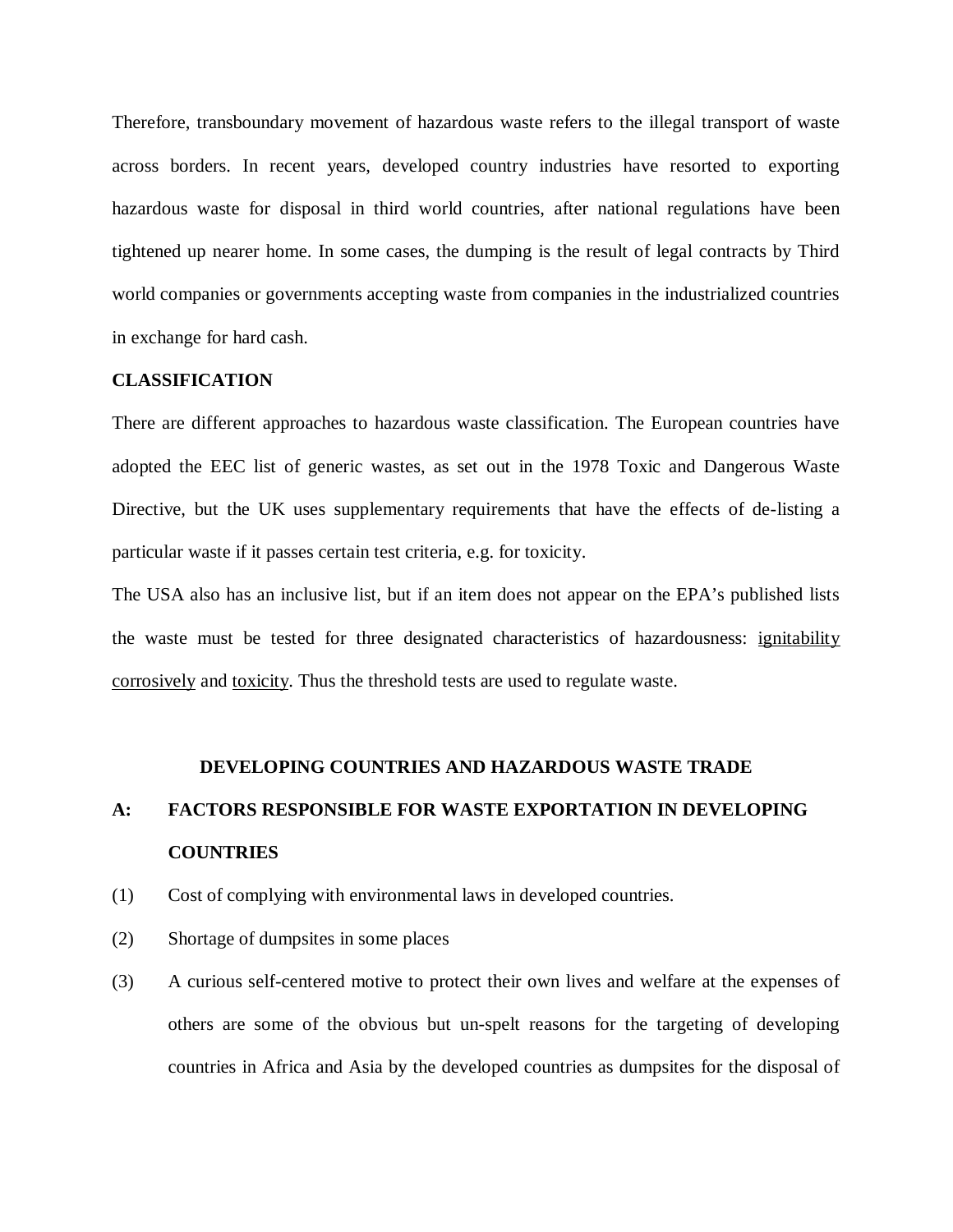their toxic waste, knowing fully well that these developing countries do not have the technological capability to handle the treatments of final disposal of such wastes.

Some of these developing countries, gullible or desperately in need of foreign exchange became victims as dumpsites for the unwanted toxic industrial leftovers from the advanced nations. Some others become victims as a result of unscrupulous conduct of their own citizens who took advantage of the taxed laws and engaged in the nefarious toxic waste deals with foreign business partners.

Environmental acceptable management of hazardous waste and other wastes is taking all practicable steps to ensure that hazardous wastes or other wastes are managed in a manner which will protect human health and the environmental against the adverse effects which may result from such waste.

Since 1989, industrialized nations have legally exported an estimated five million tons of hazardous waste. The primary motivation for exporting this hazardous waste is economic. For instance, nations such as Guinea-Bissau in West Africa are willing to dispose of hazardous waste for as little as \$40 per ton.

The financial incentives for accepting hazardous waste from abroad can be very great for castpoor developing nations. In 1998, for example, the West Africa nation of Guinea Bissau signed a five year, \$600 million contract with a group of European tanneries and pharmaceutical companies to dispose of fifteen million tons of toxic waste under the terms of the contract, the Europeans would have paid Guinea-Bissau \$120 million a year, an among equal to eighty per cent (80%) of the small nations gross national product. The staggering amount of money may have clouded the judgement of the Guinea Bissau government regarding is citizen's best interests.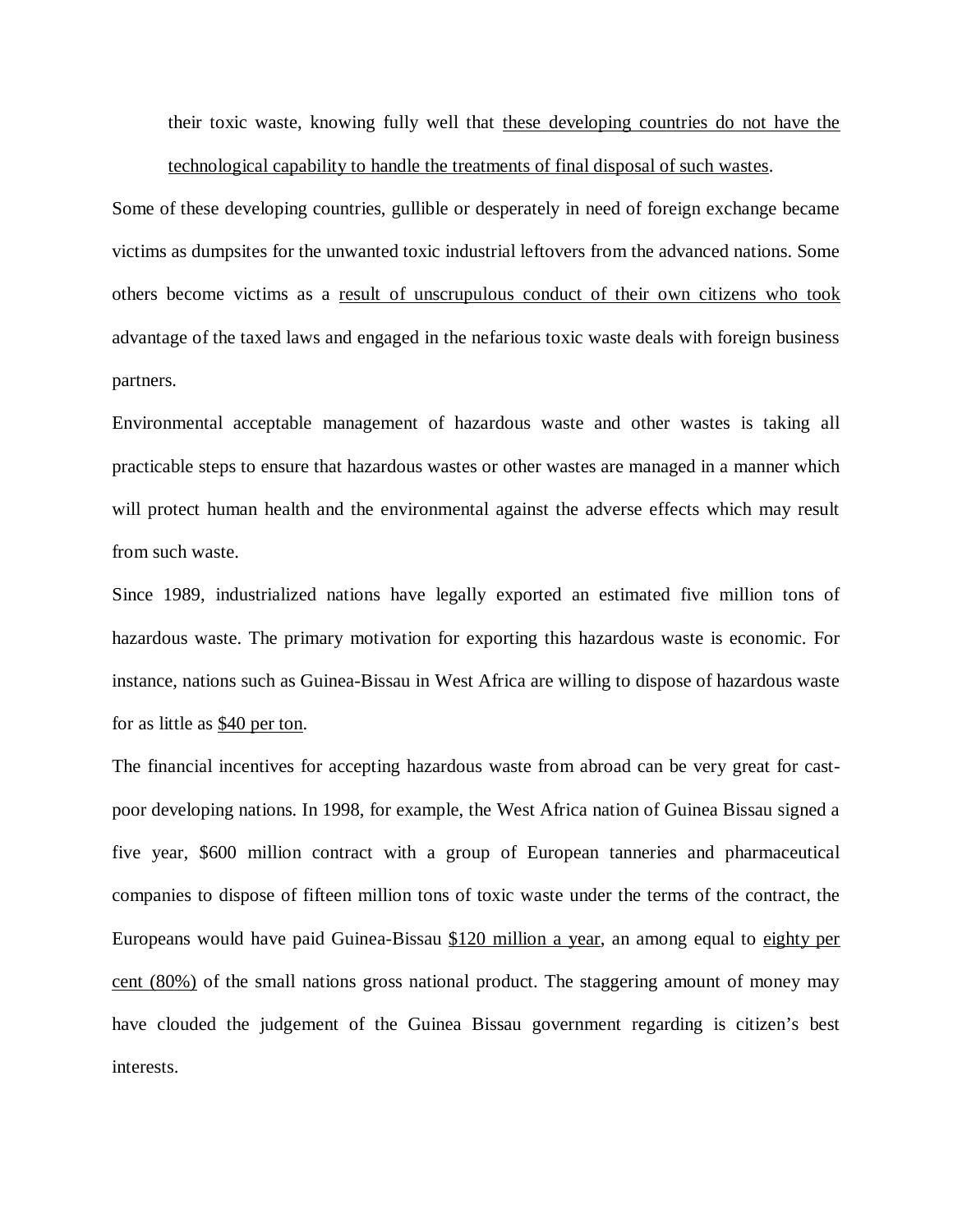The contract between the European companies and Guinea Bissau was never enforced because public outrage within Guinea-Bissau over the agreement forces its government to terminate the contract. The dilemma facing Guinea-Bissau and similarly situated developing nations is a difficult one because it is forcing other countries to choose between poverty and poison.

Another problem with exporting waste is that many countries that receive waste do not know what is in it, do not know how toxic the materials really are, and do not have facilities to store it or dispose it of properly.

In March 1988, Norwegian freighter arrived on Africa West coast to deliver a cargo listed as "raw materials for bricks". A Guinea concrete manufacturer had purchased the material to build roads and cinder blocks, but, bricks made from it crumbled in the hands of labourers and trees near piles where the materials was stored died.

Researchers studying West African estimate that in 1988 more than 22 metric tons of hazardous wastes were imported.

#### **KOKO WASTE DUMP: A CASE STUDY**

In Nigeria, 2,888 tons of assorted toxic waste from Italy was found to have been illegally dumped at the fishing port of Koko in June 1988.

The Koko premises was owned by Mr. Sunday Nana, a 65 year old farmer, who hired out the site to foreign importers for paltry sum 500 per month, he was unaware of the nature Iruekpen material store in his backyard. The hint got to Nigerians government through a letter written by eight Nigerian students in Pisa, Italy about plans to dump dangerous chemical waste that had been rejected in European to Nigeria.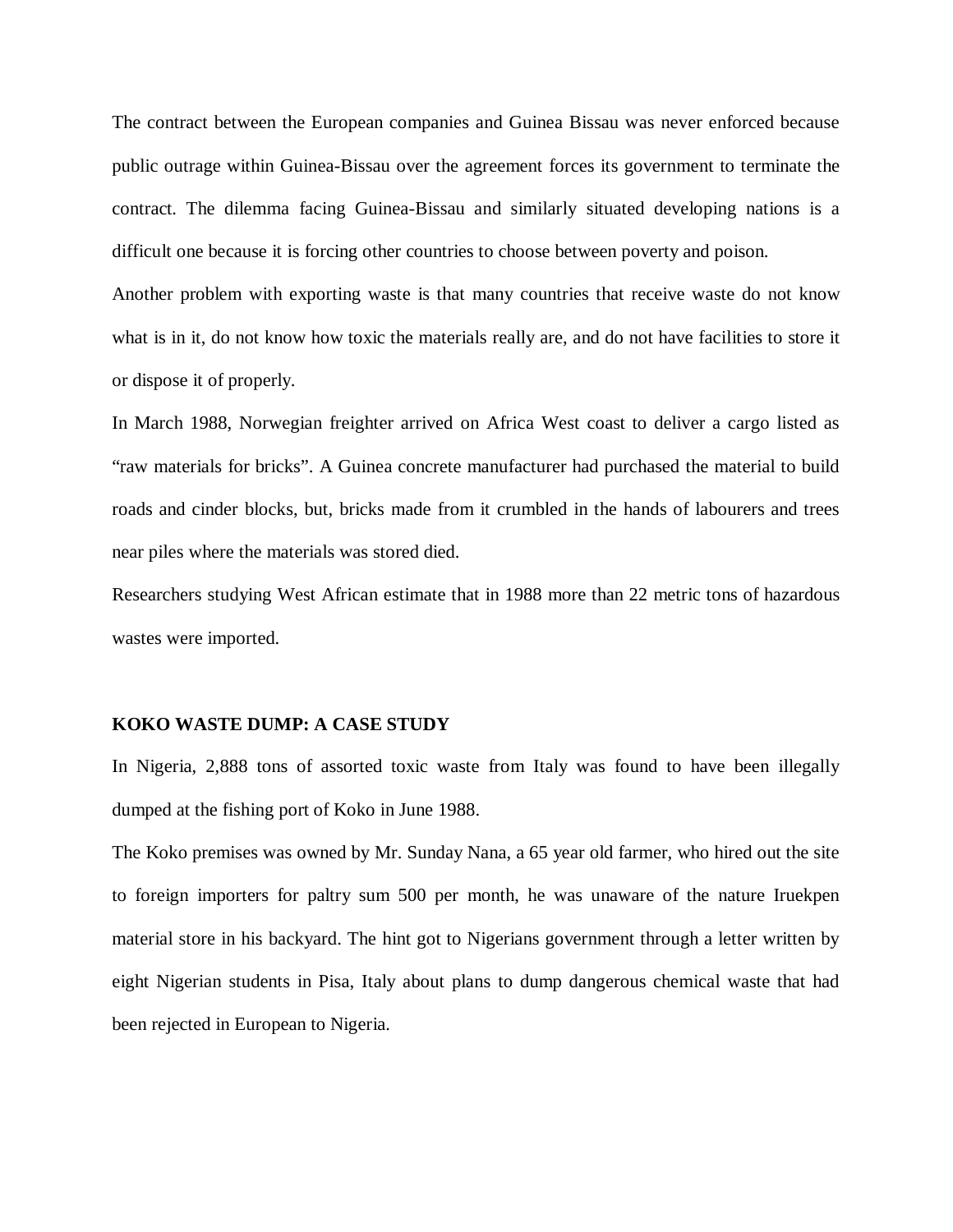The man behind the deal is an Italian businessman, Gianfrance Raffaelli, who has been resident in Nigeria for 20 years. Iruekpen, an ailing construction firm, had decided to diversify its operations into the lucrative toxic waste trade.

However, Mr. Raffaelli was able to import the toxic waste into the country with the help of some Nigerians and corporate agencies such as Niger Shopping Agency, Michem Nigeria Limited and Iruekpen Construction Company, all based in Lagos.

The dumping episode led to ground water pollution, resulting to distortion of aquatic life, as a result of constant beaten of the chemical waste by rain. Cleaning up the contaminated backyard of Sunday Nana affected workers. Some suffered severe burns, other vomited blood, and one man was partially paralyzed. Moreover, Nana's death was attributed to the incidence. There were hints that traces of Polychlorinated Biphenyls (**PCBs**) were found in his blood.

## **EFFECTS OF TRANSBOUNDARY MOVEMENT OF HAZARDOUS WASTE IN DEVELOPING COUNTRIES**

The growing threat to human health and the environment posed by the increased generation and transboundary movement of hazardous waste has given rise to concern at the international, regional and national levels.

However, importers and exporters tend to ignore the tremendous external costs or externalities, associated with transboundary shipments of hazardous waste. The costs/effects include.

#### **1. Local Environmental and Public Health Effects**

These effects may be so great as to eliminate all financial benefits from any agreement to import waste for disposal. Environmental and public health problems may be particularly devastating to developing nations because such nations lack experiences with hazardous waste disposal end, as a result, have few regulatory or technological controls for handling such waste.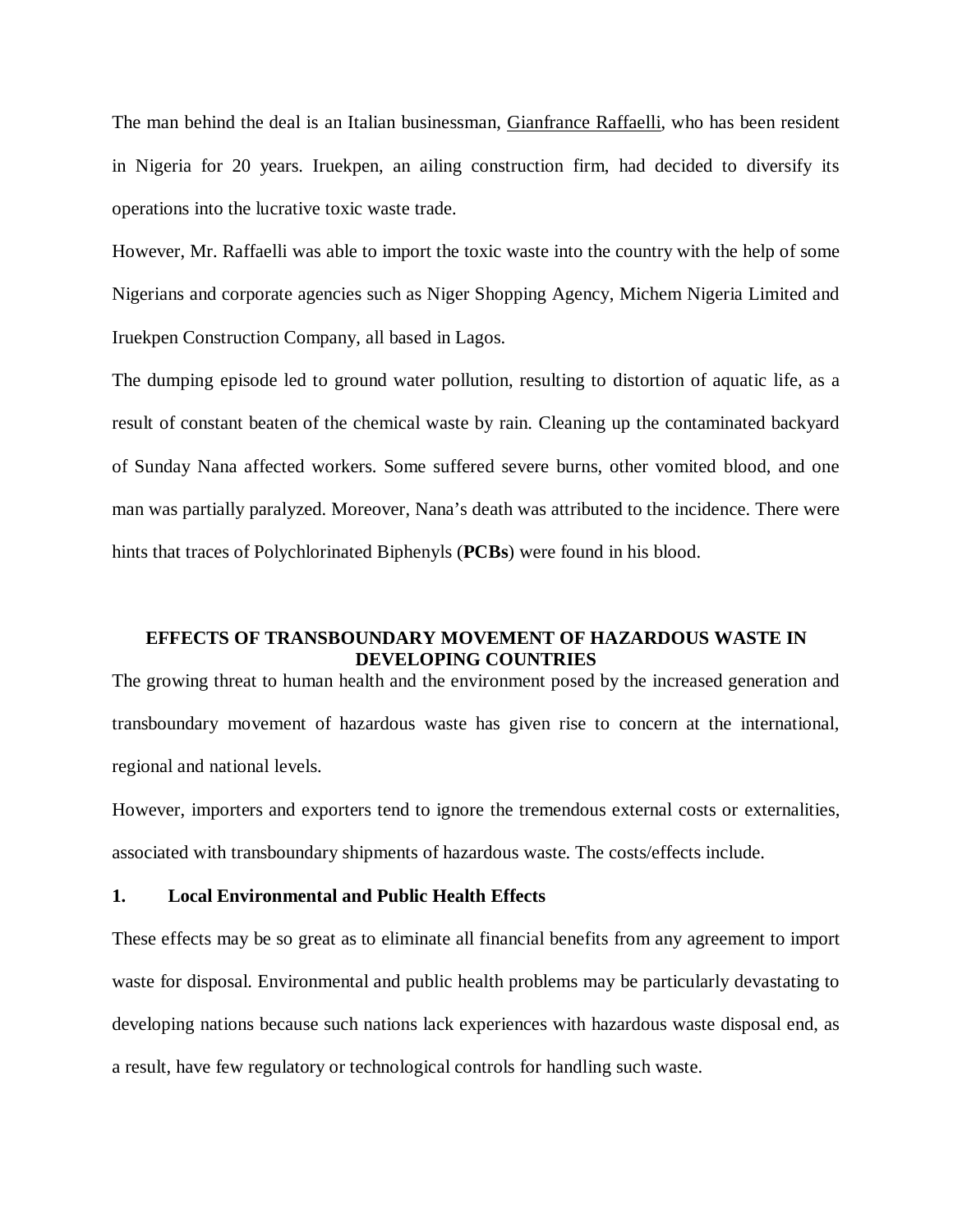In communities with hazardous waste disposal sites, chronic and acute health problems have been linked with accidental and routine release of hazardous waste, which may contaminate the atmosphere, soil or groundwater. Ultimately, the costs of dealing with such local environmental and public health problems fall entirely on the people of the importation nation.

#### **2. Effects/Danger from Transportation of Hazardous Waste**

Transporters have a diminished incentive to avoid accidents resulting from transboundary hazardous waste shipments, in part because most countries liability regulations are weak or unenforceable once the waste has left is country of origin. Without the prospect of liability generators and transporters are more likely to be careless and, therefore, to have accident. Another reason for careless transportation is the hazardous waste has a negative value for the generator. The global environment and in particular, nation along hazardous waste transport routes eventually bear the cost of such carelessness.

#### **3. Global Concerns**

The trans-frontier movement of hazardous waste to developing nations implicates enormous concerns. This is because pollution resulting from improper disposal has no respect for national boundaries.

Also given developing nation's inexperience in handling hazardous waste and large quantities of such waste generated each year, the possibility of a major international environmental disaster exists. Although these disasters did not occur during the transportation of toxic waste, the 1984 union carbide disaster in Bhopal, India, and the 1986 nuclear accident in Chernobyl highlight the potential magnitude for an international disaster involving hazardous materials.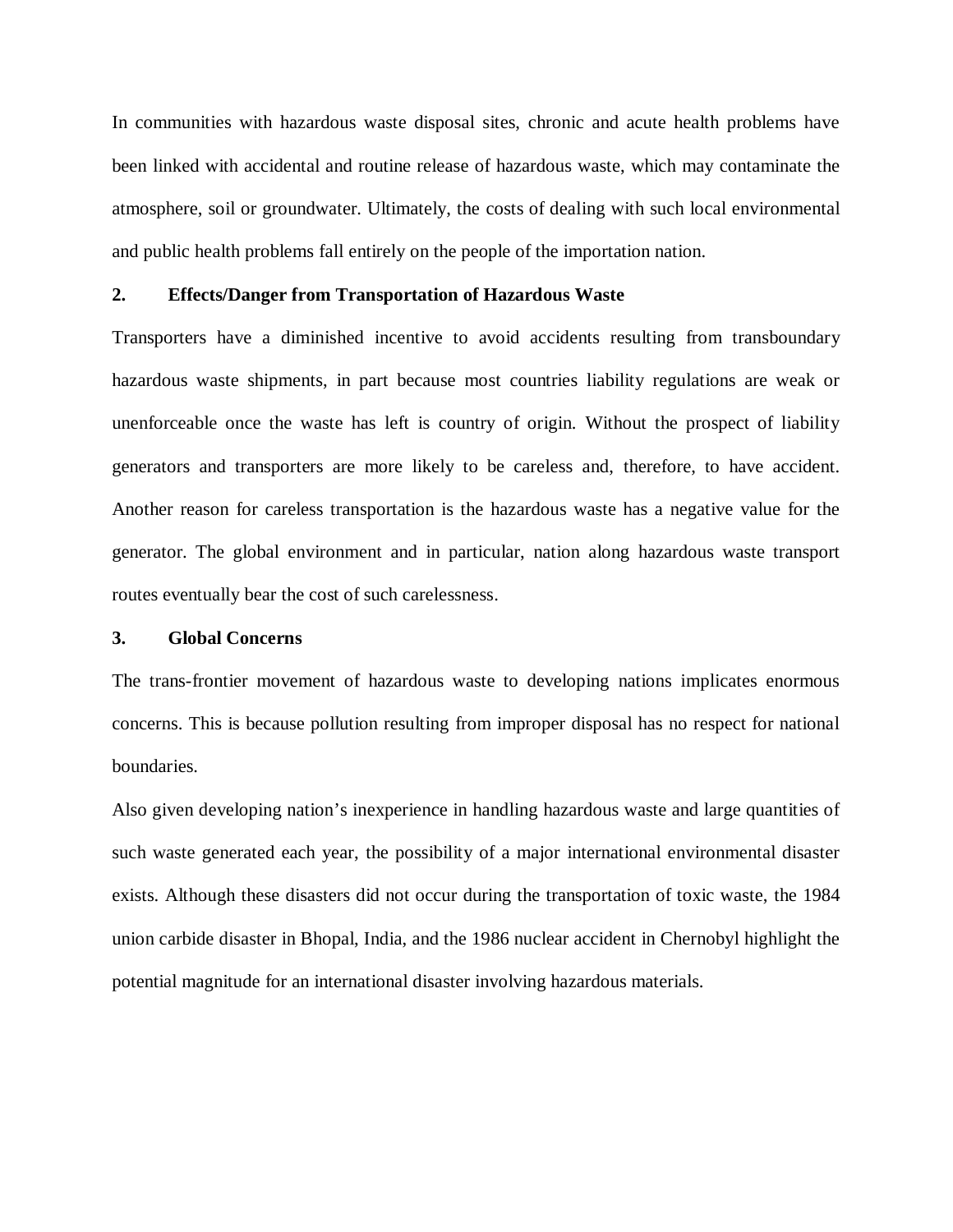Both accidents illustrate the trans-national nature of environmental disasters. In either situation, however, the costs of remedying environmental damage are born not only by the importing nation, but also by its neighbours.

## **CONTROL OF TRANSBOUNDARY MOVEMENT OF HAZARDOUS WASTE THROUGH CONVENTIONS**

Transboundary movement of waste clearly affects more than **they** do importing nations. The export of hazardous waste to developing nations exposes the importing nation, neighbours, every nation along the transportation route, and all nations with which the importing nation trades agricultural products to the dangers of mishandled hazardous waste. Since the mid 1980s, the international community has come to realize the global importance of this issue and has joined together to form a variety of multinational solutions to this problems. However, beginning with the Basel convention in 1980 and continuing through the Rio-declaration in 1992, the multitude of opinions have failed to coalesce into a single dominant solution for the externalities of hazardous waste exporting, which continue to be a vexing problem.

#### **THE BASEL CONVENTION (1989) The Final Act of the Basel Convention**

The first attempt and major agreement at the international level to foster a global control of transboundary movements of hazardous waste was the 1989 Basel Convention sponsored by the United Nations Environmental Programme (**UNEP**). The Basel Convention was the result of nearly a decade of work by members of the United Nations to create a binding treaty on the transboundary movement of hazardous waste. The challenge of the convention was reconciling the interests of the developing nations, which sought tight restrictions on hazardous waste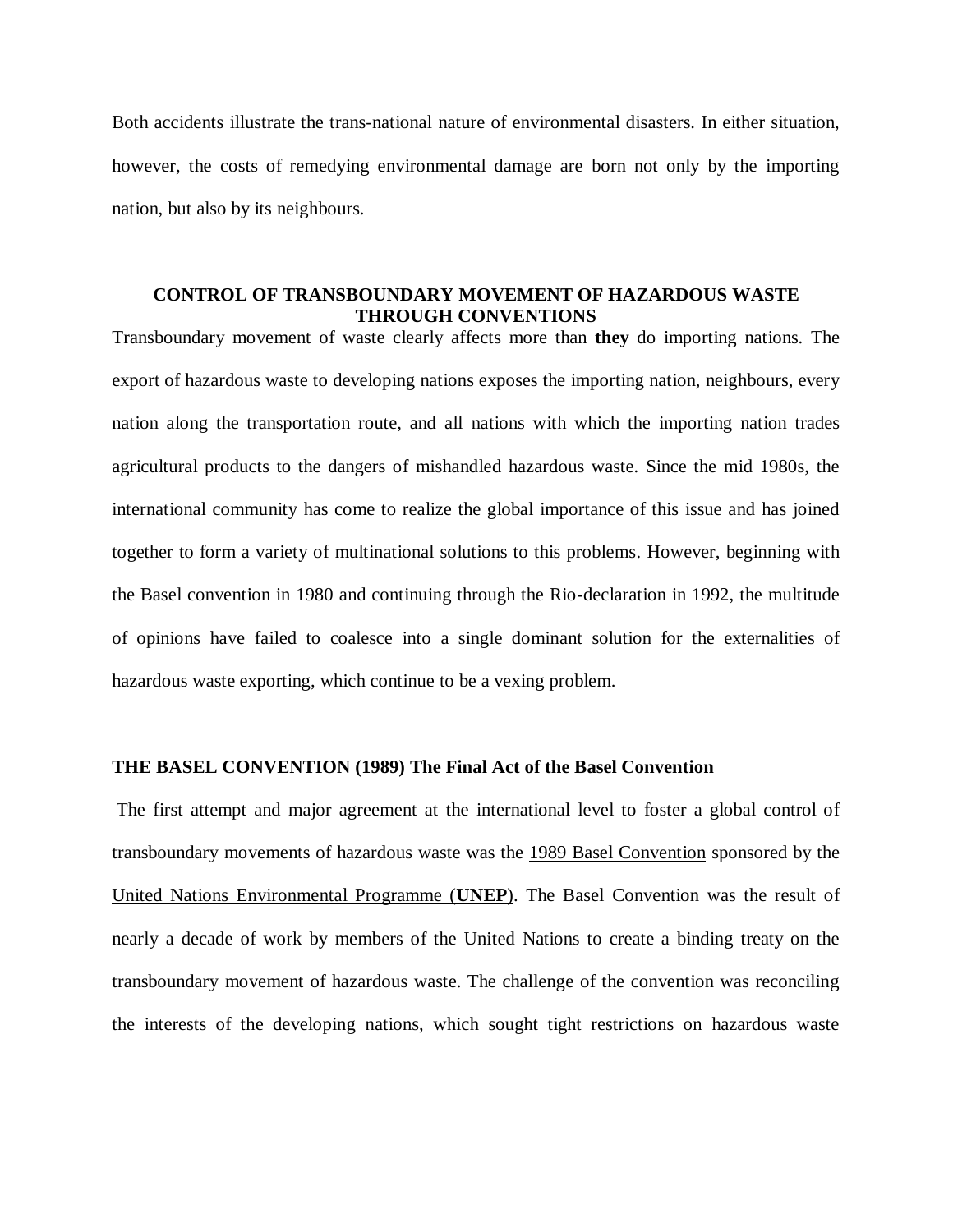exporting, with the interest of the industrialized nations which wanted exporting to remain a viable alternative for hazardous waste disposal.

Although most of the 116 representatives to the United Nations initially refused to sign the treaty in 1989, a sufficient number of nations have subsequently ratified the convention so that it formally entered into force on May 5, 1992, three years after the first conference of these parties ended.

A central concern of the Basel Convention is the overall reduction of hazardous waste generation. The conventions primary means of reducing waste generation is to increase the cost of hazardous waste exportation, thereby forcing industries to reduce their waste generation rather than continuing to ship it abroad.

Article 4 of the convention attempts to accomplish these goals by preventing toxic shipments in five situations:

- 1. First, Article 4 requires both importing and exporting parties to block the movement of specified types of waste that the importing nation does not want.
- 2. Second, for waste not specifically prohibited by the importing state, both importing and exporting parties must prevent any waste shipment to which the importing state has not formally consented in writing. This procedure is known as "notice and consent".
- 3. Third, the convention requires exporters to prohibit any waste shipment, particularly to a developing state, if the exporter has reason to believe that the wastes in question will not be managed in an environmentally sound manner.
- 4. Fourth, all parties to the convention must prevent the shipment of any waste hazardous or non-hazardous, meant for disposal in Antarctica.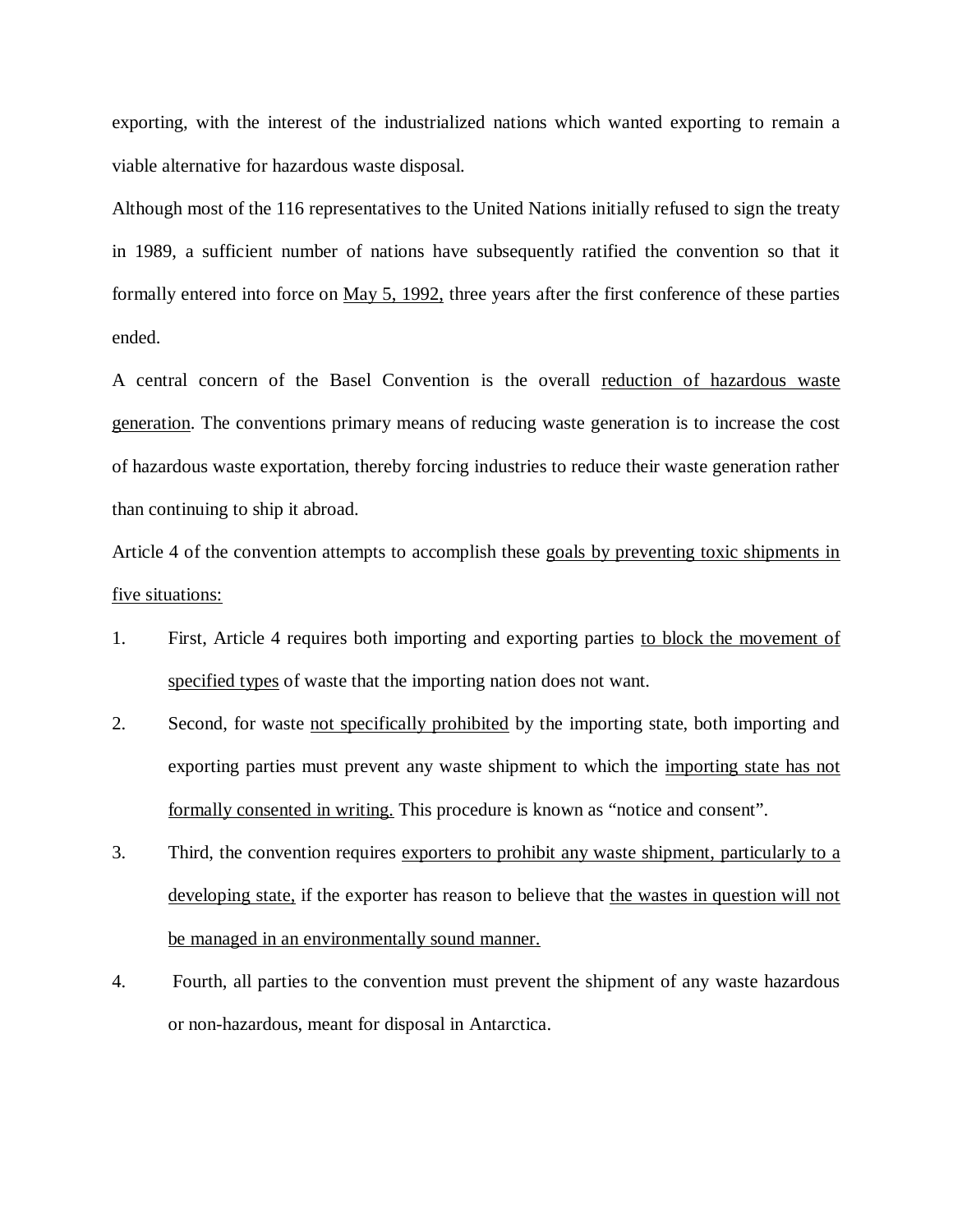5. Finally, all parties must prohibit the import and or export of any waste hazardous, involving a non-party state. The purpose of this last prohibition is to lock out, or exclude, non-ratifying states, such as the United States, from all legal, hazardous wastes trade with state parties to the convention.

The notice and consent provision and lock out provision are particularly important to the Basel convention. The notice and consent provisions promote the exchange of information, allowing all affected nations to make informed and intelligent decisions about the movement of hazardous waste across their borders.

The lockout provision provides is compelling incentive for all United Nations member states to ratify the Basel convention. The threat of being locked out of trade with certain regions of the world provides an incentive to become a party to the convention.

Under certain circumstances, however, the lock out provision may discourage ratification of the Basel convention. For instance, by refusing to join the treaty – claiming that it does not protect developing states sufficiently – the Organization of African Unity (OAU), now AU states affectively banned all hazardous waste imports from states that ratified the Basel Convention.

Thus, nations contemplating ratification were locked out of the hazardous waste trade with some potential recipients of waste, regardless of whether they ratified the convention. If these nations ratified the Basel Convention, they would have been locked out of trade with OAU nations under Article 4, section 5 of the convention. If these same nations failed to ratify it, they themselves would have been excluded from trade with parties to the Basel convention under the same provision. The catch-22 mechanism has impeded further movement towards ratification and, in turn, has limited the effectiveness of the Basel convention.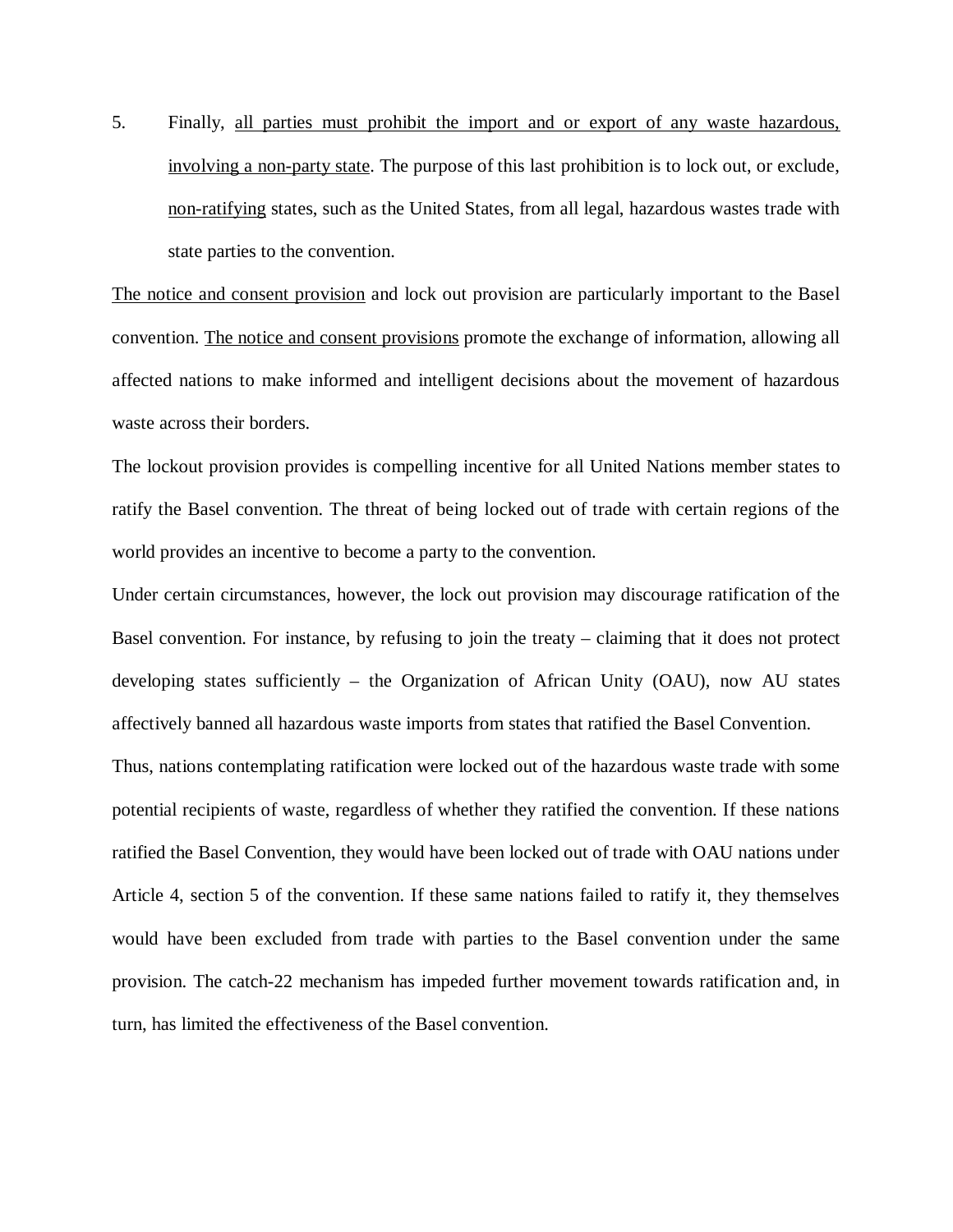Article 9 of the Basel convention addresses the problem of illegal traffic in hazardous waste. Illegal traffic, according to article 9, is traffic in contravention of national legislation and relevant international legal instrument, as well as traffic not carried out in compliance with internationally accepted guideline.

Article 9 (3) states that the "State of export or the exporter or generator should be responsible for the disposal of any hazardous waste which are deemed to be illegal traffic within the meaning of convention".

#### **Second Conference of the parties to the Basel Convention**

Signatory states to the Basel Convention met in Geneva, Switzerland on March 25, 1994, at the meeting, the parties reached a decision that may develop into a sixth situation under which the transboundary movement of hazardous waste may be banned. The members state agreed to a total ban on hazardous waste exports from nations belonging to the Organization for Economic Cooperation and Development (OECD) to non-OECD nations.

The decision marks a significant departure from the Basel convention, namely, making hazardous waste exportation less appealing economically rather than prohibiting the trade outright. Nevertheless a ban on hazardous waste exports from OECD nations to non-OECD nations effectively would eliminate all hazardous waste exporting to less developed nations, further promoting the goals of the Basel convention.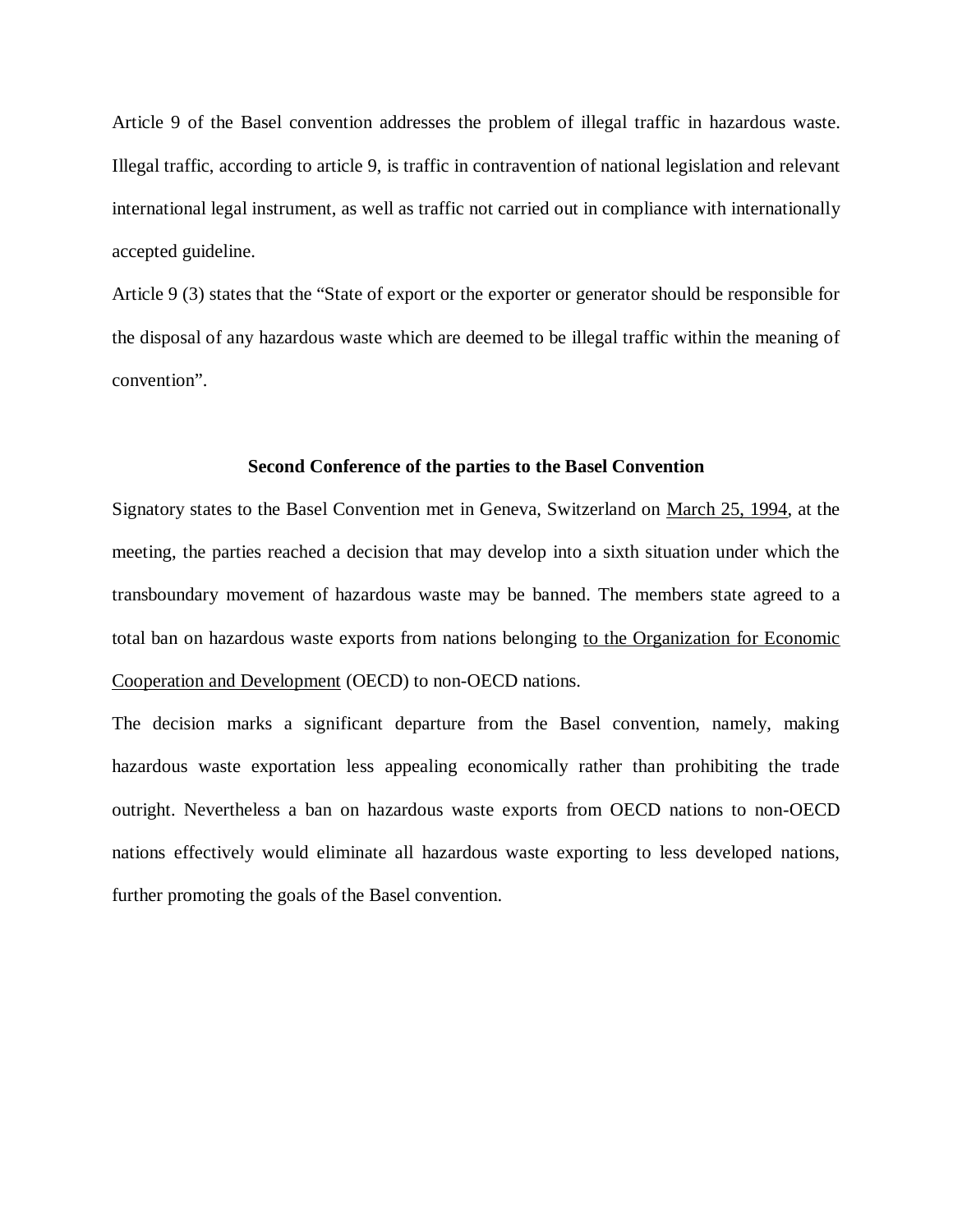## **THE LOME IV CONVENTION**

As many developing nations began to realize that the Basel Convention would fail to protect their interest adequately, some of these nations decided to form their own multilateral treaties banning the importation of hazardous waste into heir territory.

In 1990, the African, Caribbean, and Pacific states (ACP states) and the European Economic Community (EEC) signed the Lome IV convention. The convention bans all hazardous waste exports from EEC states to ACP states and prohibits ACP states from accounting hazardous wastes imports from any other nations. These two requirements make the Lomeiv CONVENTION "most sweeping international ban on the hazardous waste trade to date".

The position of the Lome IV convention suggests a departure from the stance taken by many industrialized nations at the Basel convention, disagreement over the appropriate extent of the ban on hazardous waste delayed the implementation of the Basel convention until May 5, 1992, states became effective immediately, notwithstanding, the fact the rest or the convention had yet to take effect.

The revolutionary aspect of the Lome IV convention is its complete ban on hazardous waste export to ACP states, regardless of whether the waste originates in EC member states. The importance of hazardous waste exporting to African nations illustrated by the fact that in 1988, the Nigerian government threatened hazardous wastes importers with death by firing squad. When the industrialized states refused to agree to a total ban on hazardous waste exporting, the African states recognized that they would have to take the initiative to protect themselves.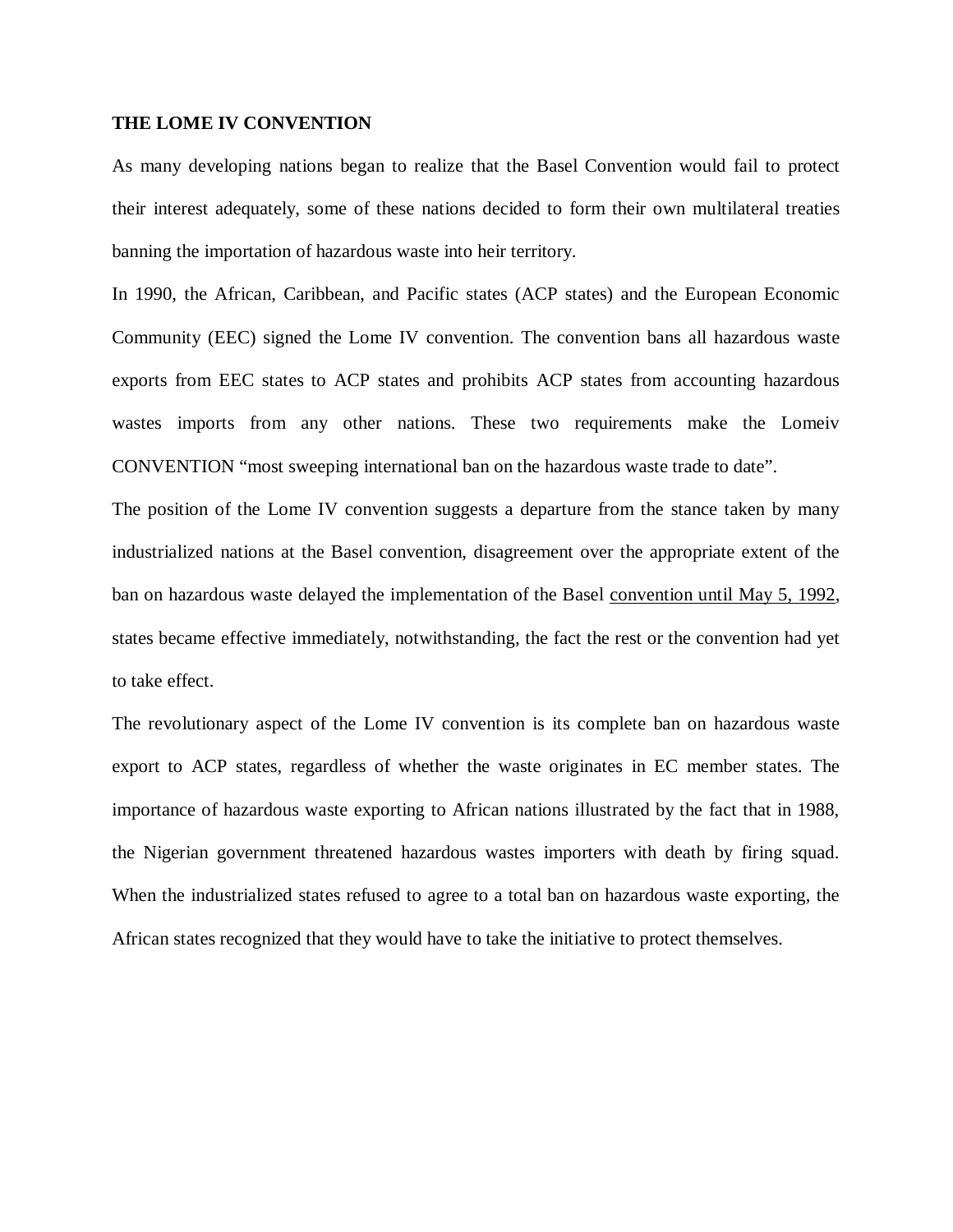#### **THE BAMAKO CONVENTION**

The failure of the Basel Convention to protect adequately the continent of Africa, following the treaty's lack of a complete ban on the transboundary movement of hazardous waste, made the then organization of African Unity, now Association of African Unity (AAU) to develop the Bamako Convention. In addition, the AAU believed the Basel Convention guidelines could be evaded to easily because no effective system existed for the administration of the treaty.

The Bamako convention aimed at aimed at banning all imports of hazardous waste into African and restricts the movement of waste already in Africa.

Although both the Bamako and Love IV convention protect African states, these conventions are distinguishable, the main distinctions between the Bamako convention and the Lome IV convention lies in the composition of the signatories of each agreement – members of the AAU and ACP states respectively.

All OAU member states have similar environmental concerns, allowing the Bamako convention to address broader range of issues as well as more specific environmental issues and threats. Thus, the Bamako convention, while sharing the Lome IV policy goals of protecting African nations, is both broader and more specific than the Lome convention.

The Bamako convention was designed to provide greater protection to African states than the Basel convention. Although the preambles to both the Basel and Bamako conventions are similar, several important differences between the two agreements make the Bamako convention broader. These differences are:

1. The Bamako convention completely bans all hazardous waste imports into Africa, including the importation of waste for use in recycling, a frequent loophole in Basel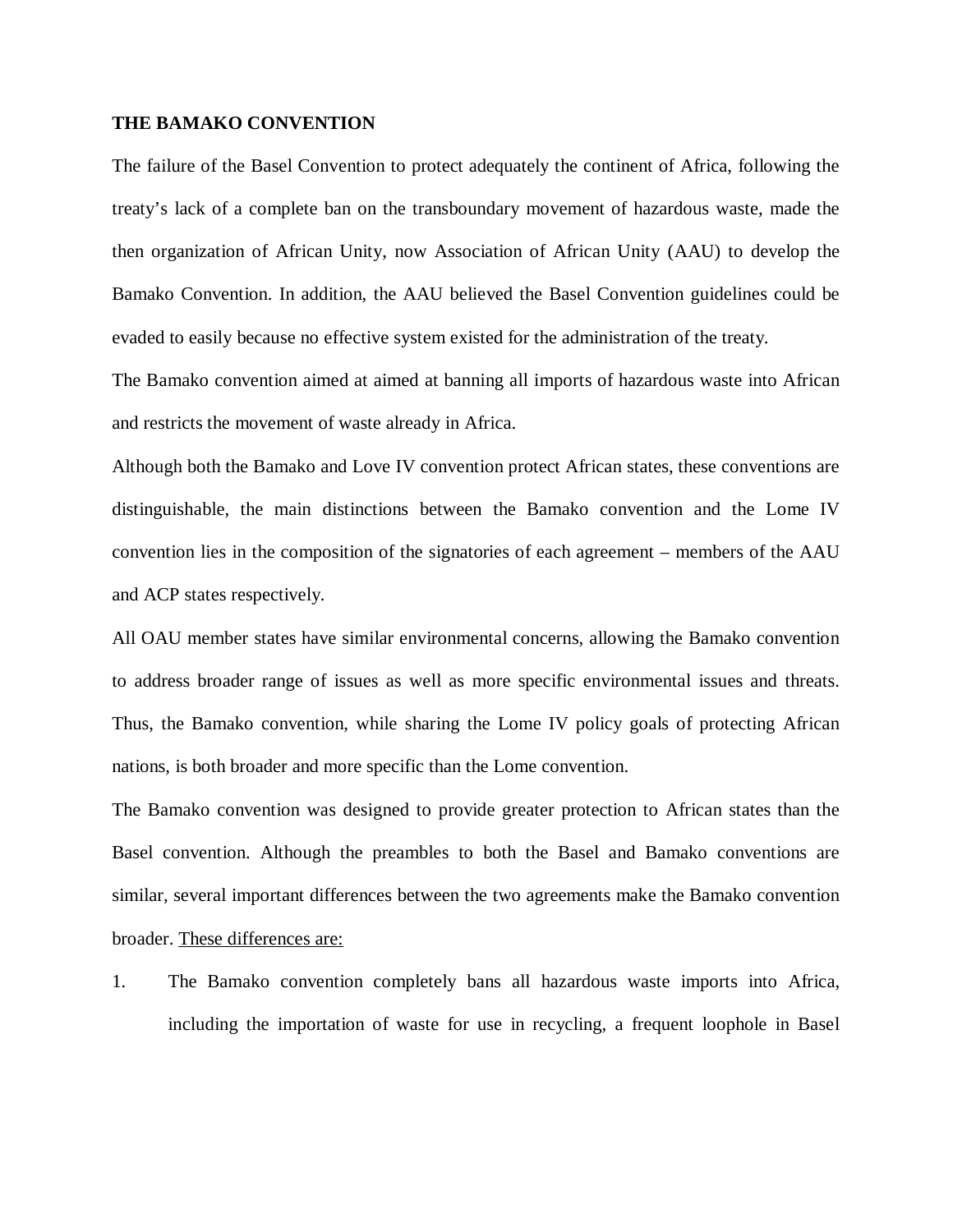convention. Article 2 of the Bamako convention defines hazardous waste more broadly than the Basel convention.

- 2. In response to fears that the administrative framework of the Basel convention is in effective, Article 5 of the Bamako convention requires each member state to designate competent authorities, a focal point, and a dump watch.
- 3. Article 4 of the Bamako convention specifically prohibits the dumping of hazardous wastes at sea or in internal waters, a prohibition conspicuously absent from the Basel convention.
- 4. The Bamako convention applies unlimited joint and several liabilities on the geneators of improperly disposed waste. The Basel convention, on the other hand generators of hazardous waste.
- 5. The Bamako convention mandates extremely high standards for the prevention of pollution. The Bamako standards are much more stringent than those found in the Basel convention.

The Bamako convention is broad scope and high standards ultimately may limit the economic development of African nations. Specifically, the broad definition of hazardous waste, which closes the perceived loophole for recycling materials, limit African nations to the use of these materials already found on the continent thereby inhibiting industrial growth in Africa.

Nevertheless, the OAU appears to have made the conscious decision to protect its nations from hazardous waste even at the expenses of diminished industrial growth.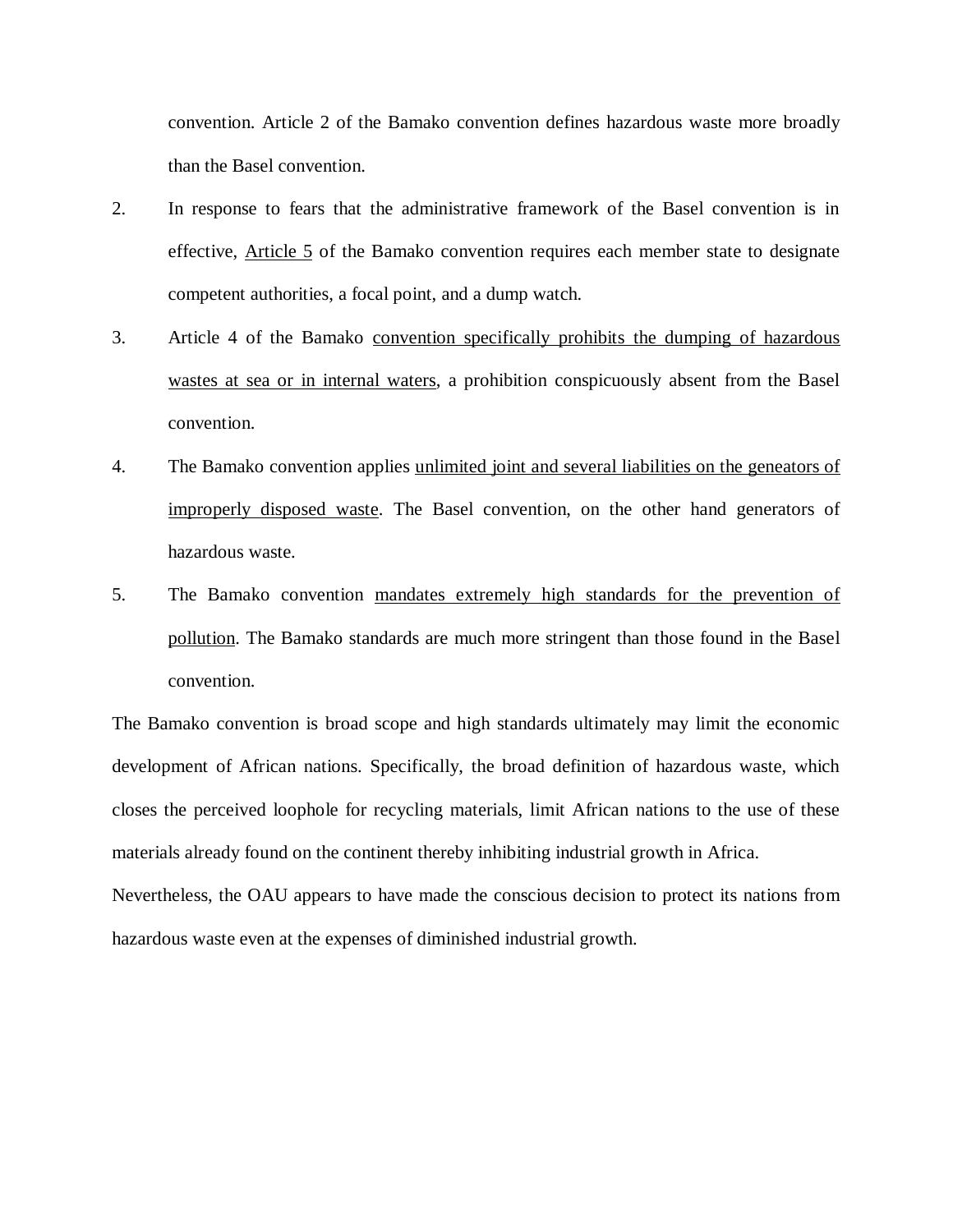#### **THE RIO DECLARATION (1992)**

The result of the United Nations Conference on Environment and Development was the Rio Declaration. The conference was held in Rio de Janeiro Brazil in June 1992.

Rio declaration is a legally non-binding statement of principles concerning the global environment and development. The scope of the Rio Declaration is extremely broad recognizing each nation's duty to "protect he integrity of the global environment" and to provide priority treatment to the special situation and needs of developing countries, particularly, the least developed and those most environmentally vulnerable. Although the Rio declarations not legally binding, it is significant because it represents the views of a large majority of the world's countries.

Importantly, the Rio Declaration proclaims that the transboundary movement of hazardous waste should be discouraged.

## **PRINCIPLE 14**

"States should effectively cooperate to discourage or prevent and transfer to other states of any activities and substances that cause severe environmental degradation or are found to be harmful to human health".

This principle calls for a collective effort by member states of the United Nations to prevent the movement of materials harmful to environment and/or humans.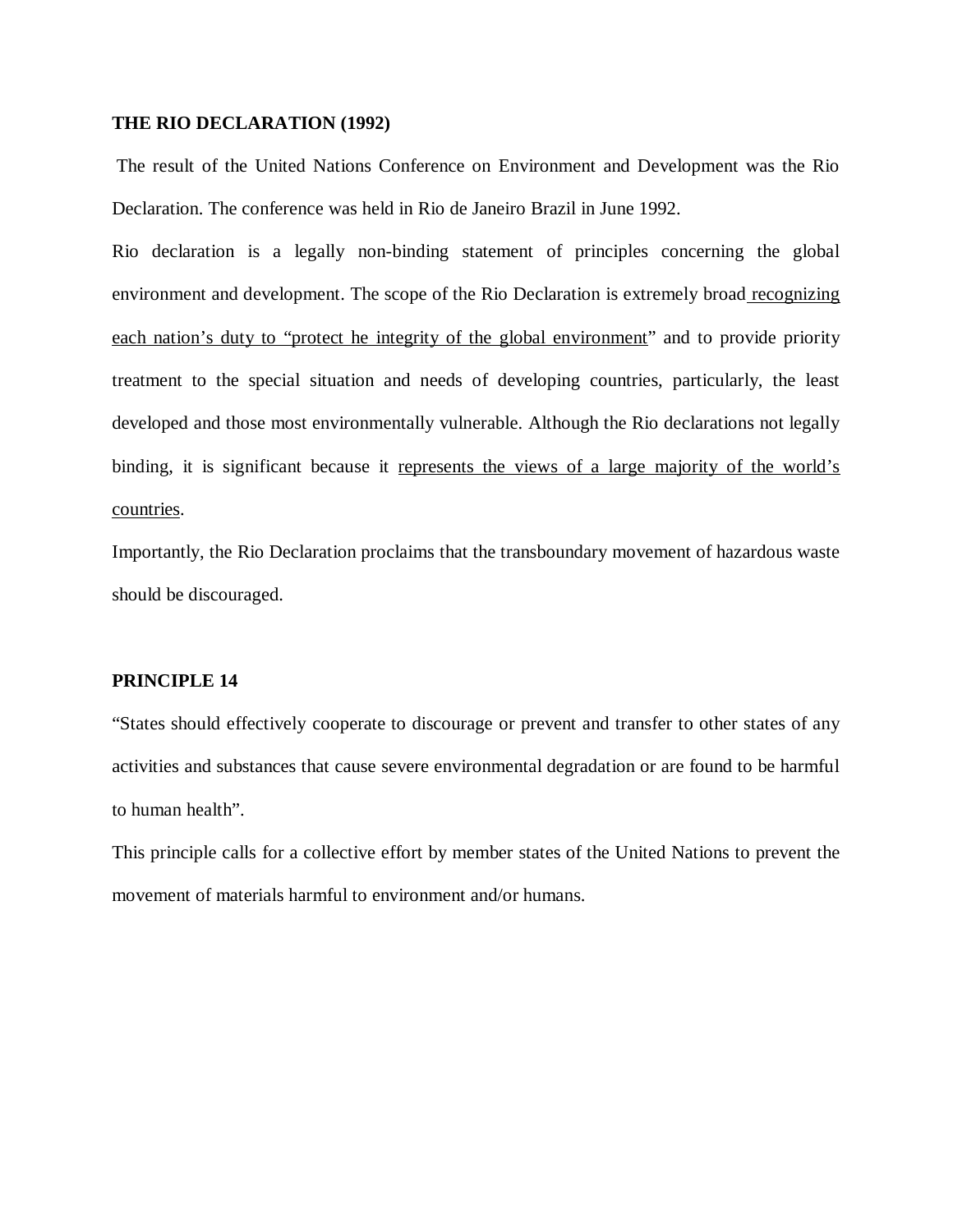#### **PRINCIPLE 19**

"States shall provide prior and timely notification and relevant information to potentially affected states on activities that may have a significant adverse transboundary environmental effect and shall consult with those states at an early stage in good faith.

This principle sets up a prior notice system between state, similar to the notice and consent provision found in the Basel convention. These principles, demonstrate a movement away from the hard line that industrialized nations took in the Basel convention toward a view that developing nations must be protected from hazardous waste exports.

Rio declaration, therefore, promise to boost the continually developing body of international environmental law and to aid in development of a more effective global environmental policy.

#### **RECOMMENDATIONS/CONCLUSION**

From the discussion above it is obvious that transboundary movement of toxic and hazardous wastes poses threat to the developing countries and constitute environmental hazardous on a global scale. These hazards could be avoided if only we could exercise some restraint and have due regards for the quality of our environments rather than the use of laws, which face problems in securing compliance of states with its requirements.

Although, it is not in the nature of man to exercise caution without compulsion, either direct or indirect. Indeed, everybody including the polluter will tell you that he is against pollutant but that in himself does not make him stop polluting or engaging in activities that pollute the environments such as waste trade.

How then do we combact the problem. The solution to transboundary movement of hazardous waste should not be restricted to scientific, technological or economic sphere; rather, there is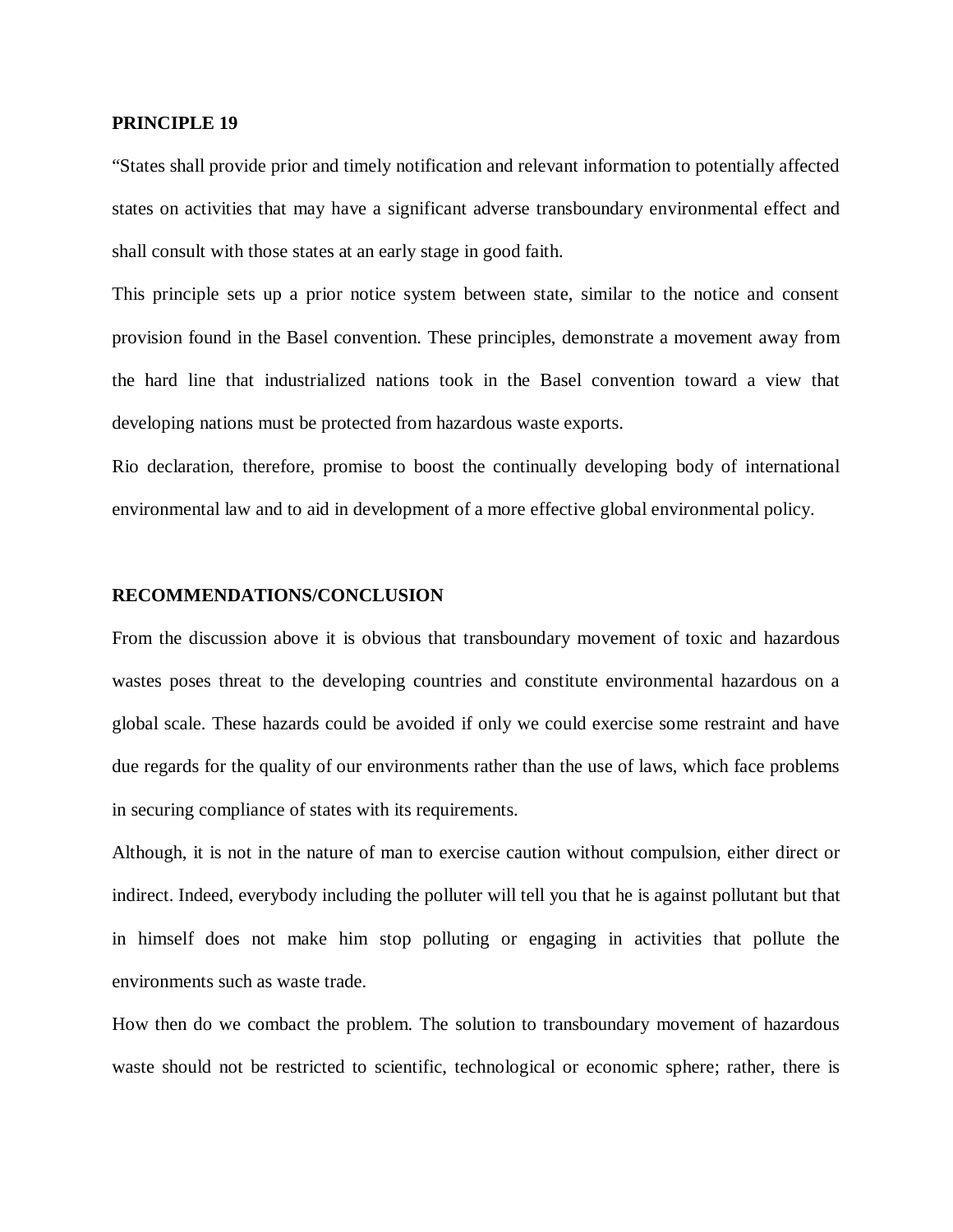need for persuasion and improvement of environmental education, on a global scale, to create awareness about the dangers inherent from illegal traffic of waste across national boundaries as against the use of stringent laws or legislations which leads to improper disposal of hazardous and toxic wases.

Thus recommendation is born out my minds having considered conflict of interest in international conventions on transboundary movement of hazardous waste.

In addition the famous agenda 21supported the idea of creating environmental awareness on a global scale as key to the development of strategy for a clean environment universally.

Therefore, the recognition of burden or dilemma faced by the developing countries in hazardous waste exporting is crucial to the solution of the problem.

#### **GATT/WTO AND CONTROL OF ILLEGAL WASTE TRADE**

 Most developing countries are signatories to Multilateral Environmental Agreements (MEAS) which incorporate diverse trade measures such as, import bans quotas and traffic, as enforcement mechanisms to tackle environmental problems. Out of a total of about 180 MEAS screened in 1996, eighteen contained trade restrictions clauses for their success.

Trade measures in MEAS pose potential conflicts between fundamental international trade policy (specifically GATT/WTO rules under the provisions of Article I and III concerning national's treatment and non-discrimination and Article XI prohibiting quantitative restriction on international trade and global environmental objectives). The only plausible existing escape valve for MEAS is Article XX GATT which grants exemptions from GATT/WTO PRINCIPLES of non-discrimination for trade measure which are taken to protect human, animal or plant life or health or to conserved natural resources.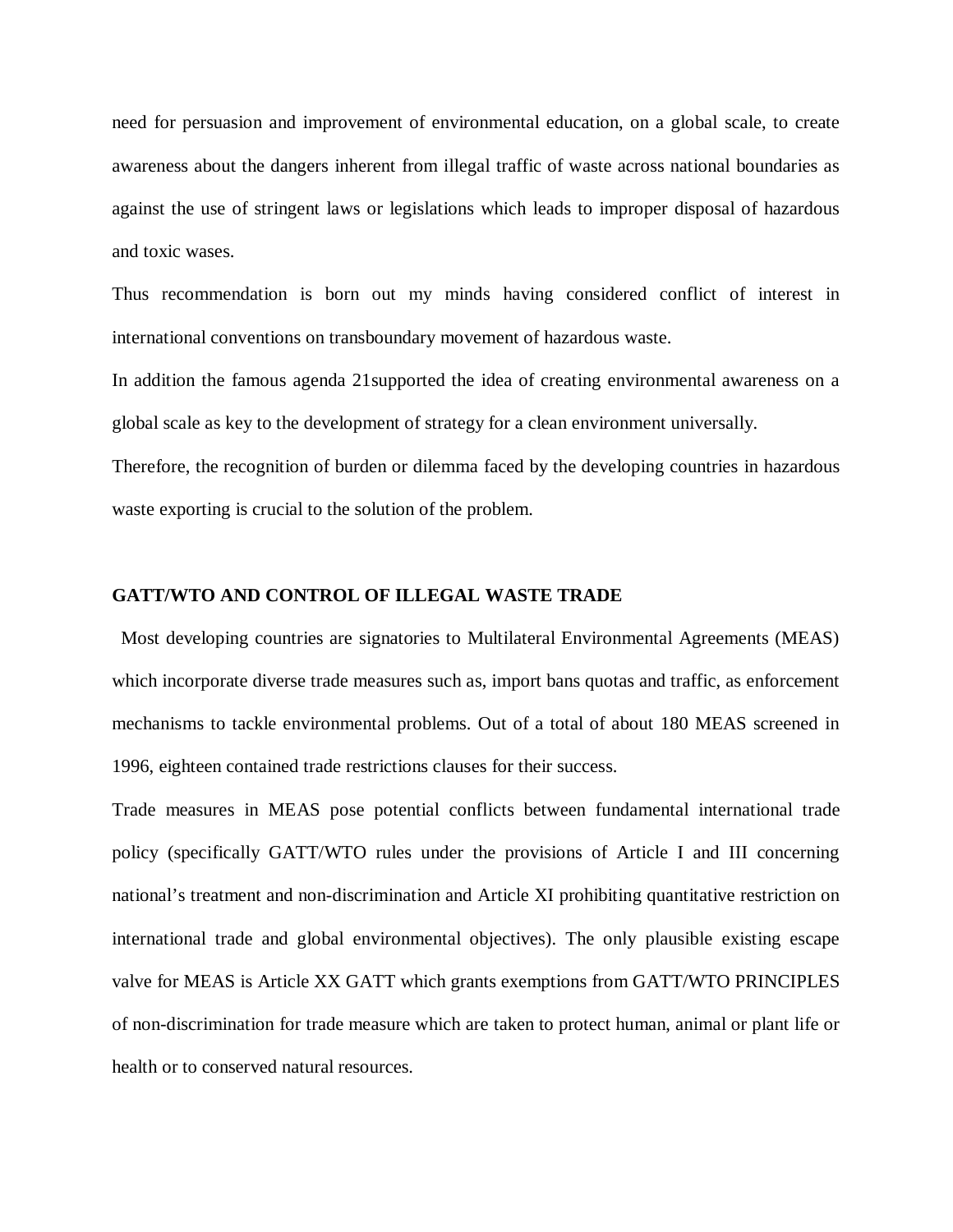With respect to the appropriateness of including trade measures within the IEAS (International Environmental Agreements), it is apparent that they are effective and can yield important environmental benefits. For instance, Article IV of the protocol has certainty reduced the worldwide use of eniorotiuorocarpons, lessening the threats of ozone layer.

However, the consistency of these trade measures under the GATT/WTO rules remains undefined because the world environment does not appear in the GATT/WTO affects. As a result, lack of clarity may prevent inclusion of appropriate trade measures in future environmental agreements since the negotiators will have little guidance on what in or in not permitted under the interpretations of the current GATT/WTO rules.

The dilemma inherent in this development is the facts that come of the International Environmental Agreements (IEAS/MEAS), most notably the Basel convention on the control of transboundary movement of hazardous wastes and then disposal which contain trade measures that are potentially incompatible with WTO rules, mural to the benefits of the developing countries.

The trade measures in these MEAS (Multilateral Environmental Agreement) have not been challenged in the WTO, if they were challenged and a similar narrow interpretation of Article XX were adopted as was done in the tuna-dolphin dispute; this would be detrimental to developing countries for an import ban on the shipment of hazardous wastes to non-OECD countries.

#### **PROTECTION OF OZONE LAYER**

This is a colourless gas that has a very pungent odour. Each Ozone molecule is made up of three Oxygen atoms, hence it is formula is (o3). Ozone is formed when Ultraviolet Radiation cause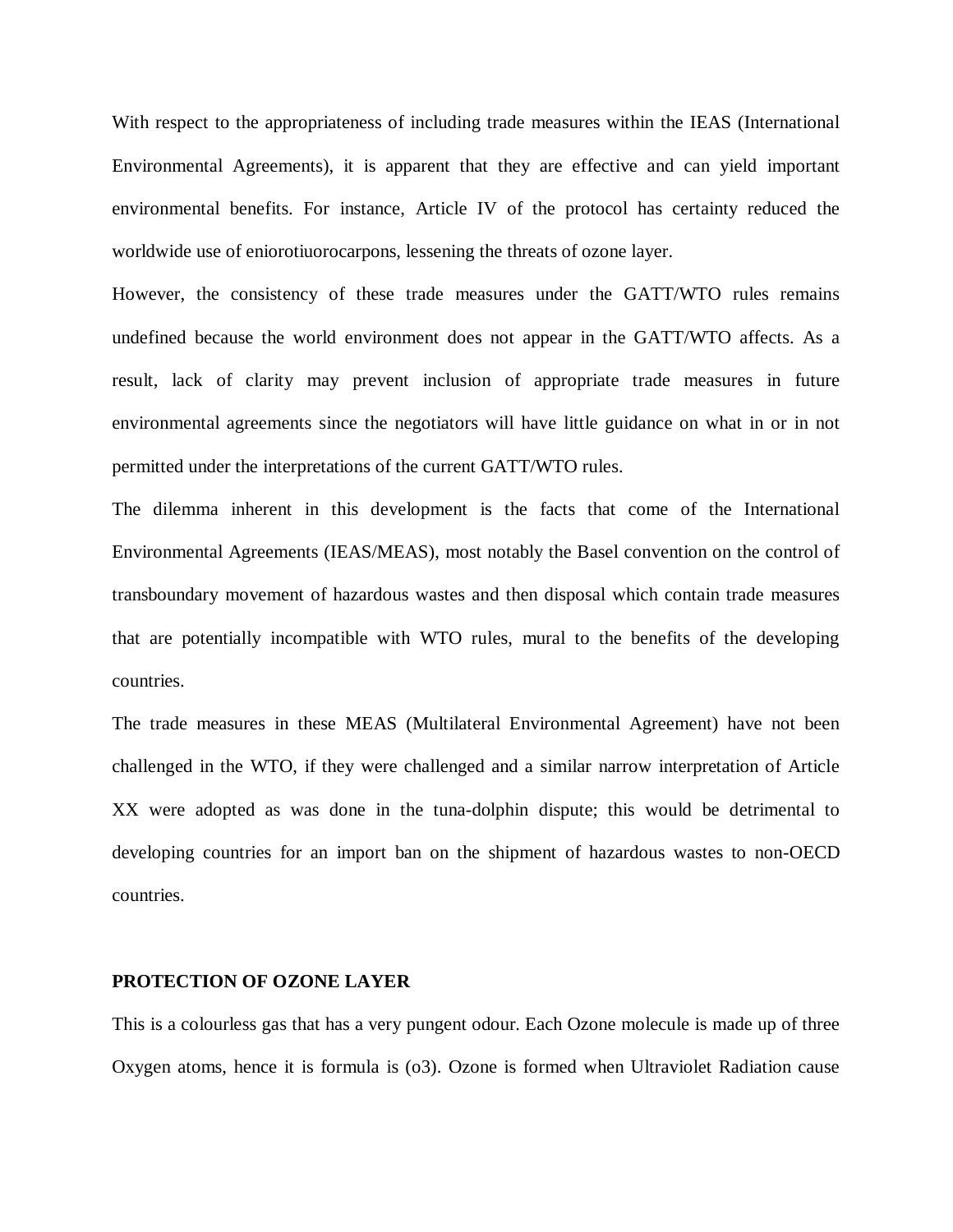Oxygen molecules (o2) in the upper layer of the atmosphere to split apart. If a freed oxygen atom (o) bumps into an oxygen molecule (o2), the three oxygen atoms reform as Ozone (o3). A natural balance will keep us well supplied with Ozone. Up in the **Stratospher** (that is, the layer of atmosphere which lies about 15 to 50 kilometers above the earths surface) small amount of Ozone is constantly made by the action of sunlight on oxygen. At the same time, Ozone is been broken down by natural process. The total amount of Ozone usually stays a constant because it is formation and annihilation occurs at about the same rate, (Australian Academy of Science).

As pointed out earlier, each Ozone molecule is made up of three atoms. But unlike oxygen, Ozone is a poisonous gas, and an increase in its concentration at ground level is not something we would want or toy with as mortal men. However, on the stratosphere where Ozone exists naturally, it blocks out the sun's **ultraviolet** rays (a form of electromagnetic radiation) and it is a lifesaver. Lets have a practical appreciation of this: Go outside on a fine day and feel the sun warm your face… what happens when a cloud passes over? You will notice that the clouds takes away some of the heat and light coming from the sun, much the same way that a cloud takes away some of the heat and light coming from the sun by blocking it, the same way the same way the Ozone layer in stratosphere blocks out the sun's deadly ultraviolet rays. It acts as our planet's natural sun block. It is instructive to point out at this minute that the sun does not just produce heat and light, but throws out all sorts of other types of electromagnetic radiations including ultraviolet radiations.

In 1985, scientist identified a thinning of the Ozone in the Antarctic (regions in the south pole of the earth) during the spring months which later became known as the "Ozone Hole". The scientific evidence shows that man-made chemicals are responsible for the creation of the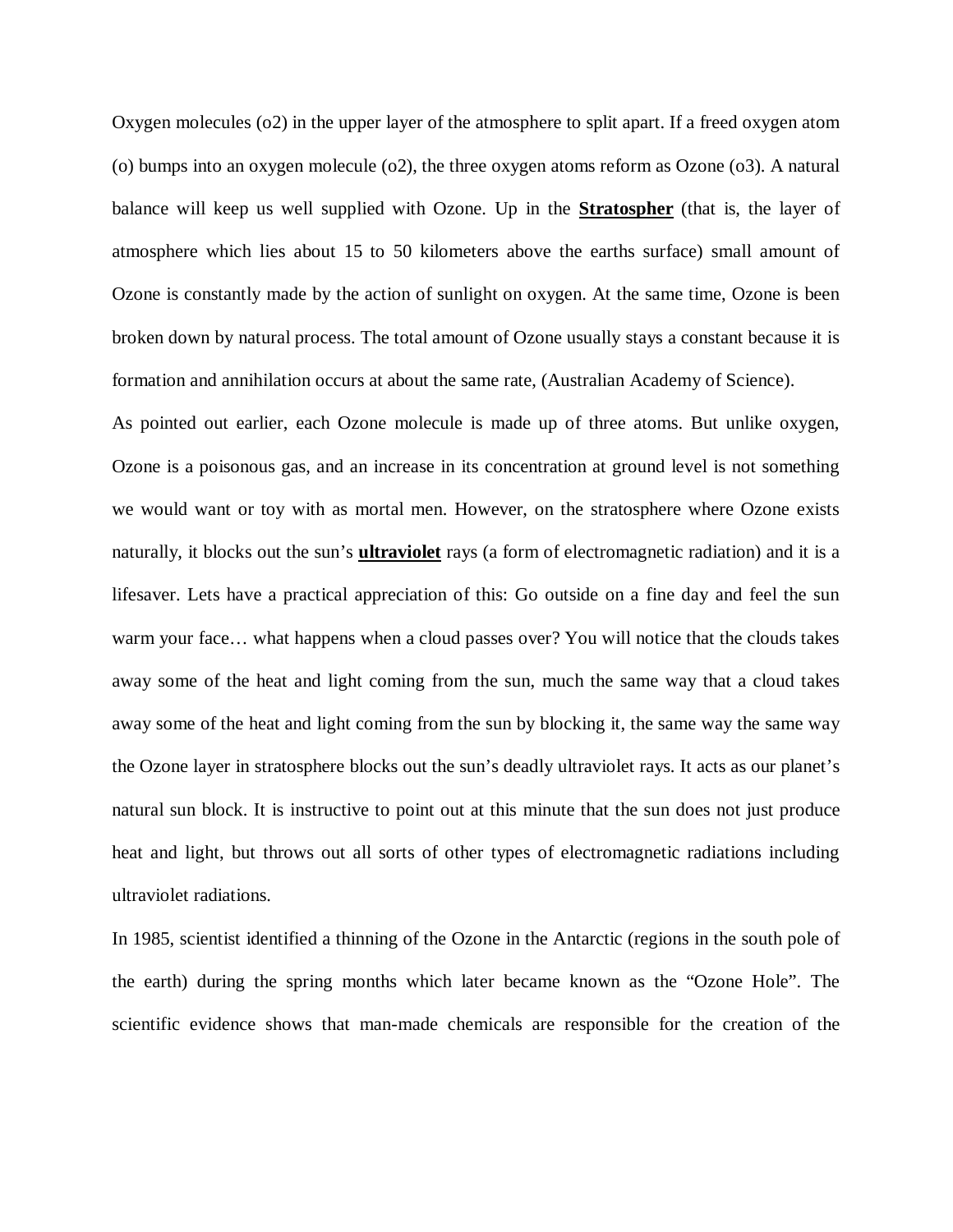Antarctic Ozone hole and are also likely to play a role in global ozone losses. These chemical used by man which depletes the Ozone are referred to as "Ozone Depleting Substances (ODS).

#### **OZONE DEPLETING SUBSTANCES (ODS)**

Ozone Depleting Substances have been identified in a number of industrial and domestic products. Very common substances in this respect are the Chlorofluorocarbons (CFC). These are organic compounds made up of atoms of Chlorine, Fluorine and Carbon.

| 1. | Refrigerants       |                          | Fridge and Air-Conditioner |
|----|--------------------|--------------------------|----------------------------|
| 2. | Air Blowing agents |                          | Foam plastics              |
| 3. | <b>Cleaners</b>    |                          | Computers                  |
| 4. | <b>Body Sprays</b> | $\overline{\phantom{a}}$ | circuit boards             |
| 5. | Insecticides       |                          | aerosol.                   |

They were commonly used as refrigerants in refrigerators and air-conditioners, as air blowing agents in foam plastic, as cleaners for computer circuit boards. CFCs do not occur naturally, their increase in the atmosphere is as a result of man's increased scientific pursuit. Beginning in the 1940s, there was a rapid increase in the rate of manufacture, hence the escape of CFCs.

When CFCs are released into the stratosphere, they are broken down by sunlight present in the stratosphere, producing Halogen (i.e. Chlorine) atoms, which subsequently destroys the Ozone through a catalytic cycle. CFCs are also found in body spray and other similar containers like insecticides. It is pertinent to state clearly here, that CFCs are not in the body spray itself, but in the container which contains aerosol, this is a substance kept inside a can which keeps it under pressure and as such provides the ability to spray properly. You will agree with me that if a perfume container is punctured, it will not be able to let out the content, though the liquid is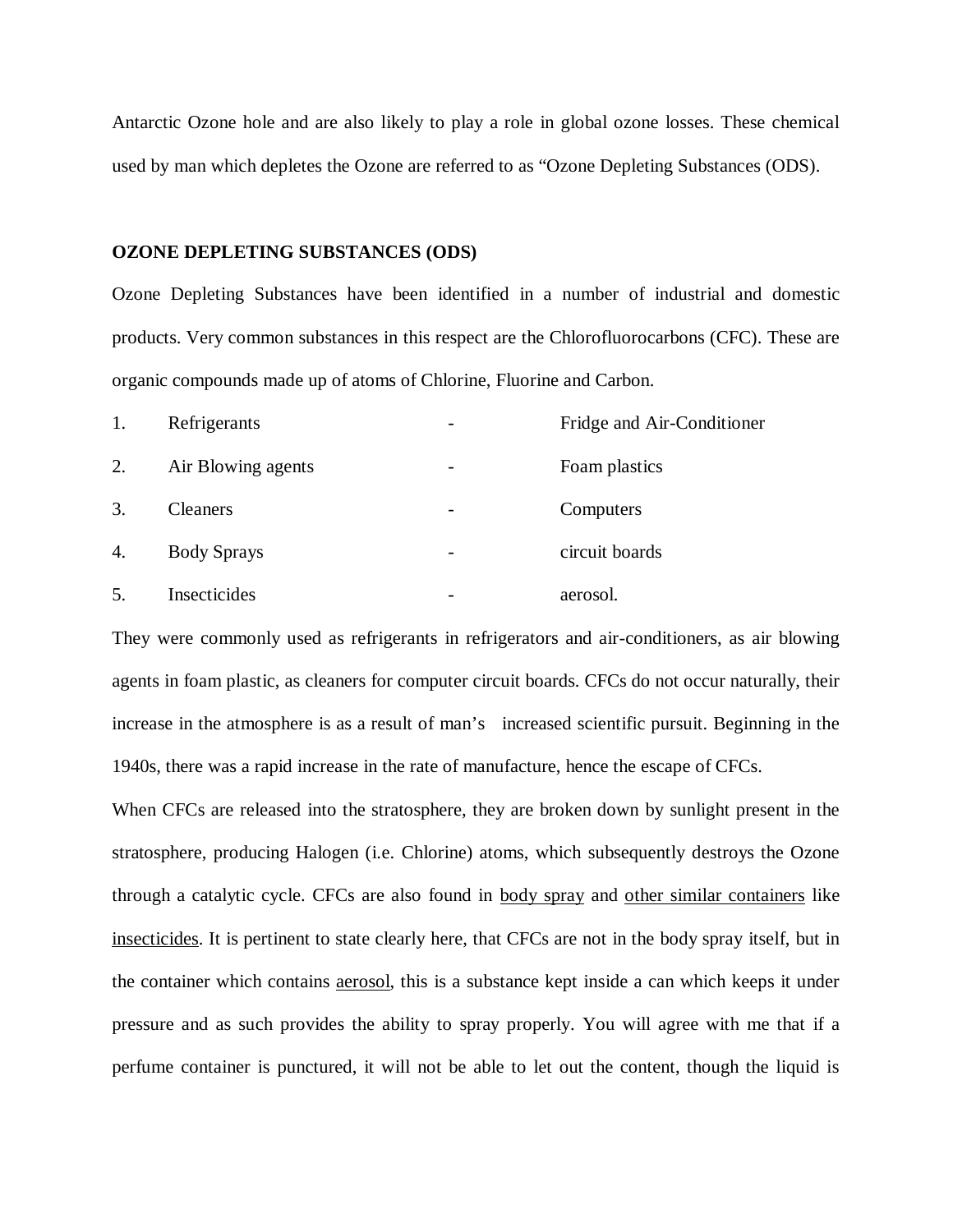present in it. This is because, the aerosol content which contains CFCs and provides that spraying strength had been let out into the atmosphere. (Ozone layer: Important Legal Notice's). it is of interest to quickly point out that contrary to popular believed, though held in ignorance; there are no holes in the Ozone layers. What we have is rather a general decrease in the number of Ozone molecules scattered throughout a band of the stratosphere above certain regions of the earth. The phenomena are more like a carpet thinning. (Ozone Depletion-Glossary Earth's sunscreen be Australian Academic of Science).

#### **CONSEQUENCES OF OZONE DEPLETION**

The Ozone layer protects most of the sun's biologically harmful ultraviolet radiation called "UV-B". Natural events like volcanic eruptions can have adverse effect on Ozone layer, this however, cannot be compared with mad-made ODS. The amount of UV-B reaching the Earth's surface has been shown to correlative with the extent of Ozone depletion. In 1997, UV-B continued to rise at rate of 20% percent per annum. Increased UV levels on the earth surface are damaging o human health, air quality, biological life, and certain materials such as plastics. Human health effects include increase in the incidence of certain type of skin cataracts and immune deficiency disorders. It can also irritate the membrane lining the nose, throat and airways and can trigger or exacerbate asthma attacks. Increase penetration of UV, results in additional production of ground level Ozone, which causes respiratory illness.

Biologically, UV affects terrestrial and aquatic eco-system, altering growth, food chains and biological cycles, in particular, aquatic life occurring just below the surface of the water, where plant species forming the basis of the food chain are most abundant, are adversely affected by elevated levels of UV radiation, the tensile (the substance enabling rubber to bend without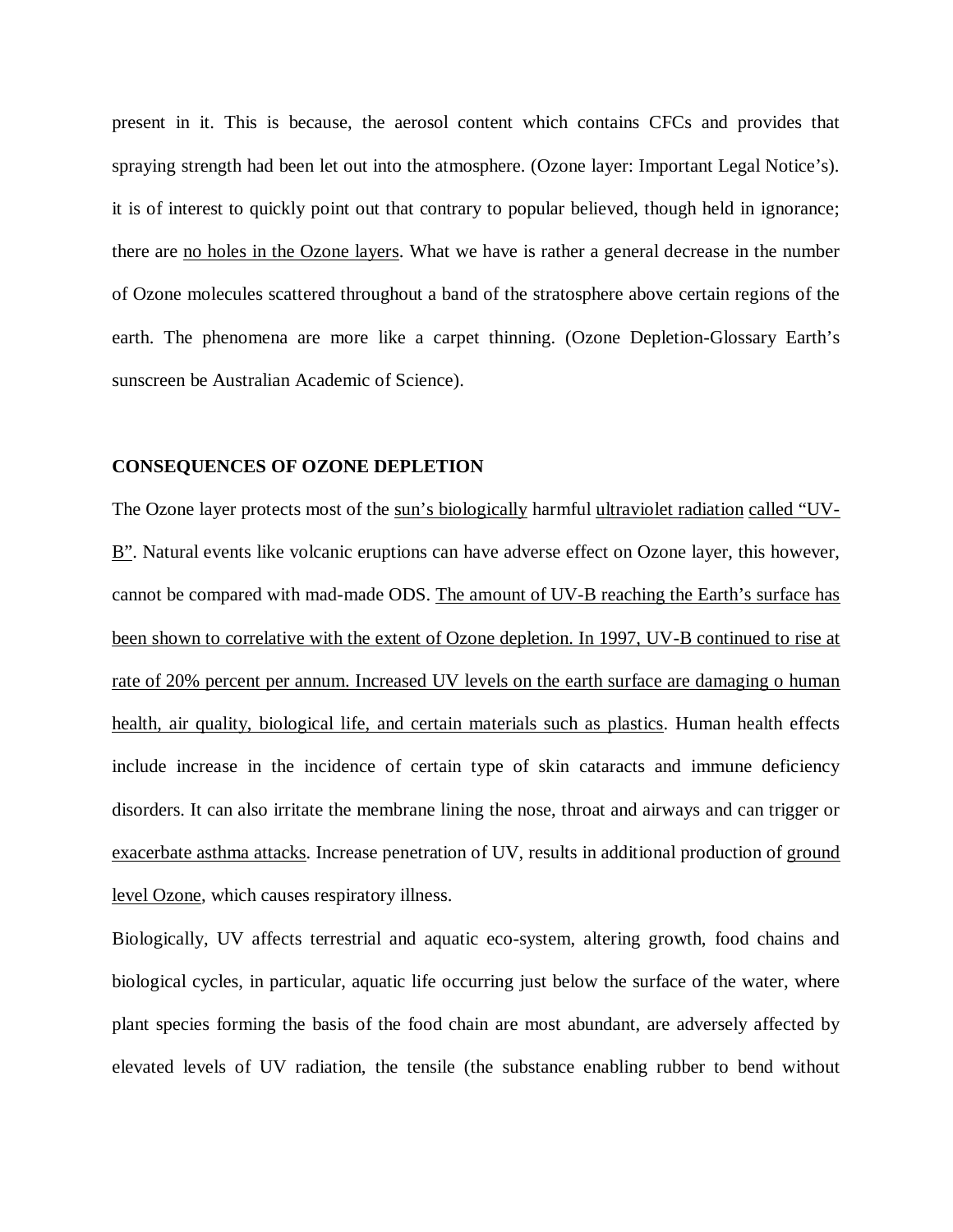breaking properties of most plastics can be affected by exposure to UV radiation). Depletion of stratospheric ozone also alters the temperature distribution in the atmosphere, resulting indeterminate environmental and climatic impacts.

## **INTERNATIONAL LEGAL FRAMEWORK FOR THE PROTECTION OF THE OZONE LAYERS**

Despite existing regulation of ODS, there continue to be severe Ozone depletion and maximum stratospheric levels of chlorine and bromine which are predicted to occur only during the next decade. However, the success of the Montreal protocol has already been observe in terms of changes in the concentration of man-made chlorine containing chemicals in the troposphere (i.e. the rate of release of ODS to the atmosphere have been reduced).

#### **MONTREAL PROTOCOL (1987)**

The parties to the agreement have regularly revised an intergovernmental document signed by 180 states in 1987. This agreement has been revisited in Japan, London, Sri Lanka and Beijing. It established restrictions for the manufacture and use of Ozone depletion substances in an international effort to reduce Ozone to reduce Ozone depletion. The text of the protocol with the 1990 (Japan) and the 1992 (Sri Lanka) amendments could be reached at:

Threat to the Ozone layer persist as government seek tighter controls recognizing the need to eliminate any remaining weakness in the international regime for protecting the earth's Ozone layer, the meeting of governments in Sri-Lanka to strengthen the effectiveness of the Montreal Protocol on substances that depletes the Ozone Layer is said to be laudable step by government to protect the environment.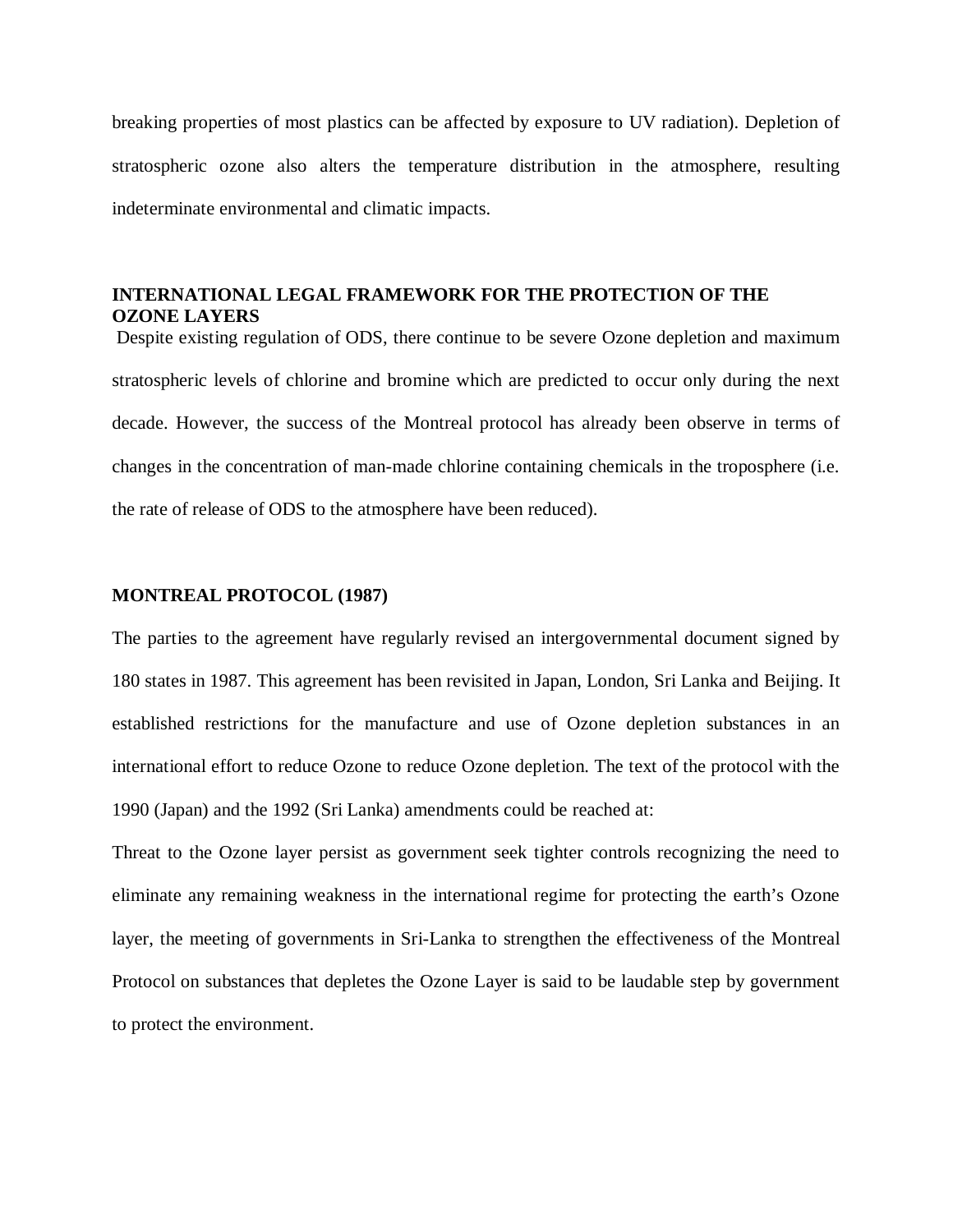"Despite the enormous cut in ozone-depleting chemicals achieve under the Montreal Protocol, the stratospheric layer remains in poor health as a result of past emissions… to minimize the damage to humans end the environment caused by increased ultraviolet (UV-B) radiation reaching the surface we need to tackle simultaneously all the remaining sources of these dangerous chemicals. (Klaus Toepfer, Executive Director of UNEP).

#### **SRI-LANKA (1992) AMENDMENT TO THE MONTREAL PROTOCOLS**

This amendment specifically looked into the following areas and state thus: -

- 1. Helping governments to comply with the Montreal phase out schedules, in line with this, developing countries having financial problems have been catered for by the Multilateral Fund (Established in 1990), this fund is for the period of 2003 to 2005, and the fund has disbursed more than 1.2 billion dollars since 1991.
- 2. Discouraging the manufacture and selling of new ODCs. The Montreal covers 1996 chemicals, but the global chemical industries, manufacture thousand of new chemicals every year, some of which then enters the markets, the risk is that some of thee new chemicals are as well dangerous to the Ozone layer. Concerns have been raised about such recently manufactured chemicals like, Hexachlorobutadience (used as a solvent). N-Prophl Bromide (being aggressively) marketed as a solvent, as a feedstock and as a carrier and intermediate for pharmaceutical and other industries, and Hallon-1202 (used in fire fighting).
- 3. Clamping down on illegal trade in CFCs and other substances.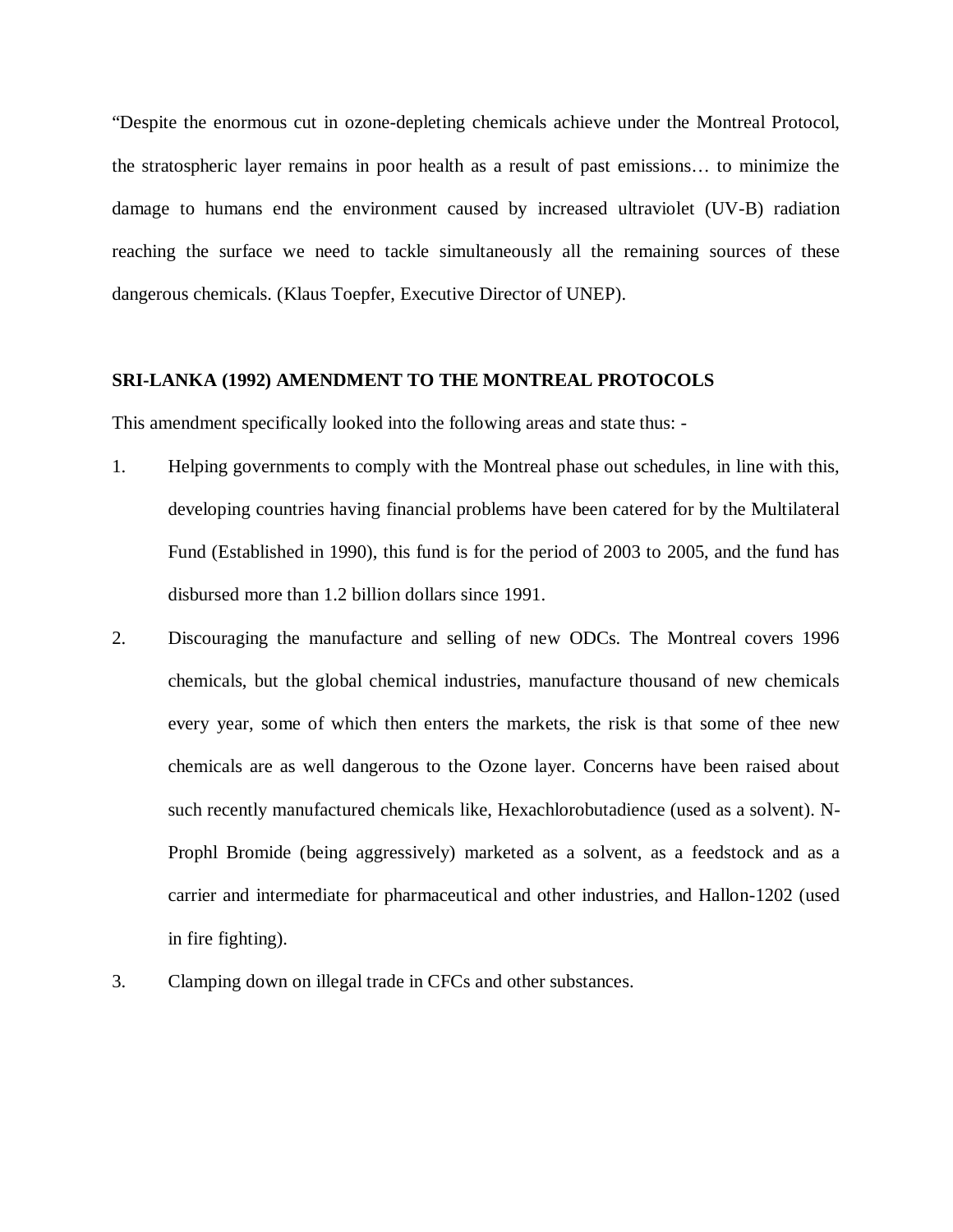- 4. Needs to train stronger enforcement officers, improving regional customs corporation, enhancing regional networking for sharing information and experiences and greater awareness raising to help buyers to avoid illegal substances unknowingly.
- 5. Promoting alternatives to ozone depleting chemicals. The amendments also considered the essential use exemptions for 2002 and beyond.

## **THE BIJING AMENDMENTS (1999) TO THE MONTREAL PROTOCOL ON SUBSTANCES THAT DEPLETES THE OZONE**

This amendment takes a more forceful approach to the protection of the Ozone layer. Under this agreement, countries have been called upon to monitor the consumption and production of Halon 1202 which is an industrial solvent and a fire extinguisher this amendments was adopted a the eleventh meeting of the parties in Beijing on  $3<sup>rd</sup>$  December, 1999, and came into force on  $25<sup>th</sup>$  of February, 2002. It also placed a total ban on HCFCs which the Montreal accepted as an alternative to CFCs.

"The coming into force of the Beijing amendment sends a strong signal that countries are committed to protecting and restoring the Ozone layer which shields life from harmful levels of ultraviolet light… it shows that nations are fully being efforts to enforce the Montreal protocol, the treaty to which to Beijing is linked, 20 countries is the minimum needed to bring it into force. However, I urge all nations to ratify as a sign of solidarity with the global efforts to protect the Ozone layer". (Klaus Toepfer, Executive Director of UNEP).

This agreement has so far been ratified by the following countries: Chile, Gabon, Luxeemburg, Jordan, Canada, Czech Republic, Palaw, New Zealand, Finland, Somalia, Sierra Leione, Samoe, United Kingdom of Great Britain, Northern Ireland, Burundi, Congo, Malaysia, Netherlands, Germany, Sao Tome and Principe, Togo, Federated States of Micronesia and Norway. One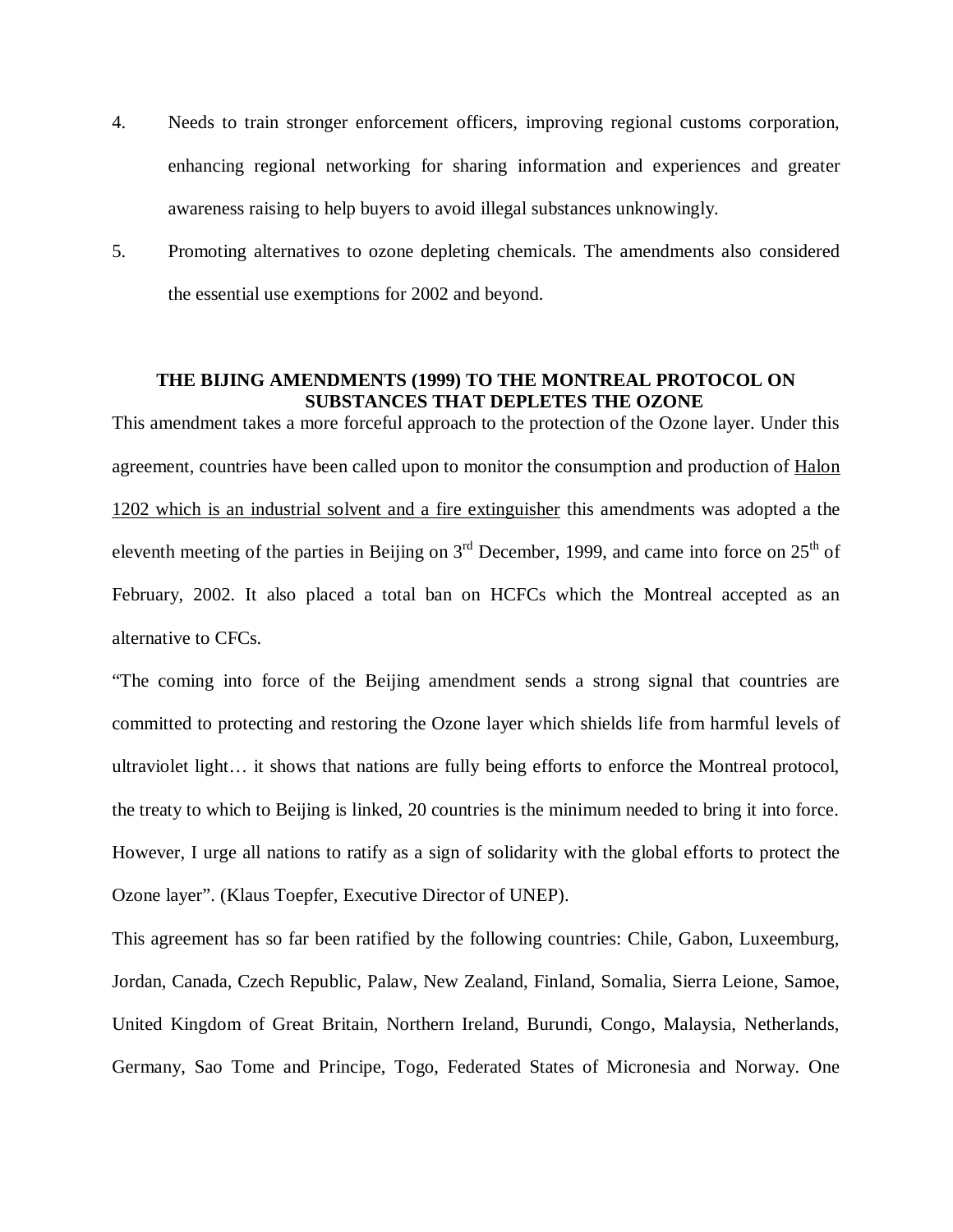begins to wonder what could be happening to the almighty Nigeria, a country whose environment have been greatly threatened. If Burundi and Somalia could participates in this ratification aimed at the substainable development of the party states, surprised why Nigerian has not done same. For the full text of the Beijing amendment, see, you may as well write to Tore J. Brevik, spokesman for Unep.Tore,brevik@unep.org.

#### **YOU AND THE OZONE LAYER**

I think you have already taken the first step to help protect the Ozone layer/environment by listening/reading this article to avail yourself with the relevant information on the problems and causes of Ozone depletion. In the same vein, I will suggest the following steps to you:

- 1 Endeavour to use products which are labeled "ozone-friendly"
- 2 Ensure technicians repairing your refrigerators and air conditioners
- 3 Vehicles air conditioning units should regularly be checked for leaks.
- 4 Replace Halon fire extinguishers with alternatives.
- 5 Participate in school activities to increase awareness of the problem (i.e. join the National Environmental Youth Action).

Finally, there is a direct link between increased exposure to UV radiation and elevated risk of contracting certain types of skin cancers. Risk factors include skin type, sunburn during childhood, and exposure to intense sunlight. Recent dress style of females in Africa, which deliberately exposes a substantial part of their body to intense sunlight, is partly responsible for maligen skin cancers. Please, do cover exposed skin with adequate clothing as against skimpy drsses, use suitable sunscreen, wear a hat and UV certified sunglasses to protect your Eyes. **BE** 

## **ENVIRONMENTALLY CONSICOUS.**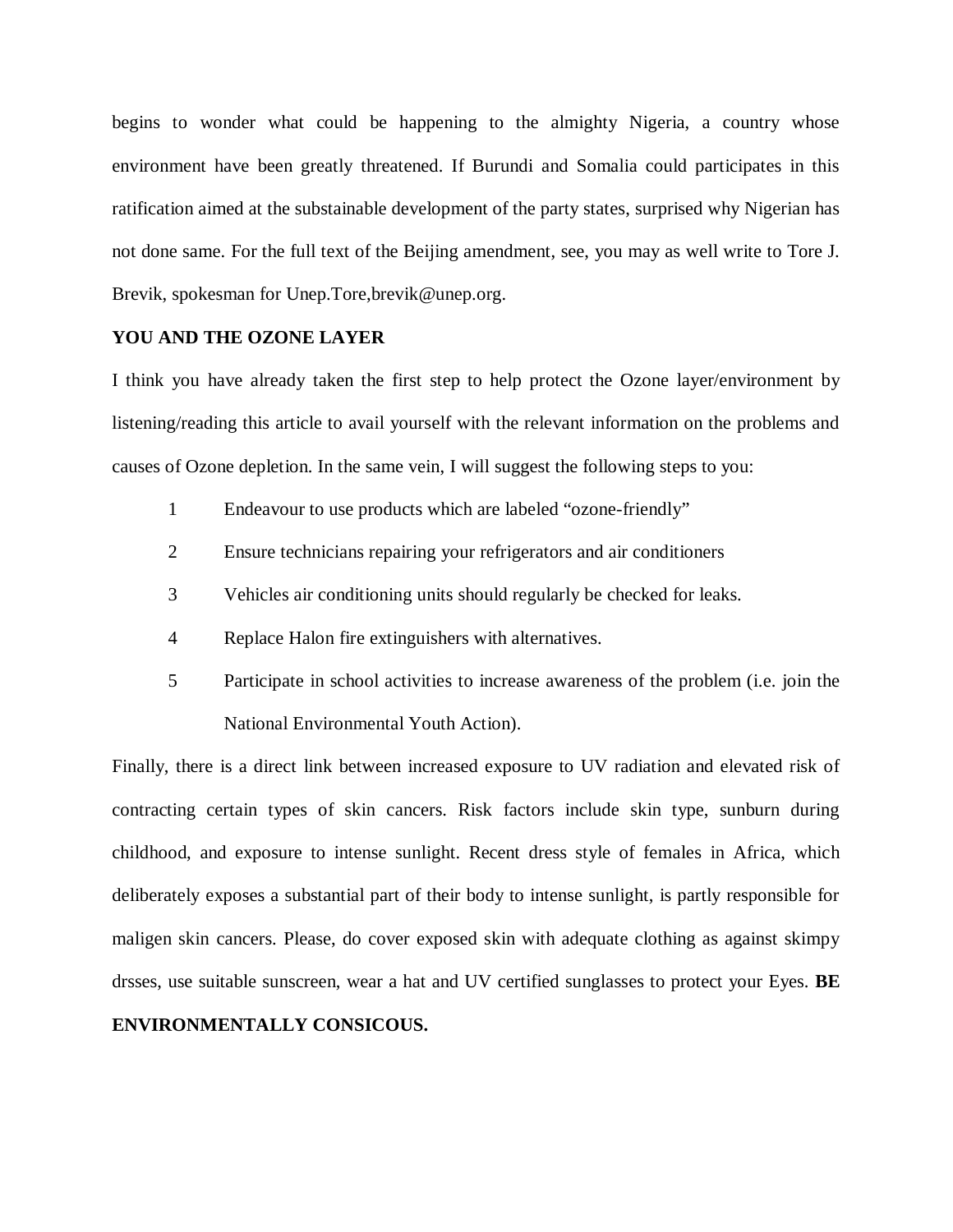#### **AN EXAMINATION OF THE CONVENTION OF BIOLOGICAL DIVERSITY (1992)**

The Convention on Biological Diversity identifies the variability among living organisms from all sources and the need to accept responsibility for conserving this biodiversity and using all resources in a sustainable manner. It was opened for signature in Rio from June 5 – 14, 1993 and afterwards at the United Nations Headquarters in New York from June 15, 1992 to June 4, 1993. The convention entered into force on December 9, June 4, 1993, having secured its  $30<sup>th</sup>$ ratification in September 1993 ninety days earlier. "Perhaps no other branches of international law have evolved as rapidly as human rights law and environmental law in recent years. The have been five meeting of the conference of the parties (COP) as follows:

- $COP 1$  28<sup>th</sup> November 9<sup>th</sup> December 1994 Nassau, the Bahamas
- $COP 2$ <sup>th</sup> – 17<sup>th</sup> November 1995 in Jakarta, Indonesia
- $COP 3$  - $14<sup>th</sup> - 15<sup>th</sup>$  November 1996 in Buenos Aires Argentina
- $COP 4$  -<sup>th</sup> – 15<sup>th</sup> May 1998 in Bratislava, Slovakia
- $COP 5$  - $15<sup>th</sup> - 26<sup>th</sup>$  May, 2000 in Nairobi, Kenya

There have also been sessions of the subsidiary Body on Scientific Technical and Technological Advice (SBSTTA) in Paris France  $4<sup>th</sup> - 8<sup>th</sup>$  September 1995. Other sessions held in Montreal, Canada in  $2<sup>nd</sup> - 6<sup>th</sup>$  September 1996,  $1<sup>st</sup> - 5<sup>th</sup>$  September 1997, 21 – 25 June 1999 and 31<sup>st</sup> January – 4<sup>th</sup> February 2000. Likewise, there have been two Extraordinary meetings of the COP (E x COP. \*Information is as at February 2002.

Most environmental laws are currently being empowered by argument of human rights, as a good and viable environment is identified as very inalienable to human well-being.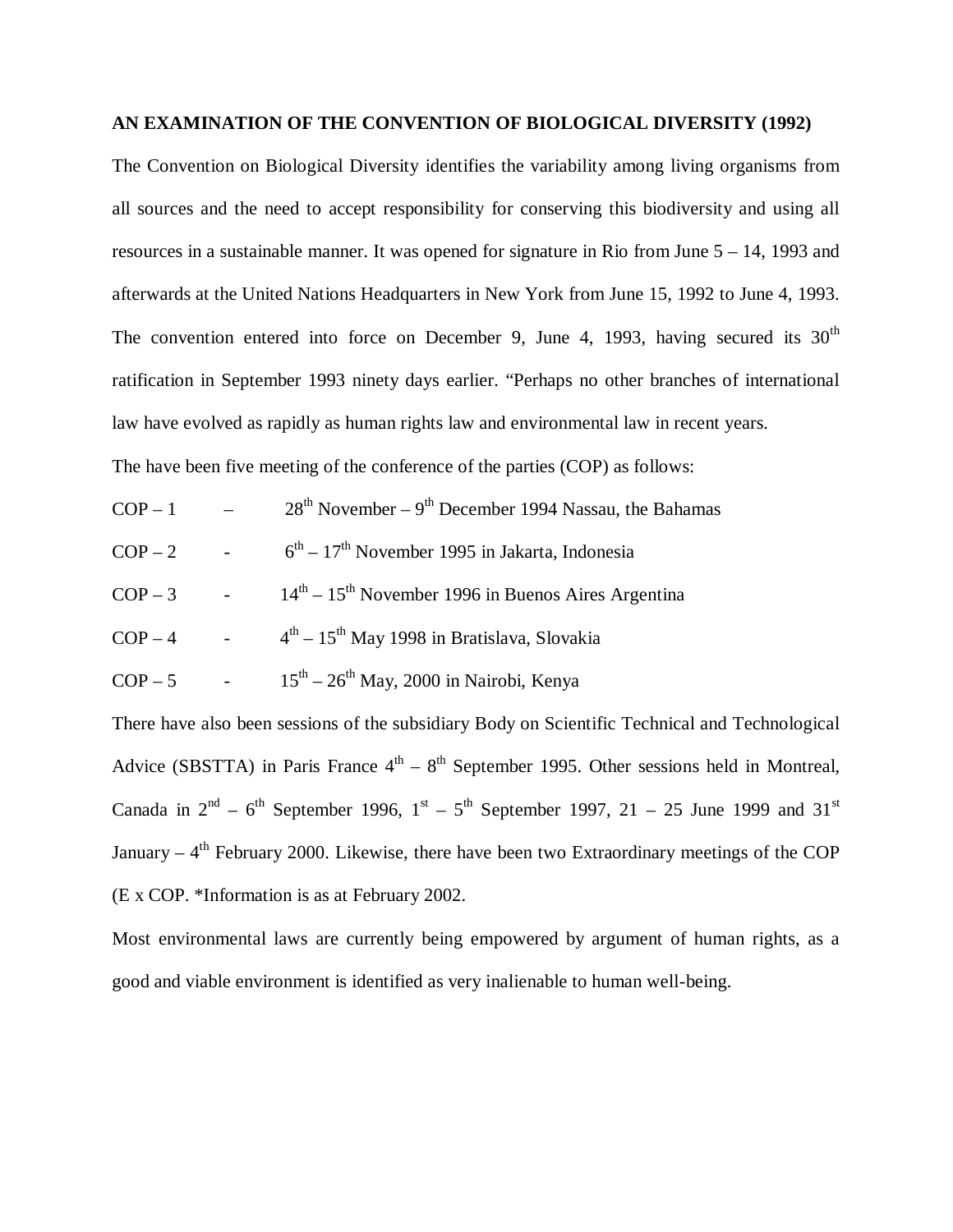## **THE CONVENTION ON BIOLOGICAL DIVERSITY**

The objectives of the CBD as stated in Article 1 to be pursued in accordance with its relevant provisions are:

- 1 The conservation of biological diversity.
- 2 The stainable use of its components and fair.
- 3 Equitable sharing f the benefits arising out of the utilization of genetic resources.

### **FOCUS**

The focus of convention is towards sustainable use in the use of the components of biodiversity in a way and at a rate that does not lead to the long-term decline of biological diversity, thereby maintaining its potential to meet the needs. Sustainable development has also been defined as projects, policies which promote per capital economic growth without jeopardizing the integrity of the physical stock of renewable and environment resources, or, in other words, "judicious and planned use of natural resources for equitable development to meet the needs of the present generation without jeopardizing that of future generations.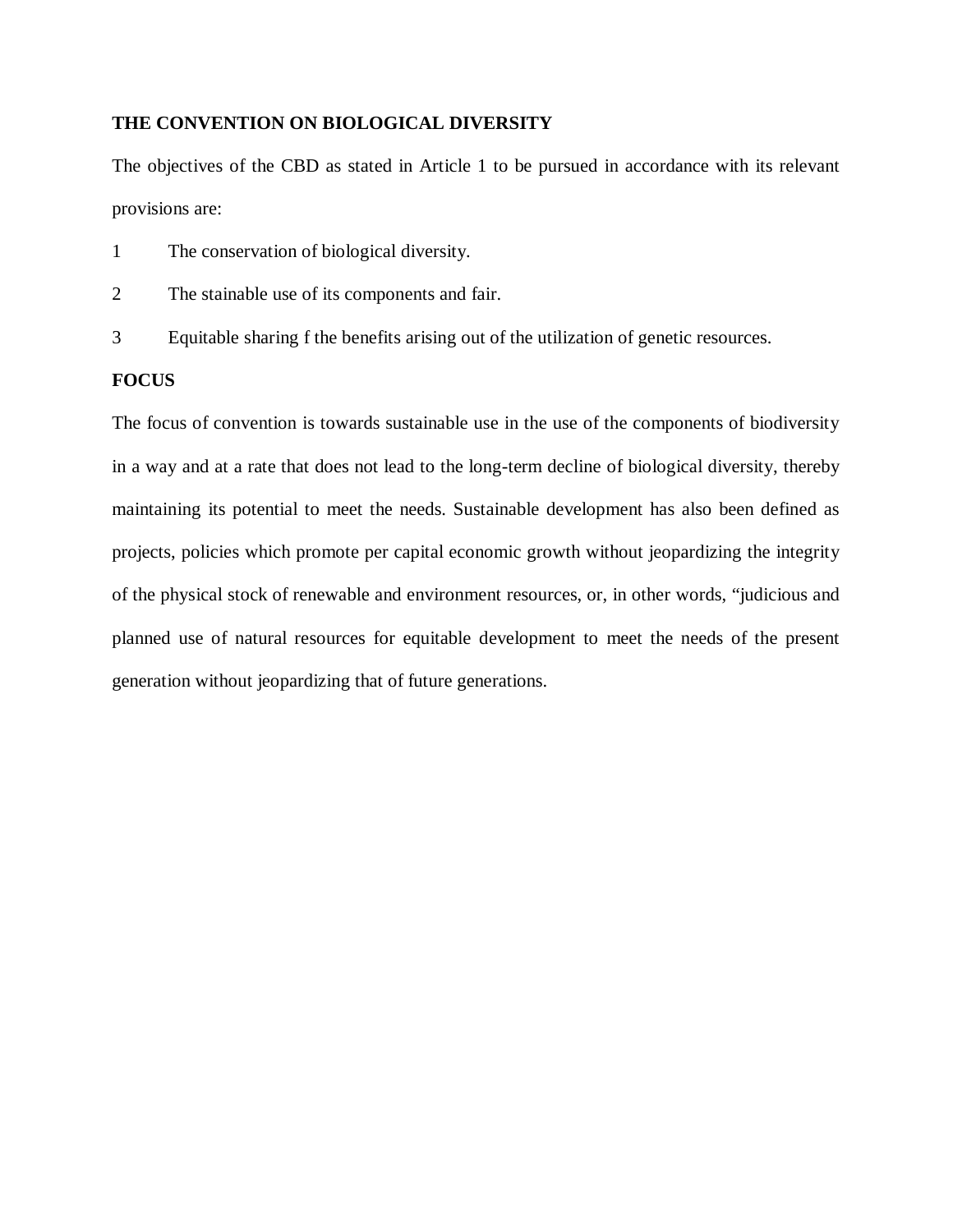- 1. Sustainable Development by world commission on Environmental and Development that meets the needs of the present generation without compromising the ability of future generations to meet their own needs.
- 2. Sustainable development means improving the human life while living with the carriage capacity of supporting ecosystems.
- 1. Sustainable Development is a process in which the exploitation of resources
- 2. The direction of investment
- 3. Orientation of technological development and institution changes are all in harmony and enhance both current and future potentials to meet human needs and aspiration.

## **Types of Capital Stock**

- A Human Capital
- B Man Made Capital
- C Environmental Capital

## **A REVIEW OF THE ARTICLES OF THE CBD: SPECIFIC AREAS COVERED BY THE CBD**

## 1. **Rights and responsibilities**

 Articles 1, 2, 3, 4, cover the rights, responsibilities and scope of jurisdiction of contracting of contracting parties. The resources and components are discussed. Each states retains the rights to exploit its own resources, but also has the responsibilities of identifying and monitoring all the components of biodiversity, and integrate use into their national policy.

## 2. **Global Co-operation**

Articles 5 calls on each contracting party to , as far as possible, and as appropriate, cooperate with other contracting parties in respect of areas beyond national jurisdiction and on other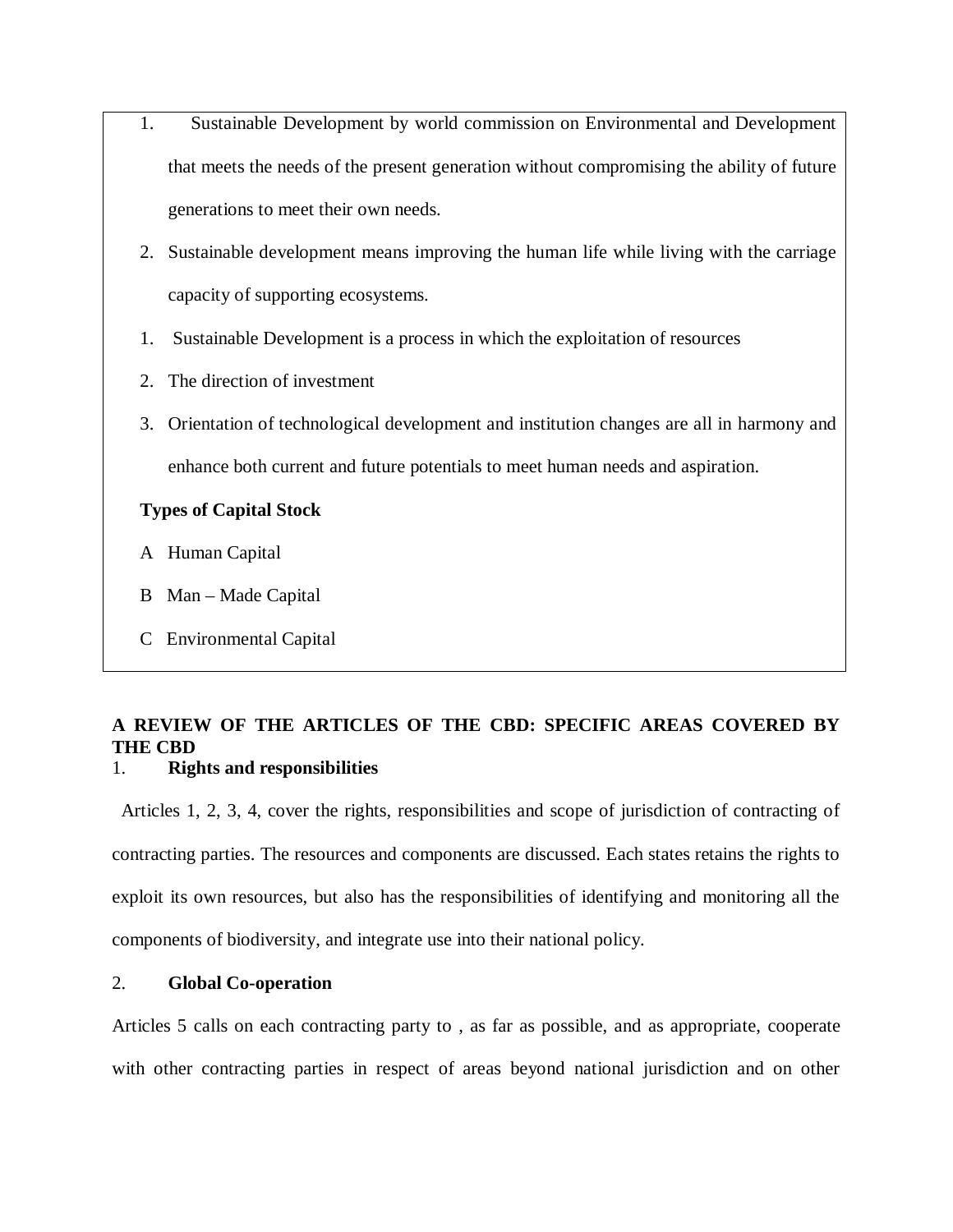matters of mutual interest. To effect, even though states retains the sovereign rights over their natural resources and technology essential access to and transfer of genetic resources and technology essential for the attainment of the objectives of the convention pursuant to Article 15 and 16. Article 17 encourage exchange of information including results of technical, scientific, socio-economic research as well as on training, specialized knowledge surveying programmes, in dangerous and traditional knowledge. There shall therefore exist technical and scitific coopertion (Article 18) equitable handing of biotechnology and distribution of its benefits (Article 19).

#### **From the Convention on Biological Diversity.**

In view of the benefits to biodiversity conservation of global co-operation, when economic benefits exclusively are disregarded, the role of the CBN in stipulating extensive co-operation is of immense value; Okorodudu-Fubara opines that without global partnership honestly pursued. Sustainable development of the world's nations will remain a mirage, a plant on a fragment of one imagination.

#### 3. **General Measures and Tools for Conservation**

Articles 6 and 9 detail the needs for identification and monitoring of the components of biodiversity and the effects of conservation through sampling and other techniques. In –situ conservation will promote protection of ecosystems and their inclusive biodiversity at the same time rehabilitate and restore degraded ecosystems, natural habitats and the maintenance of viable populations promote recovery of threatened species. It also regulates. Manages or control risks associated with the release of living modified organisms and prevent introduction and/or eradicates those alien species which threaten ecosystems habitats or species. Pursuant to Article 9 proposes ex-situ conservation preferable in country of origin of such component. Co-operation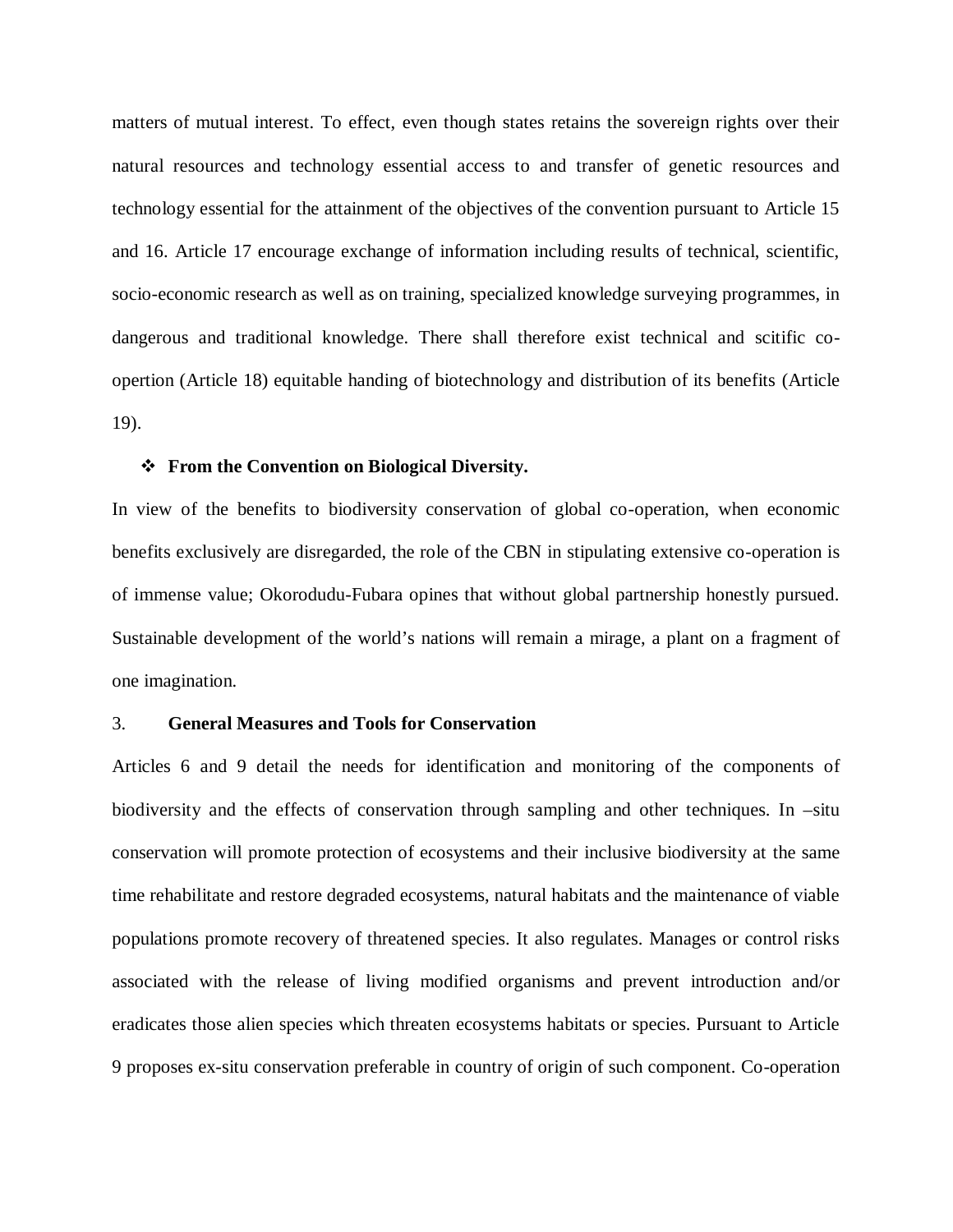may be necessary in providing support for ex-situ conservation of and research on plants, animals and micro organisms.

#### 4. **Education**

Article 10, 12 and 13 call for promotion of understanding on the importance of and measure required for sustainable use of the component of Biological Diversity, support of local populations and customary use of biological resources in accordance with traditional cultural practices compatible with sustainability. Co-operation between states and international organizations is encouraged inter alia with decisions of the COP and SBSTTA taken in consequence of recommendations. Article 11 encourages adoption of economically and socially sound measure that set as incentives for conservation.

#### 5 **Mechanism for financial support**

Article 20 stipulates that each contracting party, in accordance with its capabilities undertakes to promise financial support and incentives to achieve the objectives of the CBD. Developed countries shall provide financial resources to assist developing countries in implementing the obligations of the convention considering that economic and social development and eradication of poverty are the first and overriding priorities of developing country parties. Specific needs and special situations of developing countries including those that are most environmentally vulnerable shall be taken into consideration. Article 21 describes the policy, strategy, programme priorities and eligibility criteria relating to access to and utilization of these resources.

#### 6 **Impact Assessment**

Article 14 calls on contracting parties to, as much as possible and as appropriate introduce procedures requiring an Environmental Impact Assessment of its projects that could significantly affected biodiversity with a view to ameliorating and mitigating such effects. Policies and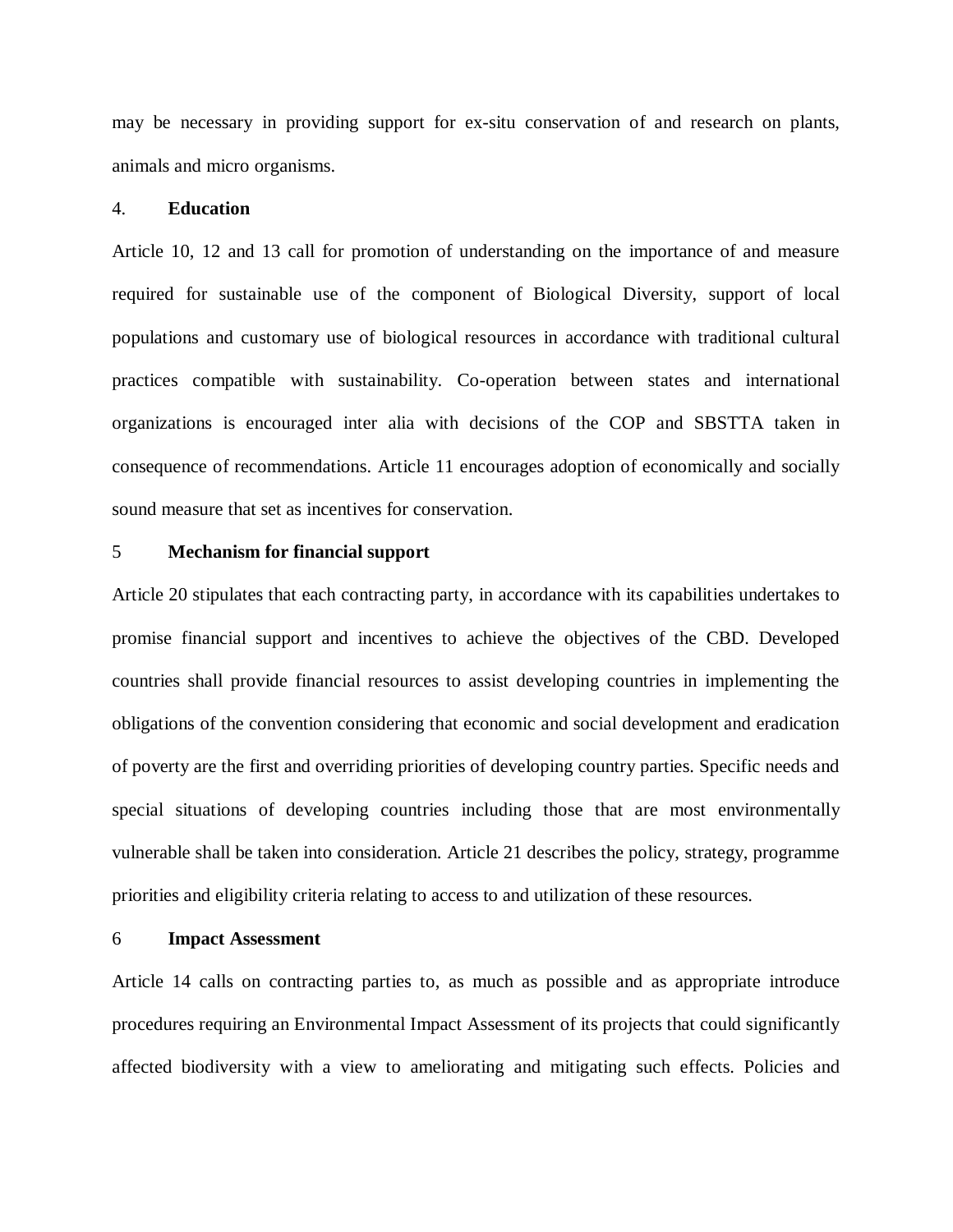legislation that ensure that environmental consequences are taken into account are to be introduced. Where risks or damage is imminently high, action to prevent or minimize damage should be mitigated. Effects, which go beyond the limits of natural jurisdictions, must be reported immediately and arrangements made for emergency responses to such activates, natural or anthropogenic. States shall be liable for restoration and compensation for damage to biodiversity to other states.

## 7. **Administrative Provisions and Mechanisms**

Article 22-42 deal with administrative organization and procedures of the convention. The convention exists apart from other international convention. A conference of the parties (COP) and its subsidiary body on Scientific Technological Advice were established as well as a secretarial to receive reports signature, ratification, accession, with draws financial and secretariat interim arrangements and hold the authentic texts in major languages of the world.

#### *A CRITIQUE OF THE CONVENTION ON BIODIVERSITY*

The need for the conservation of natural resources, most or all of which develop out of biological sources is as old as environmental protection itself. The CBD was results of legal instrument ensure sustainable use and the first meeting of the conference of the parties (COP - 1) declared that they:

> "… Recognize in view of rapid rate of species loss, the urgency of the task we face in conserving biological diversity;

 Recognize that as reflected in the convention, conservation of biological diversity is not only a question of species extinction or ecosystems in need of preservation,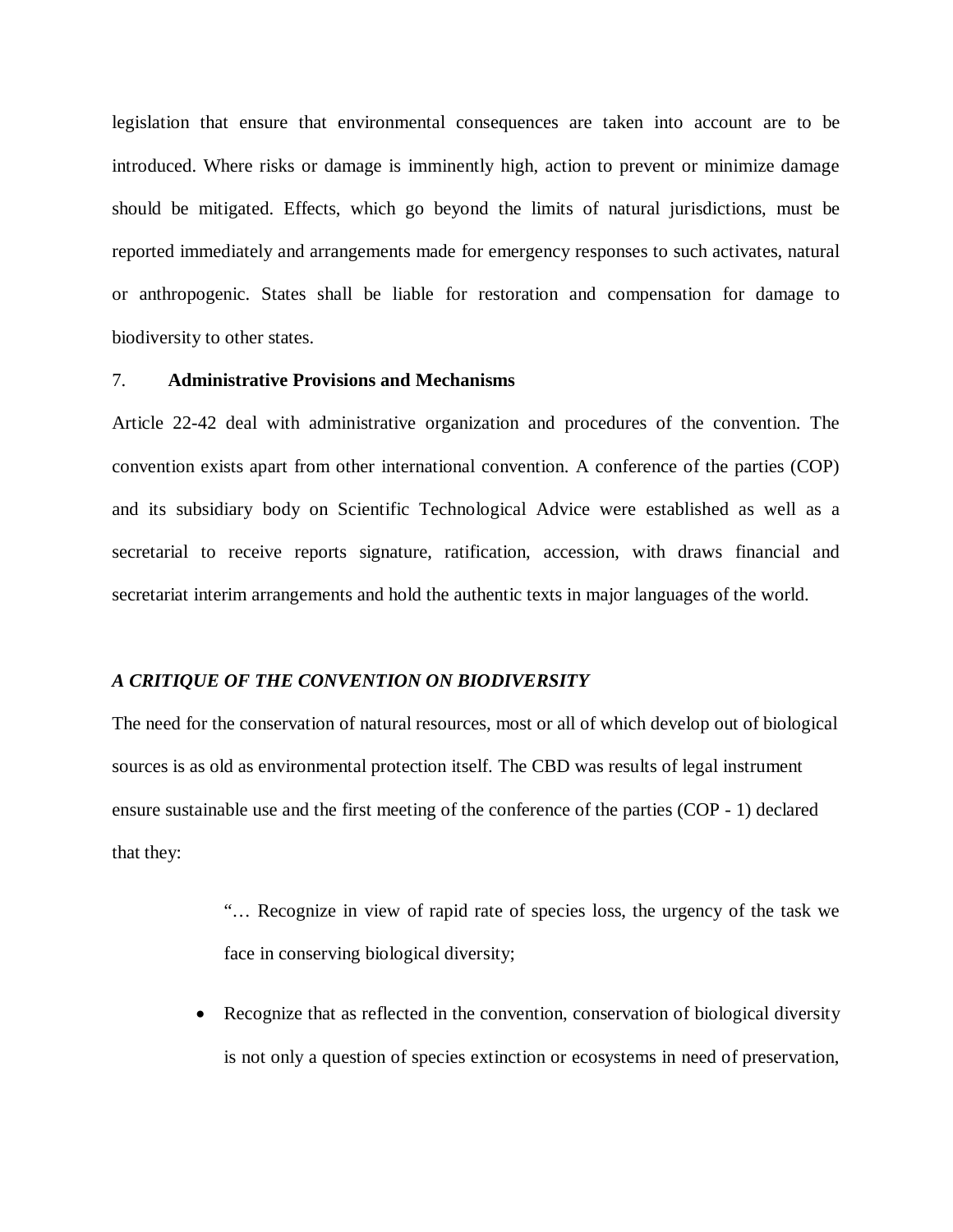but is linked to achieving social, economic and cultural progress, in sustainable manner, for the benefit of present and future generations:

- Regard the convention as a treaty with a global vision, based on common concern, mutual reliance and fair and equitable sharing of benefits;
- Regards the convention as much more than just a set of rights and obligations; it is a global partnership with new approaches to multilateral cooperation for conservation and development.
- Welcome the inauguration on  $8<sup>th</sup>$  December 1994 of the international decade of the world's indigenous people, recognize the vital role that indigenous people's issues under the convention.
- Recognize that the first meeting is a significant step for the promotion of sustainable development of which biological diversity and its components are on integral part.
- Declare the will spare no effort in undertaking the obligations embodied in the convention for the benefit of life on Earth, for present and future generations.

## **ISSUES THAT CREATE PROBLEMS FOR THE CONVENTION ON BIOLOGICAL DIVERSITY**

## **1. Intellectual Property Rights**

One of the most controversial issues addressed by the CBD is intellectual property right related to biological and genetic resources. Prior to the CBD there have been not to successful attempts to apply relevant intellectual property law to biodiversity in the U.S.A. The issue is closely linked to equity issues, although much of the Earth's biodiversity is found on developing countries. These countries have not necessarily benefited equally with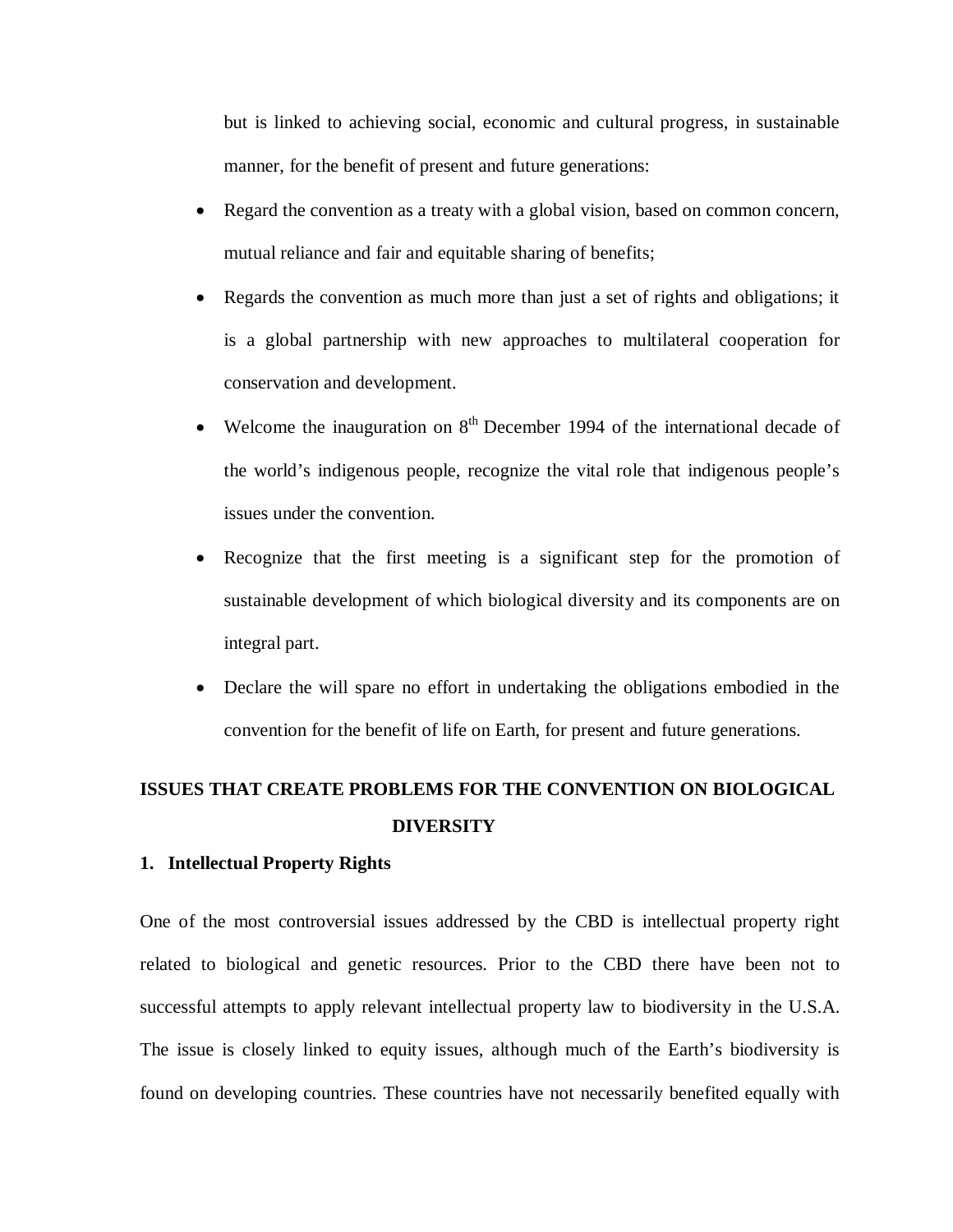developed countries from industrial, medical, agricultural and other uses of biological and genetic resources despite the provisions of Article 1 which objectives commits parties to a fair and equitable sharing of benefits arising out of the utilization of genetic resources.

#### **2. Rights of indigenous people**

This is related to intellectual property rights but specifically deals with the role of indigenous people in the protection of biodiversity. Former president of the World Conservation Union, M.S. Swaminathan states that "Despite the provisions of the CBD nothing yet protects the rights of indigenous farmers who harbor traditional domestic seed strains or tribal commercial plant breeders are more likely to benefit legally and financially from the sale of useful varieties than those who have conserved plant stocks for centuries. The convention does not treat fairly, indigenous agricultural practices even though it recognizes the role of indigenous people in biodiversity protection. There are many trends in modern agricultural practices that tend to diminish biodiversity globally.

### 3. **Transfers and Access to Genetic Resources and Biotechnology**

The major reason why major developed countries have refused to sign the CBD is because of their desire to retain their scientific and technological breakthroughs. The soft law provisions for cooperation between states have proved insufficient to break this Association (ASSI), American Farm Bureau, and the National Cattlemen's Association played vital role in the defeat of the Treaty at the USA Senate's 103 congress despite the vote of 16 to 3 on June 29, 1994 for ratification by the Senate Foreign Relations Committee. An earlier indication of the Treaty's land use policies was embodied in the Endangered Ecosystem Act in 1900. A study,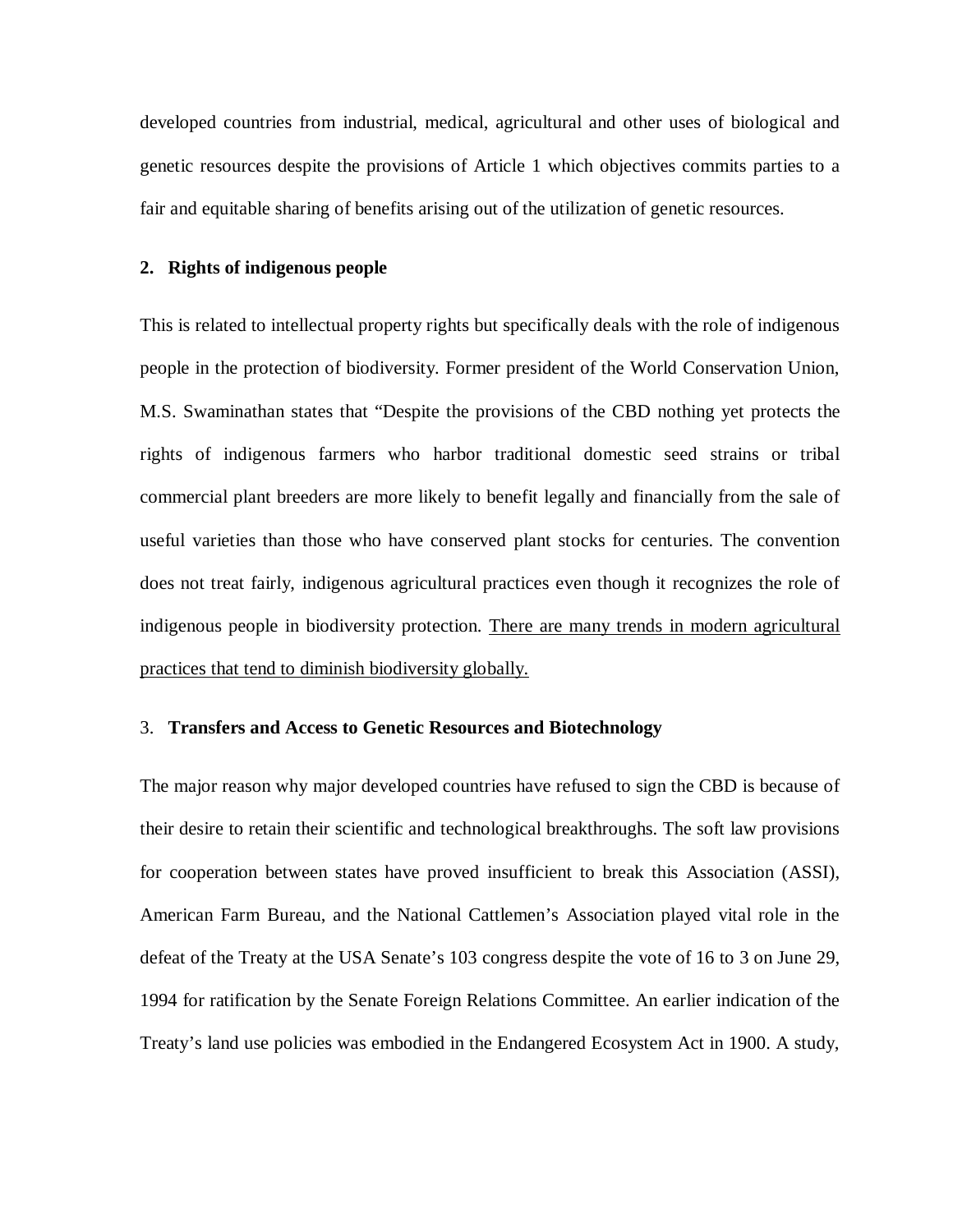"Biological Diversity Conservation and Environmental Research Act, but neither became law.

Agriculturists and scientists must have felt that these land use policies would hinder too much of their operational activities and, since they hold the economy of the USA, they were able to prevail upon the senate, in a very tedious process, to drop the CBD in their favor.

#### **4. Biopiracy**

Article 15, paragraph 5 clearly states that " access to genetic resources shall be subject to prior informed consent of the contracting party providing such resources, unless otherwise determined by that party" this clause poses a lot of problems to indigenous providers of biodiversity. The State may grant permission for use of resources for research or commercial common knowledge, are considered to be in the public domain. Most of the exploiters, usually from developed countries, on the other hand, keep their own scientific and biotechnological innovations and results selfishly to themselves. This stirs by violence. Dr. Swaminathan effused that there must be ethical principles in the utilization of the knowledge of indigenous people just as there should be ethical principles in the utilization of biological resources. The impact of clashes, itself has far reaching effects on biodiversity. The effects of war and need for global

#### **5 Financial Obligation**

There is a need to address the level of financial commitment by developed countries to developing countries. The parties after much debate stipulated in Article 20 the provision of parties to meet the agreed full incremental costs of implementing measures which fulfil the obligation of this convention…" based on a mechanism for he provision of these financial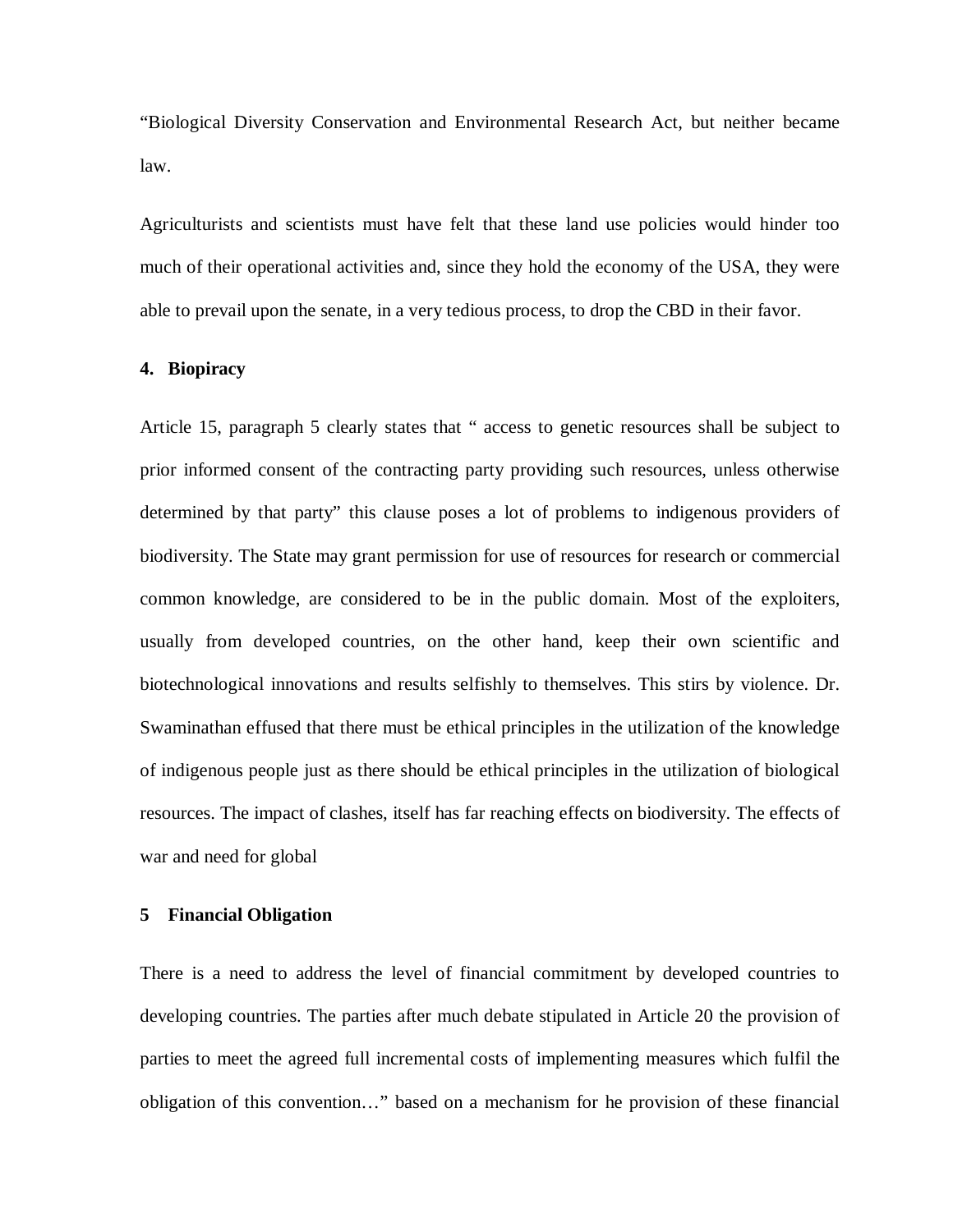resources. It however does not suggest any mandatory funding level and is thus considered by some not strong enough to provide the level of commitment sought by developing countries.

#### **6 Global Peace and Responsibility**

There is a basic need to view the whole earth as just one global village in which the activities at one part affects, in one way or the other. Whether long-term or acute, every other part of the global environment. One of the major causes of biodiversity destruction is war. The only way international treaties can be enforced is when there is serious threat to global security. Only then will it be possible for the Security Council of the UN to move in. The CBD precautionary principle states that where there is a threat of significant reduction or loss of biological diversity, full scientific certainty need not be awaited before the international community takes action to protect the environment, particularly when the potential environment harm is irreversible.

It might require a Summit on Global Peace, explaining the interconnection between various activities in different part of the world on both its immediate and remote environment. Example is the case of global warming and weather change caused by industrialization. Even villages without any form of development suffer the consequences such as flooding, drought, etc. Wars such as the Gulf war, the America-Japan way (Hiroshima), as well as communal and tribal clashes have vast consequences on biodiversity. These author believes also that the lack of sincere desire and responsibility toward global biodiversity, by providing scientific, technological, technical and financial assistant to the developing world, which carry the greater proportion of biodiversity, without the conditional consideration of immediate